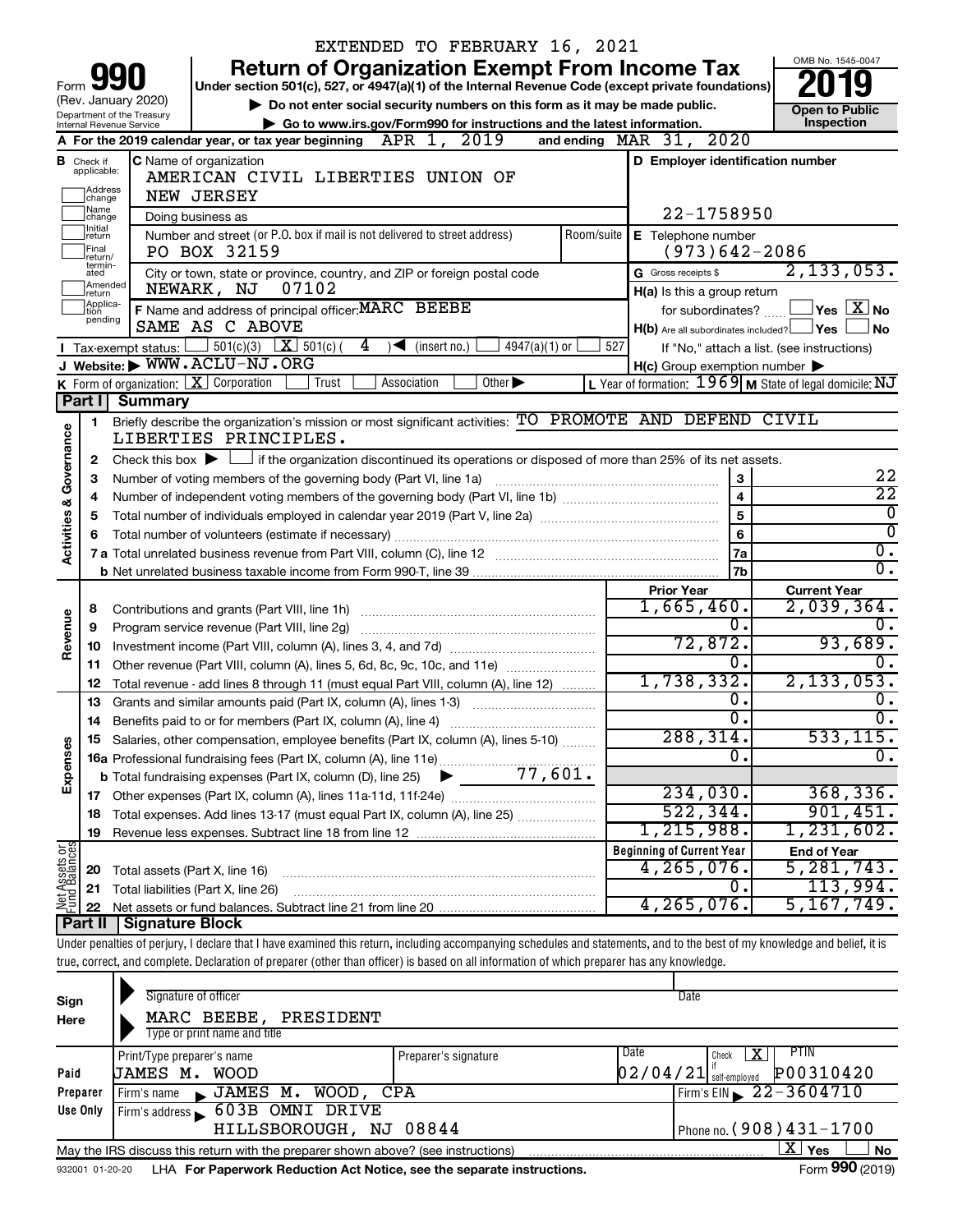|              | AMERICAN CIVIL LIBERTIES UNION OF<br>22-1758950<br>NEW JERSEY<br>Form 990 (2019)<br>Page 2                                                                                                                                                                                                                                                  |
|--------------|---------------------------------------------------------------------------------------------------------------------------------------------------------------------------------------------------------------------------------------------------------------------------------------------------------------------------------------------|
|              | Part III   Statement of Program Service Accomplishments                                                                                                                                                                                                                                                                                     |
|              |                                                                                                                                                                                                                                                                                                                                             |
| $\mathbf 1$  | Briefly describe the organization's mission:<br>TO PROMOTE AND DEFEND CIVIL LIBERTIES PRINCIPLES.                                                                                                                                                                                                                                           |
| $\mathbf{2}$ | Did the organization undertake any significant program services during the year which were not listed on the                                                                                                                                                                                                                                |
|              | $\sqrt{\mathsf{Yes}\ \mathbf{X}}$ No<br>prior Form 990 or 990-EZ?<br>If "Yes," describe these new services on Schedule O.                                                                                                                                                                                                                   |
| 3            | $ {\mathsf Y}{\mathsf e}{\mathsf s}^\top\overline{{\mathsf X}} $ No<br>Did the organization cease conducting, or make significant changes in how it conducts, any program services?<br>If "Yes," describe these changes on Schedule O.                                                                                                      |
| 4            | Describe the organization's program service accomplishments for each of its three largest program services, as measured by expenses.<br>Section 501(c)(3) and 501(c)(4) organizations are required to report the amount of grants and allocations to others, the total expenses, and<br>revenue, if any, for each program service reported. |
| 4a           | $\overline{661,887}$ . including grants of \$<br>(Code:<br>(Expenses \$<br>) (Revenue \$                                                                                                                                                                                                                                                    |
|              | 1. EDUCATE OUR MEMBERS AND THE GENERAL PUBLIC ABOUT THEIR CIVIL                                                                                                                                                                                                                                                                             |
|              | LIBERTIES AND CONSTITUTIONAL RIGHTS THROUGH PUBLICATIONS, SPEAKING                                                                                                                                                                                                                                                                          |
|              | ENGAGEMENTS, WEBSITE, AND MEDIA.                                                                                                                                                                                                                                                                                                            |
|              | 2. CONDUCT OUTREACH TO COMMUNITIES NEEDING HELP AND GUIDANCE ON CIVIL                                                                                                                                                                                                                                                                       |
|              |                                                                                                                                                                                                                                                                                                                                             |
|              | LIBERTIES ISSUES.                                                                                                                                                                                                                                                                                                                           |
|              | 3. DEVELOP PUBLICATIONS AND STUDIES OF CURRENT CIVIL LIBERTIES PROBLEMS                                                                                                                                                                                                                                                                     |
|              | AND ISSUES SUCH AS A DATA BRIEF ANALYZING MARIJUANA ARREST DATA AS                                                                                                                                                                                                                                                                          |
|              | PERTAINS TO GEOGRAPHIC DISTRIBUTION AND RACIAL DISPARITIES.                                                                                                                                                                                                                                                                                 |
|              | 4. LEAD GRASSROOTS LOBBYING EFFORTS TO SUPPORT PRO-CIVIL LIBERTIES                                                                                                                                                                                                                                                                          |
|              | LEGISLATION AND GOVERNANCE.                                                                                                                                                                                                                                                                                                                 |
|              |                                                                                                                                                                                                                                                                                                                                             |
|              |                                                                                                                                                                                                                                                                                                                                             |
|              |                                                                                                                                                                                                                                                                                                                                             |
| 4b           | including grants of \$<br>(Expenses \$<br>(Revenue \$<br>(Code:                                                                                                                                                                                                                                                                             |
|              |                                                                                                                                                                                                                                                                                                                                             |
|              |                                                                                                                                                                                                                                                                                                                                             |
|              |                                                                                                                                                                                                                                                                                                                                             |
|              |                                                                                                                                                                                                                                                                                                                                             |
|              |                                                                                                                                                                                                                                                                                                                                             |
|              |                                                                                                                                                                                                                                                                                                                                             |
|              |                                                                                                                                                                                                                                                                                                                                             |
|              |                                                                                                                                                                                                                                                                                                                                             |
|              |                                                                                                                                                                                                                                                                                                                                             |
|              |                                                                                                                                                                                                                                                                                                                                             |
|              |                                                                                                                                                                                                                                                                                                                                             |
|              |                                                                                                                                                                                                                                                                                                                                             |
|              |                                                                                                                                                                                                                                                                                                                                             |
|              |                                                                                                                                                                                                                                                                                                                                             |
| 4c           | ) (Expenses \$<br>(Code:<br>including grants of \$<br>) (Revenue \$                                                                                                                                                                                                                                                                         |
|              |                                                                                                                                                                                                                                                                                                                                             |
|              |                                                                                                                                                                                                                                                                                                                                             |
|              |                                                                                                                                                                                                                                                                                                                                             |
|              |                                                                                                                                                                                                                                                                                                                                             |
|              |                                                                                                                                                                                                                                                                                                                                             |
|              |                                                                                                                                                                                                                                                                                                                                             |
|              |                                                                                                                                                                                                                                                                                                                                             |
|              |                                                                                                                                                                                                                                                                                                                                             |
|              |                                                                                                                                                                                                                                                                                                                                             |
|              |                                                                                                                                                                                                                                                                                                                                             |
|              |                                                                                                                                                                                                                                                                                                                                             |
|              |                                                                                                                                                                                                                                                                                                                                             |
|              |                                                                                                                                                                                                                                                                                                                                             |
|              |                                                                                                                                                                                                                                                                                                                                             |
| 4d           | Other program services (Describe on Schedule O.)                                                                                                                                                                                                                                                                                            |
|              | (Expenses \$<br>including grants of \$<br>(Revenue \$                                                                                                                                                                                                                                                                                       |
| 4е           | 661,887.<br>Total program service expenses >                                                                                                                                                                                                                                                                                                |
|              | Form 990 (2019)                                                                                                                                                                                                                                                                                                                             |
|              | 932002 01-20-20<br>2                                                                                                                                                                                                                                                                                                                        |
|              |                                                                                                                                                                                                                                                                                                                                             |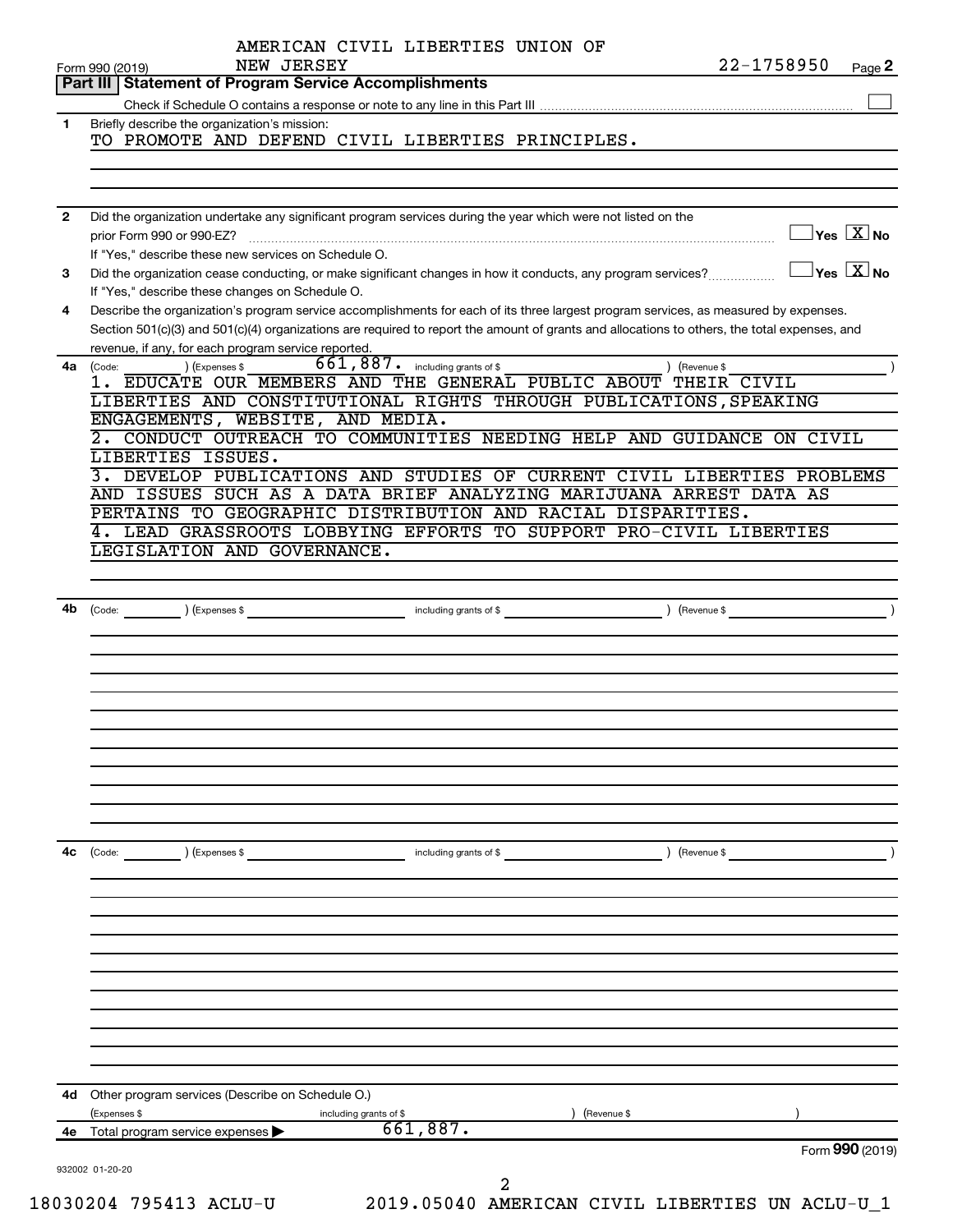**Part IV Checklist of Required Schedules**

|          |                                                                                                                                                                                                                                                           |                       | Yes | No                      |
|----------|-----------------------------------------------------------------------------------------------------------------------------------------------------------------------------------------------------------------------------------------------------------|-----------------------|-----|-------------------------|
| 1.       | Is the organization described in section $501(c)(3)$ or $4947(a)(1)$ (other than a private foundation)?                                                                                                                                                   |                       |     |                         |
|          | If "Yes," complete Schedule A                                                                                                                                                                                                                             | 1                     |     | x                       |
| 2        | Is the organization required to complete Schedule B, Schedule of Contributors? [111] [12] the organization required to complete Schedule B, Schedule of Contributors?                                                                                     | $\mathbf{2}$          | х   |                         |
| 3        | Did the organization engage in direct or indirect political campaign activities on behalf of or in opposition to candidates for                                                                                                                           |                       |     |                         |
|          | public office? If "Yes," complete Schedule C, Part I                                                                                                                                                                                                      | 3                     |     | х                       |
| 4        | Section 501(c)(3) organizations. Did the organization engage in lobbying activities, or have a section 501(h) election in effect                                                                                                                          |                       |     |                         |
|          |                                                                                                                                                                                                                                                           | 4                     |     |                         |
| 5        | Is the organization a section 501(c)(4), 501(c)(5), or 501(c)(6) organization that receives membership dues, assessments, or                                                                                                                              |                       | х   |                         |
|          |                                                                                                                                                                                                                                                           | 5                     |     |                         |
| 6        | Did the organization maintain any donor advised funds or any similar funds or accounts for which donors have the right to<br>provide advice on the distribution or investment of amounts in such funds or accounts? If "Yes," complete Schedule D, Part I | 6                     |     | х                       |
| 7        | Did the organization receive or hold a conservation easement, including easements to preserve open space,                                                                                                                                                 |                       |     |                         |
|          | the environment, historic land areas, or historic structures? If "Yes," complete Schedule D, Part II                                                                                                                                                      | $\overline{7}$        |     | х                       |
| 8        | Did the organization maintain collections of works of art, historical treasures, or other similar assets? If "Yes," complete                                                                                                                              |                       |     |                         |
|          | Schedule D, Part III <b>www.community.community.community.community.community.community.com</b>                                                                                                                                                           | 8                     |     | х                       |
| 9        | Did the organization report an amount in Part X, line 21, for escrow or custodial account liability, serve as a custodian for                                                                                                                             |                       |     |                         |
|          | amounts not listed in Part X; or provide credit counseling, debt management, credit repair, or debt negotiation services?                                                                                                                                 |                       |     |                         |
|          |                                                                                                                                                                                                                                                           | 9                     |     | х                       |
| 10       | Did the organization, directly or through a related organization, hold assets in donor-restricted endowments                                                                                                                                              |                       |     |                         |
|          |                                                                                                                                                                                                                                                           | 10                    |     | x                       |
| 11       | If the organization's answer to any of the following questions is "Yes," then complete Schedule D, Parts VI, VII, VIII, IX, or X                                                                                                                          |                       |     |                         |
|          | as applicable.                                                                                                                                                                                                                                            |                       |     |                         |
|          | a Did the organization report an amount for land, buildings, and equipment in Part X, line 10? If "Yes," complete Schedule D,                                                                                                                             |                       |     |                         |
|          | Part VI                                                                                                                                                                                                                                                   | 11a                   | X   |                         |
|          | <b>b</b> Did the organization report an amount for investments - other securities in Part X, line 12, that is 5% or more of its total                                                                                                                     |                       |     |                         |
|          |                                                                                                                                                                                                                                                           | 11 <sub>b</sub>       | х   |                         |
|          | c Did the organization report an amount for investments - program related in Part X, line 13, that is 5% or more of its total                                                                                                                             |                       |     |                         |
|          |                                                                                                                                                                                                                                                           | 11c                   |     | х                       |
|          | d Did the organization report an amount for other assets in Part X, line 15, that is 5% or more of its total assets reported in                                                                                                                           |                       |     |                         |
|          |                                                                                                                                                                                                                                                           | 11d                   |     | х                       |
|          |                                                                                                                                                                                                                                                           | 11e                   | х   |                         |
| f        | Did the organization's separate or consolidated financial statements for the tax year include a footnote that addresses                                                                                                                                   |                       |     |                         |
|          | the organization's liability for uncertain tax positions under FIN 48 (ASC 740)? If "Yes," complete Schedule D, Part X                                                                                                                                    | 11f                   |     | x                       |
|          | 12a Did the organization obtain separate, independent audited financial statements for the tax year? If "Yes," complete                                                                                                                                   |                       |     |                         |
|          |                                                                                                                                                                                                                                                           | 12a                   | х   |                         |
|          | <b>b</b> Was the organization included in consolidated, independent audited financial statements for the tax year?                                                                                                                                        |                       |     |                         |
|          | If "Yes," and if the organization answered "No" to line 12a, then completing Schedule D, Parts XI and XII is optional                                                                                                                                     | 12 <sub>b</sub><br>13 |     | $\overline{\text{x}}$   |
| 13       |                                                                                                                                                                                                                                                           | <b>14a</b>            |     | $\overline{\mathbf{X}}$ |
| 14a<br>b | Did the organization have aggregate revenues or expenses of more than \$10,000 from grantmaking, fundraising, business,                                                                                                                                   |                       |     |                         |
|          | investment, and program service activities outside the United States, or aggregate foreign investments valued at \$100,000                                                                                                                                |                       |     |                         |
|          |                                                                                                                                                                                                                                                           | 14b                   |     | х                       |
| 15       | Did the organization report on Part IX, column (A), line 3, more than \$5,000 of grants or other assistance to or for any                                                                                                                                 |                       |     |                         |
|          |                                                                                                                                                                                                                                                           | 15                    |     | х                       |
| 16       | Did the organization report on Part IX, column (A), line 3, more than \$5,000 of aggregate grants or other assistance to                                                                                                                                  |                       |     |                         |
|          |                                                                                                                                                                                                                                                           | 16                    |     | х                       |
| 17       | Did the organization report a total of more than \$15,000 of expenses for professional fundraising services on Part IX,                                                                                                                                   |                       |     |                         |
|          |                                                                                                                                                                                                                                                           | 17                    |     | х                       |
| 18       | Did the organization report more than \$15,000 total of fundraising event gross income and contributions on Part VIII, lines                                                                                                                              |                       |     |                         |
|          |                                                                                                                                                                                                                                                           | 18                    |     | X.                      |
| 19       | Did the organization report more than \$15,000 of gross income from gaming activities on Part VIII, line 9a? If "Yes,"                                                                                                                                    |                       |     |                         |
|          |                                                                                                                                                                                                                                                           | 19                    |     | x                       |
| 20a      |                                                                                                                                                                                                                                                           | 20a                   |     | $\overline{\texttt{X}}$ |
| b        |                                                                                                                                                                                                                                                           | 20 <sub>b</sub>       |     |                         |
| 21       | Did the organization report more than \$5,000 of grants or other assistance to any domestic organization or                                                                                                                                               |                       |     |                         |
|          |                                                                                                                                                                                                                                                           | 21                    |     | x                       |
|          | 932003 01-20-20                                                                                                                                                                                                                                           |                       |     | Form 990 (2019)         |

18030204 795413 ACLU-U 2019.05040 AMERICAN CIVIL LIBERTIES UN ACLU-U\_1

3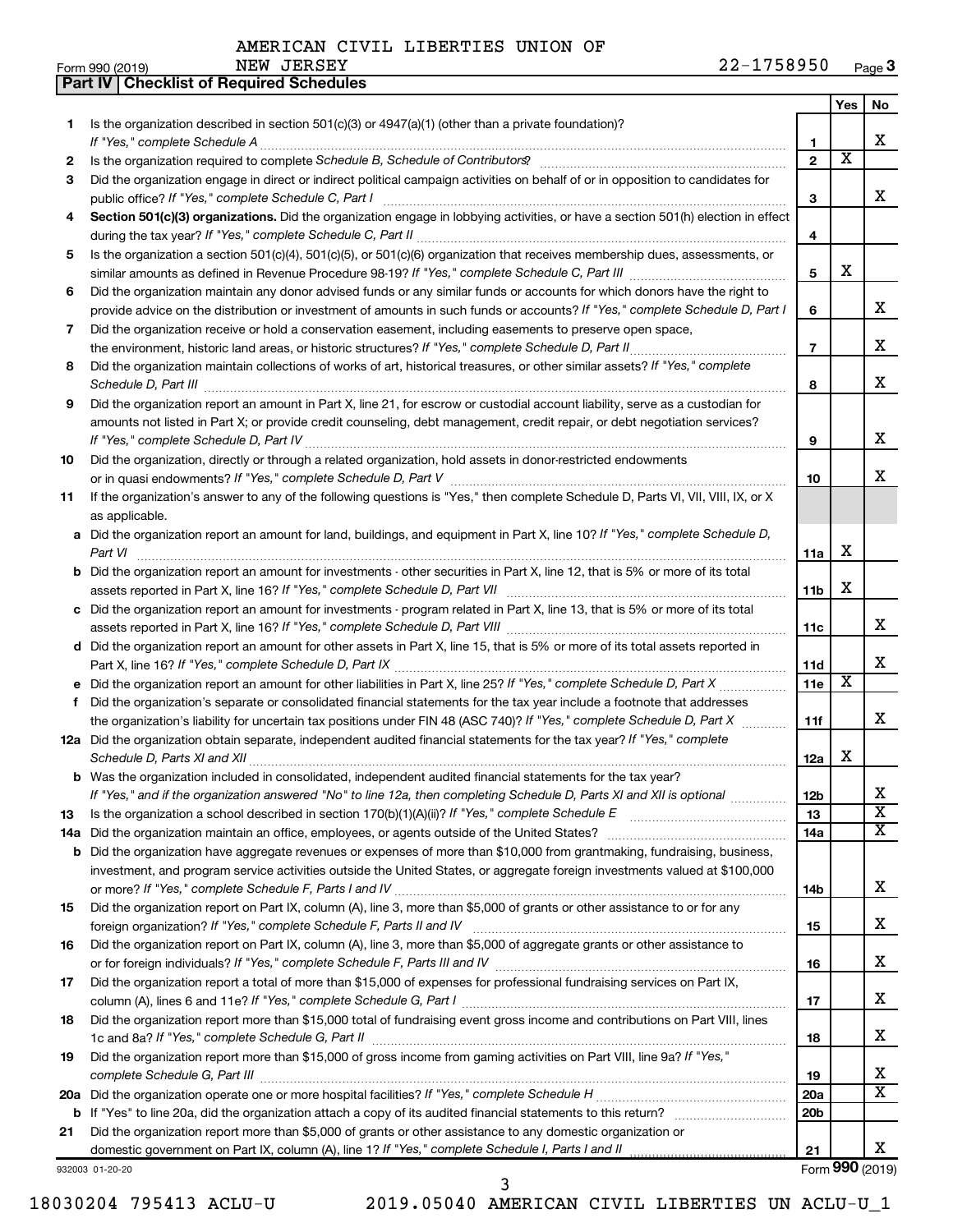*(continued)* **Part IV Checklist of Required Schedules**

| Form 990 (2019) | NEW | <b>JERSEY</b> | 1758950<br>າາ<br>-44- | Page <b>4</b> |
|-----------------|-----|---------------|-----------------------|---------------|
|-----------------|-----|---------------|-----------------------|---------------|

|               |                                                                                                                                                                                                                                                         |                        | Yes | No                           |
|---------------|---------------------------------------------------------------------------------------------------------------------------------------------------------------------------------------------------------------------------------------------------------|------------------------|-----|------------------------------|
| 22            | Did the organization report more than \$5,000 of grants or other assistance to or for domestic individuals on                                                                                                                                           |                        |     |                              |
|               |                                                                                                                                                                                                                                                         | 22                     |     | x                            |
| 23            | Did the organization answer "Yes" to Part VII, Section A, line 3, 4, or 5 about compensation of the organization's current                                                                                                                              |                        |     |                              |
|               | and former officers, directors, trustees, key employees, and highest compensated employees? If "Yes," complete                                                                                                                                          |                        |     |                              |
|               | Schedule J <b>Martin Communication Contract Communication</b> Contract Communication Communication Communication Communication                                                                                                                          | 23                     |     | x                            |
|               | 24a Did the organization have a tax-exempt bond issue with an outstanding principal amount of more than \$100,000 as of the                                                                                                                             |                        |     |                              |
|               | last day of the year, that was issued after December 31, 2002? If "Yes," answer lines 24b through 24d and complete                                                                                                                                      |                        |     | x                            |
|               |                                                                                                                                                                                                                                                         | 24a<br>24 <sub>b</sub> |     |                              |
|               | c Did the organization maintain an escrow account other than a refunding escrow at any time during the year to defease                                                                                                                                  |                        |     |                              |
|               |                                                                                                                                                                                                                                                         | 24c                    |     |                              |
|               | d Did the organization act as an "on behalf of" issuer for bonds outstanding at any time during the year?                                                                                                                                               | 24d                    |     |                              |
|               | 25a Section 501(c)(3), 501(c)(4), and 501(c)(29) organizations. Did the organization engage in an excess benefit                                                                                                                                        |                        |     |                              |
|               |                                                                                                                                                                                                                                                         | 25a                    |     | x                            |
|               | <b>b</b> Is the organization aware that it engaged in an excess benefit transaction with a disqualified person in a prior year, and                                                                                                                     |                        |     |                              |
|               | that the transaction has not been reported on any of the organization's prior Forms 990 or 990-EZ? If "Yes," complete                                                                                                                                   |                        |     |                              |
|               | Schedule L, Part I                                                                                                                                                                                                                                      | 25 <sub>b</sub>        |     | x                            |
| 26            | Did the organization report any amount on Part X, line 5 or 22, for receivables from or payables to any current                                                                                                                                         |                        |     |                              |
|               | or former officer, director, trustee, key employee, creator or founder, substantial contributor, or 35%                                                                                                                                                 |                        |     |                              |
|               |                                                                                                                                                                                                                                                         | 26                     |     | x                            |
| 27            | Did the organization provide a grant or other assistance to any current or former officer, director, trustee, key employee,                                                                                                                             |                        |     |                              |
|               | creator or founder, substantial contributor or employee thereof, a grant selection committee member, or to a 35% controlled<br>entity (including an employee thereof) or family member of any of these persons? If "Yes," complete Schedule L, Part III | 27                     |     | x                            |
| 28            | Was the organization a party to a business transaction with one of the following parties (see Schedule L, Part IV                                                                                                                                       |                        |     |                              |
|               | instructions, for applicable filing thresholds, conditions, and exceptions):                                                                                                                                                                            |                        |     |                              |
|               | a A current or former officer, director, trustee, key employee, creator or founder, or substantial contributor? If                                                                                                                                      |                        |     |                              |
|               |                                                                                                                                                                                                                                                         | 28a                    |     | х                            |
|               |                                                                                                                                                                                                                                                         | 28b                    |     | $\overline{\texttt{x}}$      |
|               | c A 35% controlled entity of one or more individuals and/or organizations described in lines 28a or 28b?If                                                                                                                                              |                        |     |                              |
|               |                                                                                                                                                                                                                                                         | 28c                    |     | х                            |
| 29            |                                                                                                                                                                                                                                                         | 29                     |     | $\overline{\texttt{x}}$      |
| 30            | Did the organization receive contributions of art, historical treasures, or other similar assets, or qualified conservation                                                                                                                             |                        |     |                              |
|               |                                                                                                                                                                                                                                                         | 30                     |     | Х<br>$\overline{\texttt{x}}$ |
| 31            | Did the organization liquidate, terminate, or dissolve and cease operations? If "Yes," complete Schedule N, Part I                                                                                                                                      | 31                     |     |                              |
| 32            | Did the organization sell, exchange, dispose of, or transfer more than 25% of its net assets? If "Yes," complete                                                                                                                                        | 32                     |     | х                            |
| 33            | Did the organization own 100% of an entity disregarded as separate from the organization under Regulations                                                                                                                                              |                        |     |                              |
|               |                                                                                                                                                                                                                                                         | 33                     |     | x                            |
| 34            | Was the organization related to any tax-exempt or taxable entity? If "Yes," complete Schedule R, Part II, III, or IV, and                                                                                                                               |                        |     |                              |
|               | Part V, line 1                                                                                                                                                                                                                                          | 34                     | х   |                              |
|               | 35a Did the organization have a controlled entity within the meaning of section 512(b)(13)?                                                                                                                                                             | <b>35a</b>             |     | X                            |
|               | b If "Yes" to line 35a, did the organization receive any payment from or engage in any transaction with a controlled entity                                                                                                                             |                        |     |                              |
|               |                                                                                                                                                                                                                                                         | 35 <sub>b</sub>        |     |                              |
| 36            | Section 501(c)(3) organizations. Did the organization make any transfers to an exempt non-charitable related organization?                                                                                                                              |                        |     |                              |
|               |                                                                                                                                                                                                                                                         | 36                     |     |                              |
| 37            | Did the organization conduct more than 5% of its activities through an entity that is not a related organization                                                                                                                                        |                        |     |                              |
|               |                                                                                                                                                                                                                                                         | 37                     |     | x                            |
| 38            | Did the organization complete Schedule O and provide explanations in Schedule O for Part VI, lines 11b and 19?                                                                                                                                          | 38                     | х   |                              |
| <b>Part V</b> |                                                                                                                                                                                                                                                         |                        |     |                              |
|               | Check if Schedule O contains a response or note to any line in this Part V [11] [12] Check if Schedule O contains a response or note to any line in this Part V                                                                                         |                        |     |                              |
|               |                                                                                                                                                                                                                                                         |                        | Yes | No.                          |
|               | 1a                                                                                                                                                                                                                                                      |                        |     |                              |
|               | 0<br>1b                                                                                                                                                                                                                                                 |                        |     |                              |
|               | c Did the organization comply with backup withholding rules for reportable payments to vendors and reportable gaming                                                                                                                                    |                        |     |                              |
|               |                                                                                                                                                                                                                                                         | 1c                     | х   |                              |
|               | 932004 01-20-20<br>4                                                                                                                                                                                                                                    |                        |     | Form 990 (2019)              |
|               |                                                                                                                                                                                                                                                         |                        |     |                              |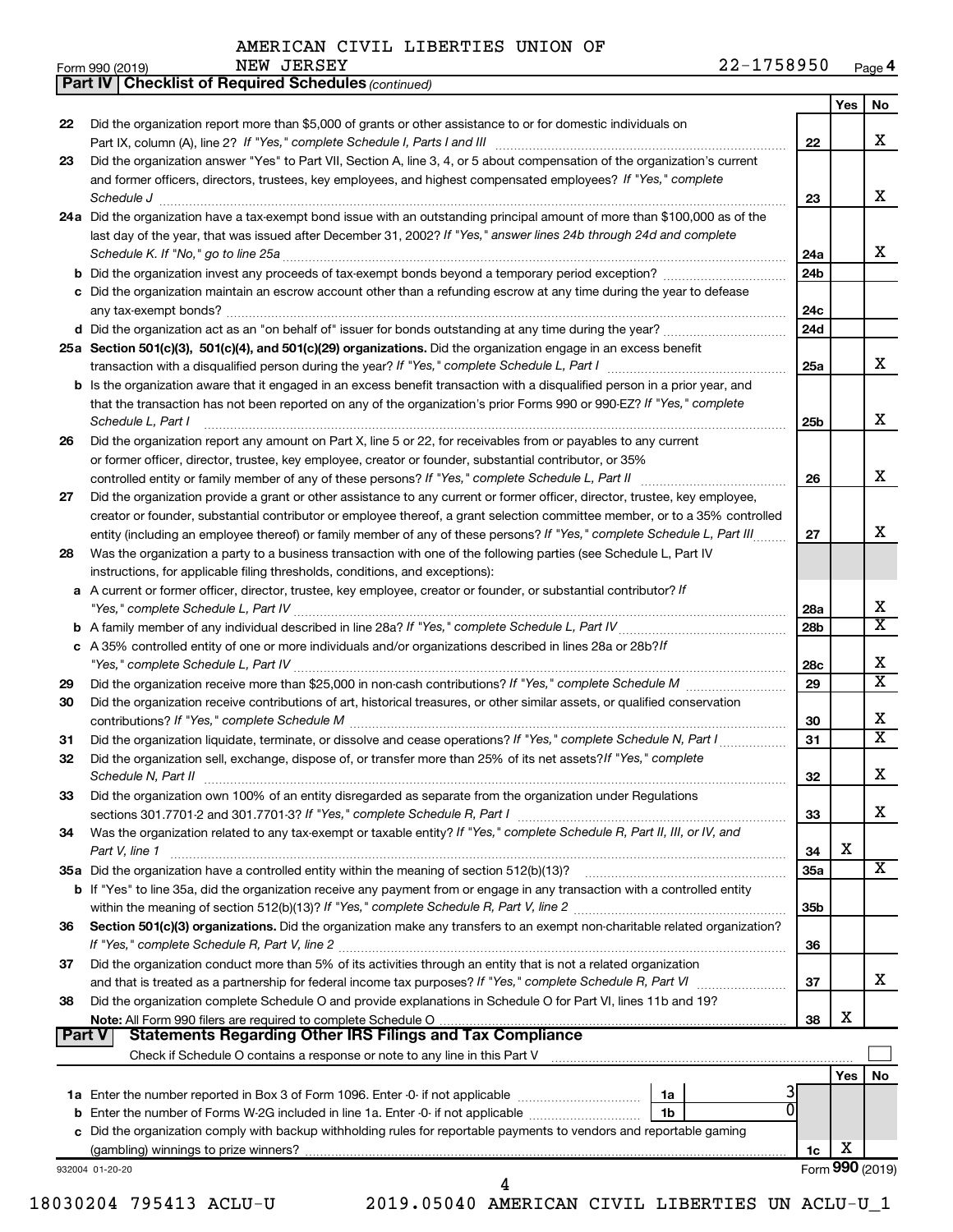| Part V | Statements Regarding Other IRS Filings and Tax Compliance (continued)                                                                                                                                                               |                |     |                              |  |  |  |  |  |
|--------|-------------------------------------------------------------------------------------------------------------------------------------------------------------------------------------------------------------------------------------|----------------|-----|------------------------------|--|--|--|--|--|
|        |                                                                                                                                                                                                                                     |                | Yes | No                           |  |  |  |  |  |
|        | 2a Enter the number of employees reported on Form W-3, Transmittal of Wage and Tax Statements,                                                                                                                                      |                |     |                              |  |  |  |  |  |
|        | 0 <br>filed for the calendar year ending with or within the year covered by this return<br>2a                                                                                                                                       |                |     |                              |  |  |  |  |  |
|        |                                                                                                                                                                                                                                     | 2 <sub>b</sub> |     |                              |  |  |  |  |  |
|        |                                                                                                                                                                                                                                     |                |     |                              |  |  |  |  |  |
|        | 3a Did the organization have unrelated business gross income of \$1,000 or more during the year?                                                                                                                                    | За             |     | х                            |  |  |  |  |  |
|        |                                                                                                                                                                                                                                     | 3b             |     |                              |  |  |  |  |  |
|        | 4a At any time during the calendar year, did the organization have an interest in, or a signature or other authority over, a                                                                                                        |                |     |                              |  |  |  |  |  |
|        | financial account in a foreign country (such as a bank account, securities account, or other financial account)?                                                                                                                    | 4a             |     | х                            |  |  |  |  |  |
|        | <b>b</b> If "Yes," enter the name of the foreign country $\blacktriangleright$                                                                                                                                                      |                |     |                              |  |  |  |  |  |
|        | See instructions for filing requirements for FinCEN Form 114, Report of Foreign Bank and Financial Accounts (FBAR).                                                                                                                 |                |     |                              |  |  |  |  |  |
| 5a     |                                                                                                                                                                                                                                     | 5a             |     | x                            |  |  |  |  |  |
| b      |                                                                                                                                                                                                                                     | 5b             |     | $\overline{\textbf{x}}$      |  |  |  |  |  |
|        |                                                                                                                                                                                                                                     | 5с             |     |                              |  |  |  |  |  |
|        | 6a Does the organization have annual gross receipts that are normally greater than \$100,000, and did the organization solicit                                                                                                      |                |     |                              |  |  |  |  |  |
|        |                                                                                                                                                                                                                                     | 6a             |     | х                            |  |  |  |  |  |
|        | b If "Yes," did the organization include with every solicitation an express statement that such contributions or gifts                                                                                                              |                |     |                              |  |  |  |  |  |
|        | were not tax deductible?                                                                                                                                                                                                            | 6b             |     |                              |  |  |  |  |  |
| 7      | Organizations that may receive deductible contributions under section 170(c).                                                                                                                                                       |                |     |                              |  |  |  |  |  |
| a      | Did the organization receive a payment in excess of \$75 made partly as a contribution and partly for goods and services provided to the payor?                                                                                     | 7a             |     | х                            |  |  |  |  |  |
| b      |                                                                                                                                                                                                                                     | 7b             |     |                              |  |  |  |  |  |
|        | Did the organization sell, exchange, or otherwise dispose of tangible personal property for which it was required                                                                                                                   |                |     |                              |  |  |  |  |  |
|        |                                                                                                                                                                                                                                     | 7c             |     | х                            |  |  |  |  |  |
| d      | 7d                                                                                                                                                                                                                                  |                |     |                              |  |  |  |  |  |
|        | Did the organization receive any funds, directly or indirectly, to pay premiums on a personal benefit contract?                                                                                                                     | 7e             |     | х<br>$\overline{\mathbf{X}}$ |  |  |  |  |  |
| f      |                                                                                                                                                                                                                                     |                |     |                              |  |  |  |  |  |
| g      | If the organization received a contribution of qualified intellectual property, did the organization file Form 8899 as required?                                                                                                    |                |     |                              |  |  |  |  |  |
| h      | If the organization received a contribution of cars, boats, airplanes, or other vehicles, did the organization file a Form 1098-C?                                                                                                  |                |     |                              |  |  |  |  |  |
| 8      | Sponsoring organizations maintaining donor advised funds. Did a donor advised fund maintained by the                                                                                                                                |                |     |                              |  |  |  |  |  |
|        |                                                                                                                                                                                                                                     | 8              |     |                              |  |  |  |  |  |
| 9      | Sponsoring organizations maintaining donor advised funds.                                                                                                                                                                           |                |     |                              |  |  |  |  |  |
| а      | Did the sponsoring organization make any taxable distributions under section 4966?                                                                                                                                                  | 9а             |     |                              |  |  |  |  |  |
| b      |                                                                                                                                                                                                                                     | 9b             |     |                              |  |  |  |  |  |
| 10     | Section 501(c)(7) organizations. Enter:                                                                                                                                                                                             |                |     |                              |  |  |  |  |  |
|        | 10a                                                                                                                                                                                                                                 |                |     |                              |  |  |  |  |  |
|        | <b>b</b> Gross receipts, included on Form 990, Part VIII, line 12, for public use of club facilities <i>manumum</i><br>10b                                                                                                          |                |     |                              |  |  |  |  |  |
| 11     | Section 501(c)(12) organizations. Enter:                                                                                                                                                                                            |                |     |                              |  |  |  |  |  |
| а      | 11a                                                                                                                                                                                                                                 |                |     |                              |  |  |  |  |  |
|        | Gross income from other sources (Do not net amounts due or paid to other sources against                                                                                                                                            |                |     |                              |  |  |  |  |  |
|        | amounts due or received from them.)<br>11b<br>12a Section 4947(a)(1) non-exempt charitable trusts. Is the organization filing Form 990 in lieu of Form 1041?                                                                        |                |     |                              |  |  |  |  |  |
|        | 12b<br><b>b</b> If "Yes," enter the amount of tax-exempt interest received or accrued during the year                                                                                                                               | 12a            |     |                              |  |  |  |  |  |
| 13     | Section 501(c)(29) qualified nonprofit health insurance issuers.                                                                                                                                                                    |                |     |                              |  |  |  |  |  |
|        | a Is the organization licensed to issue qualified health plans in more than one state?                                                                                                                                              | 13a            |     |                              |  |  |  |  |  |
|        | Note: See the instructions for additional information the organization must report on Schedule O.                                                                                                                                   |                |     |                              |  |  |  |  |  |
|        | <b>b</b> Enter the amount of reserves the organization is required to maintain by the states in which the                                                                                                                           |                |     |                              |  |  |  |  |  |
|        | 13b                                                                                                                                                                                                                                 |                |     |                              |  |  |  |  |  |
| c      | 13c                                                                                                                                                                                                                                 |                |     |                              |  |  |  |  |  |
|        | 14a Did the organization receive any payments for indoor tanning services during the tax year?                                                                                                                                      | 14a            |     | x                            |  |  |  |  |  |
|        | 14b                                                                                                                                                                                                                                 |                |     |                              |  |  |  |  |  |
| 15     | <b>b</b> If "Yes," has it filed a Form 720 to report these payments? If "No," provide an explanation on Schedule O<br>Is the organization subject to the section 4960 tax on payment(s) of more than \$1,000,000 in remuneration or |                |     |                              |  |  |  |  |  |
|        | excess parachute payment(s) during the year?                                                                                                                                                                                        | 15             |     | х                            |  |  |  |  |  |
|        | If "Yes," see instructions and file Form 4720, Schedule N.                                                                                                                                                                          |                |     |                              |  |  |  |  |  |
| 16     | Is the organization an educational institution subject to the section 4968 excise tax on net investment income?                                                                                                                     | 16             |     | x                            |  |  |  |  |  |
|        | If "Yes," complete Form 4720, Schedule O.                                                                                                                                                                                           |                |     |                              |  |  |  |  |  |

Form (2019) **990**

932005 01-20-20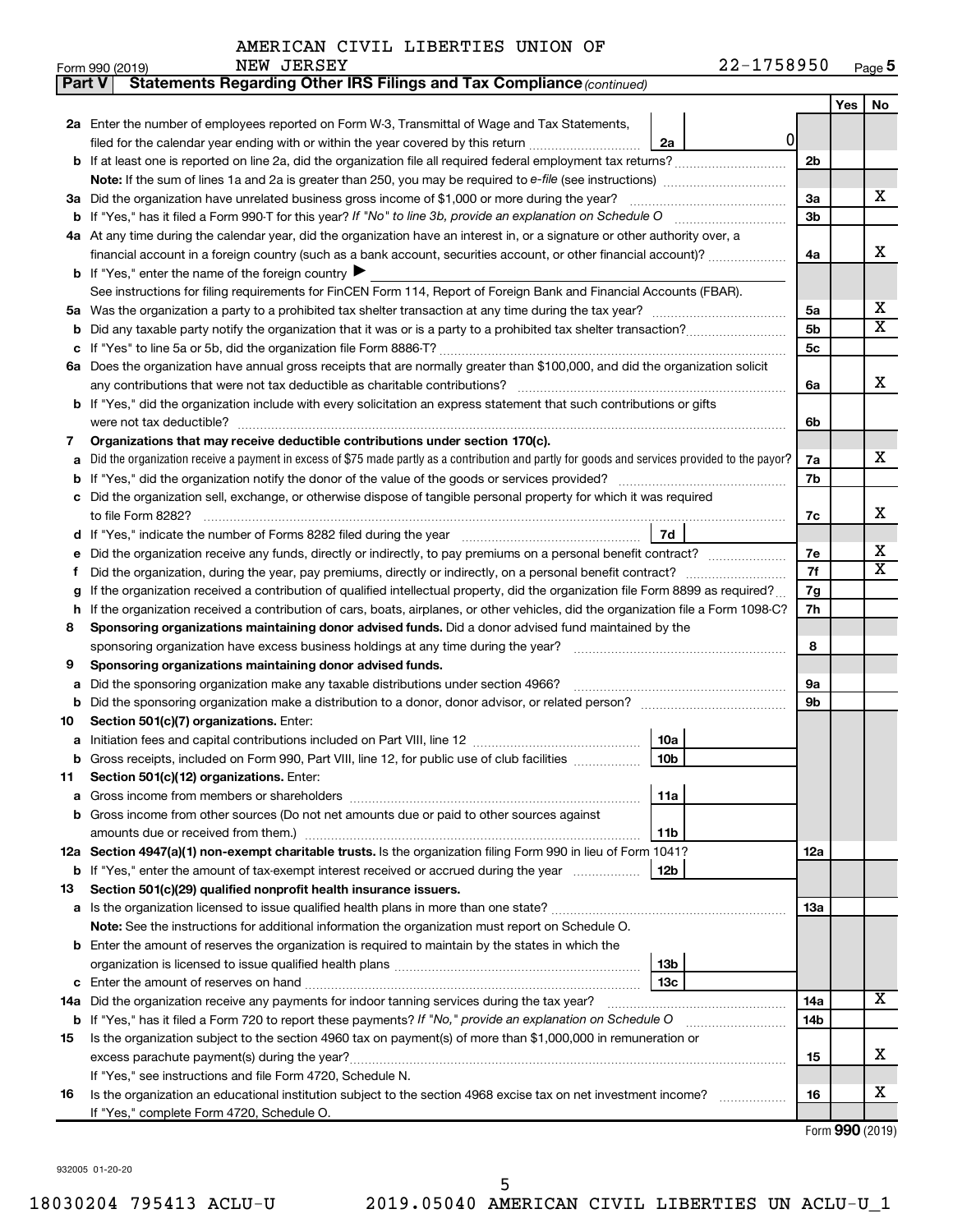Form 990 (2019) Page **6** NEW JERSEY 22-1758950

|          |                                                                                                                                                                          |    |    |                 |                         | $\boxed{\textbf{X}}$    |
|----------|--------------------------------------------------------------------------------------------------------------------------------------------------------------------------|----|----|-----------------|-------------------------|-------------------------|
|          | <b>Section A. Governing Body and Management</b>                                                                                                                          |    |    |                 |                         |                         |
|          |                                                                                                                                                                          |    |    |                 | Yes                     | No                      |
|          | 1a Enter the number of voting members of the governing body at the end of the tax year <i>manumum</i>                                                                    | 1a | 22 |                 |                         |                         |
|          | If there are material differences in voting rights among members of the governing body, or if the governing                                                              |    |    |                 |                         |                         |
|          | body delegated broad authority to an executive committee or similar committee, explain on Schedule O.                                                                    |    |    |                 |                         |                         |
| b        | Enter the number of voting members included on line 1a, above, who are independent                                                                                       | 1b | 22 |                 |                         |                         |
| 2        | Did any officer, director, trustee, or key employee have a family relationship or a business relationship with any other<br>officer, director, trustee, or key employee? |    |    | $\mathbf{2}$    |                         | х                       |
| 3        | Did the organization delegate control over management duties customarily performed by or under the direct supervision                                                    |    |    |                 |                         |                         |
|          |                                                                                                                                                                          |    |    | 3               |                         | Χ                       |
| 4        | Did the organization make any significant changes to its governing documents since the prior Form 990 was filed?                                                         |    |    | 4               |                         | $\overline{\mathbf{x}}$ |
| 5        |                                                                                                                                                                          |    |    | 5               |                         | $\overline{\textbf{X}}$ |
| 6        |                                                                                                                                                                          |    |    | 6               | $\overline{\mathbf{x}}$ |                         |
| 7a       | Did the organization have members, stockholders, or other persons who had the power to elect or appoint one or                                                           |    |    |                 |                         |                         |
|          |                                                                                                                                                                          |    |    | 7a              | х                       |                         |
| b        | Are any governance decisions of the organization reserved to (or subject to approval by) members, stockholders, or                                                       |    |    |                 |                         |                         |
|          |                                                                                                                                                                          |    |    | 7b              | X                       |                         |
| 8        | Did the organization contemporaneously document the meetings held or written actions undertaken during the year by the following:                                        |    |    |                 |                         |                         |
| а        |                                                                                                                                                                          |    |    | 8а              | х                       |                         |
|          | Each committee with authority to act on behalf of the governing body? [11] [12] [22] [23] [23] [23] [23] [24] [                                                          |    |    | 8b              | $\overline{\mathbf{x}}$ |                         |
| 9        | Is there any officer, director, trustee, or key employee listed in Part VII, Section A, who cannot be reached at the                                                     |    |    |                 |                         |                         |
|          |                                                                                                                                                                          |    |    | 9               |                         | х                       |
|          | Section B. Policies (This Section B requests information about policies not required by the Internal Revenue Code.)                                                      |    |    |                 |                         |                         |
|          |                                                                                                                                                                          |    |    |                 | Yes                     | No                      |
|          |                                                                                                                                                                          |    |    | 10a             | х                       |                         |
|          | <b>b</b> If "Yes," did the organization have written policies and procedures governing the activities of such chapters, affiliates,                                      |    |    |                 |                         |                         |
|          |                                                                                                                                                                          |    |    | 10 <sub>b</sub> | х                       |                         |
|          | 11a Has the organization provided a complete copy of this Form 990 to all members of its governing body before filing the form?                                          |    |    | 11a             | X                       |                         |
|          | <b>b</b> Describe in Schedule O the process, if any, used by the organization to review this Form 990.                                                                   |    |    |                 |                         |                         |
|          |                                                                                                                                                                          |    |    | 12a             | х                       |                         |
|          | Were officers, directors, or trustees, and key employees required to disclose annually interests that could give rise to conflicts?                                      |    |    | 12 <sub>b</sub> | $\overline{\textbf{x}}$ |                         |
|          | c Did the organization regularly and consistently monitor and enforce compliance with the policy? If "Yes," describe                                                     |    |    |                 |                         |                         |
|          | in Schedule O how this was done continuous continuous continuous contract of the state of the state of the sta                                                           |    |    | 12c             |                         | х                       |
| 13       |                                                                                                                                                                          |    |    | 13              | $\overline{\mathbf{x}}$ |                         |
|          | Did the organization have a written document retention and destruction policy? [111] manufaction policy?                                                                 |    |    | 14              | $\overline{\mathtt{x}}$ |                         |
| 14<br>15 | Did the process for determining compensation of the following persons include a review and approval by independent                                                       |    |    |                 |                         |                         |
|          | persons, comparability data, and contemporaneous substantiation of the deliberation and decision?                                                                        |    |    |                 |                         |                         |
| а        |                                                                                                                                                                          |    |    | 15a             | х                       |                         |
|          |                                                                                                                                                                          |    |    | 15 <sub>b</sub> | X                       |                         |
|          | If "Yes" to line 15a or 15b, describe the process in Schedule O (see instructions).                                                                                      |    |    |                 |                         |                         |
|          | 16a Did the organization invest in, contribute assets to, or participate in a joint venture or similar arrangement with a                                                |    |    |                 |                         |                         |
|          | taxable entity during the year?                                                                                                                                          |    |    | 16a             |                         | x                       |
|          | b If "Yes," did the organization follow a written policy or procedure requiring the organization to evaluate its participation                                           |    |    |                 |                         |                         |
|          |                                                                                                                                                                          |    |    |                 |                         |                         |
|          | in joint venture arrangements under applicable federal tax law, and take steps to safeguard the organization's                                                           |    |    |                 |                         |                         |
|          | exempt status with respect to such arrangements?                                                                                                                         |    |    | 16b             |                         |                         |
|          | <b>Section C. Disclosure</b>                                                                                                                                             |    |    |                 |                         |                         |
| 17       | List the states with which a copy of this Form 990 is required to be filed $\blacktriangleright\mathrm{NJ}$                                                              |    |    |                 |                         |                         |
| 18       | Section 6104 requires an organization to make its Forms 1023 (1024 or 1024-A, if applicable), 990, and 990-T (Section 501(c)(3)s only) available                         |    |    |                 |                         |                         |
|          | for public inspection. Indicate how you made these available. Check all that apply.                                                                                      |    |    |                 |                         |                         |
|          | $\lfloor x \rfloor$ Upon request<br><b>X</b> Own website<br>$\lfloor \mathbf{X} \rfloor$ Another's website<br>Other (explain on Schedule O)                              |    |    |                 |                         |                         |
| 19       | Describe on Schedule O whether (and if so, how) the organization made its governing documents, conflict of interest policy, and financial                                |    |    |                 |                         |                         |
|          | statements available to the public during the tax year.                                                                                                                  |    |    |                 |                         |                         |
| 20       | State the name, address, and telephone number of the person who possesses the organization's books and records                                                           |    |    |                 |                         |                         |
|          | THE ORGANIZATION - (973)642-2086                                                                                                                                         |    |    |                 |                         |                         |
|          |                                                                                                                                                                          |    |    |                 |                         |                         |
|          | PO BOX 32159, NEWARK, NJ<br>07102                                                                                                                                        |    |    |                 |                         |                         |
|          | 932006 01-20-20<br>6                                                                                                                                                     |    |    |                 | Form 990 (2019)         |                         |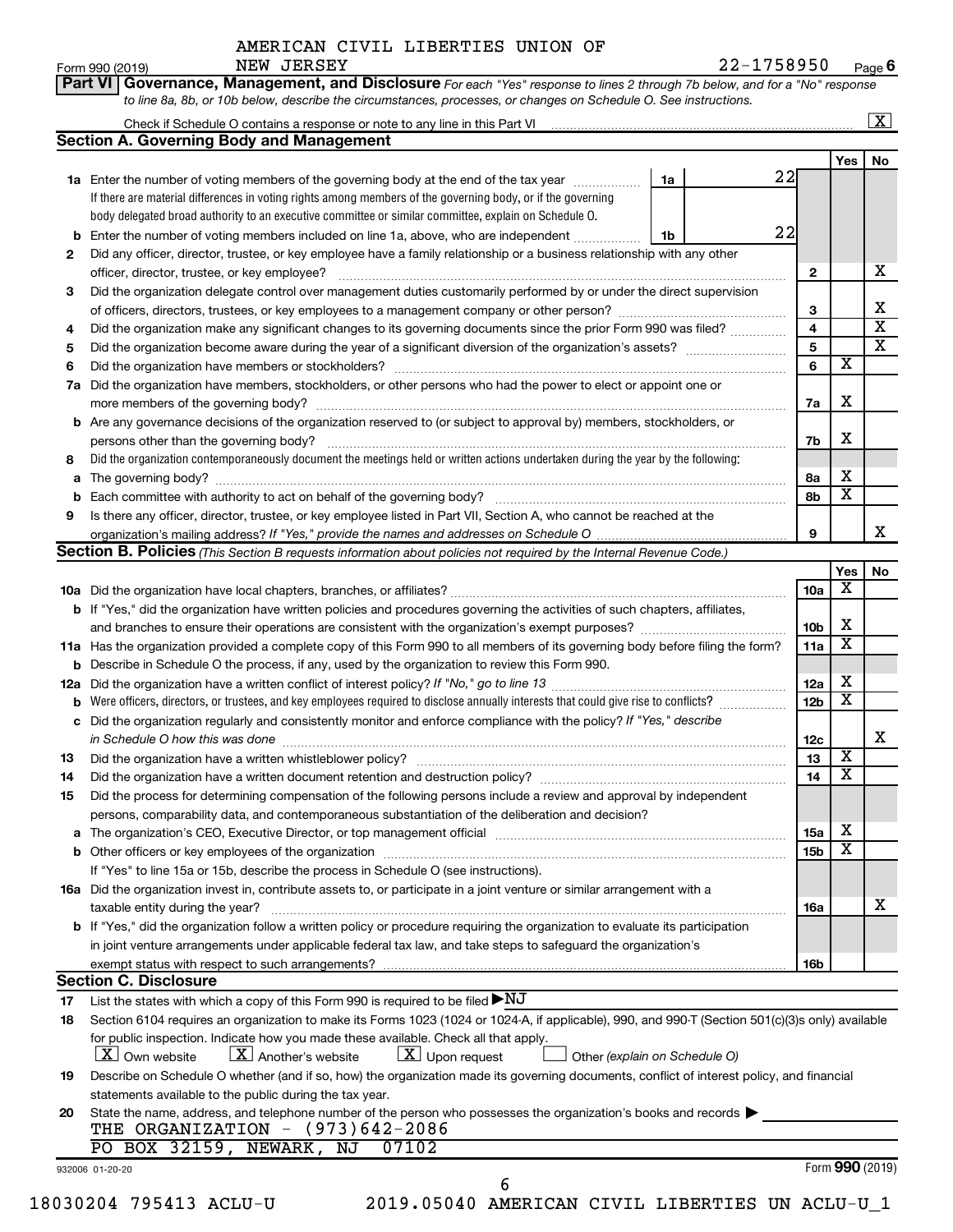$\Box$ 

| Form 990 (2019) |  | NEW JEKSEY |  | 77-1758950                                                                                 | Page |
|-----------------|--|------------|--|--------------------------------------------------------------------------------------------|------|
|                 |  |            |  | Part VII Compensation of Officers, Directors, Trustees, Key Employees, Highest Compensated |      |

#### **Employees, and Independent Contractors**

Check if Schedule O contains a response or note to any line in this Part VII

**Section A. Officers, Directors, Trustees, Key Employees, and Highest Compensated Employees**

**1a**  Complete this table for all persons required to be listed. Report compensation for the calendar year ending with or within the organization's tax year.  $\bullet$  List all of the organization's current officers, directors, trustees (whether individuals or organizations), regardless of amount of compensation.

Enter -0- in columns (D), (E), and (F) if no compensation was paid.

**•** List all of the organization's current key employees, if any. See instructions for definition of "key employee."

• List the organization's five *current* highest compensated employees (other than an officer, director, trustee, or key employee) who received reportable compensation (Box 5 of Form W-2 and/or Box 7 of Form 1099-MISC) of more than \$100,000 from the organization and any related organizations.

 $\bullet$  List all of the organization's former officers, key employees, and highest compensated employees who received more than \$100,000 of reportable compensation from the organization and any related organizations.

**•** List all of the organization's former directors or trustees that received, in the capacity as a former director or trustee of the organization, more than \$10,000 of reportable compensation from the organization and any related organizations.

See instructions for the order in which to list the persons above.

 $\boxed{\textbf{X}}$  Check this box if neither the organization nor any related organization compensated any current officer, director, or trustee.

| (A)                    | (B)                    |                                |                                                                  | (C)         |              |                                   |        | (D)                             | (E)                              | (F)                      |
|------------------------|------------------------|--------------------------------|------------------------------------------------------------------|-------------|--------------|-----------------------------------|--------|---------------------------------|----------------------------------|--------------------------|
| Name and title         | Average                |                                | (do not check more than one                                      | Position    |              |                                   |        | Reportable                      | Reportable                       | Estimated                |
|                        | hours per              |                                | box, unless person is both an<br>officer and a director/trustee) |             |              |                                   |        | compensation                    | compensation                     | amount of                |
|                        | week                   |                                |                                                                  |             |              |                                   |        | from                            | from related                     | other                    |
|                        | (list any<br>hours for | Individual trustee or director |                                                                  |             |              |                                   |        | the                             | organizations<br>(W-2/1099-MISC) | compensation<br>from the |
|                        | related                |                                |                                                                  |             |              |                                   |        | organization<br>(W-2/1099-MISC) |                                  | organization             |
|                        | organizations          |                                |                                                                  |             |              |                                   |        |                                 |                                  | and related              |
|                        | below                  |                                | Institutional trustee                                            |             | Key employee |                                   |        |                                 |                                  | organizations            |
|                        | line)                  |                                |                                                                  | Officer     |              | Highest compensated<br>  employee | Former |                                 |                                  |                          |
| MARC BEEBE<br>(1)      | 2.00                   |                                |                                                                  |             |              |                                   |        |                                 |                                  |                          |
| PRESIDENT              |                        | $\mathbf X$                    |                                                                  | X           |              |                                   |        | 0.                              | $\mathbf 0$ .                    | 0.                       |
| (2)<br>CJ GRIFFIN      | 2.00                   |                                |                                                                  |             |              |                                   |        |                                 |                                  |                          |
| VICE PRESIDENT         |                        | $\mathbf X$                    |                                                                  | $\mathbf X$ |              |                                   |        | $\mathbf 0$ .                   | $\mathbf 0$ .                    | $\mathbf 0$ .            |
| JAY D. GARTMAN<br>(3)  | 2.00                   |                                |                                                                  |             |              |                                   |        |                                 |                                  |                          |
| <b>TREASURER</b>       |                        | $\mathbf X$                    |                                                                  | X           |              |                                   |        | $\mathbf 0$                     | 0.                               | 0.                       |
| HEATHER TAYLOR<br>(4)  | 2.00                   |                                |                                                                  |             |              |                                   |        |                                 |                                  |                          |
| <b>SECRETARY</b>       |                        | $\mathbf X$                    |                                                                  | $\mathbf X$ |              |                                   |        | $\mathbf 0$                     | 0.                               | $\mathbf 0$ .            |
| SHARIQ AHMAD<br>(5)    | 1.00                   |                                |                                                                  |             |              |                                   |        |                                 |                                  |                          |
| <b>BOARD MEMBER</b>    |                        | X                              |                                                                  |             |              |                                   |        | 0                               | 0.                               | $\mathbf 0$ .            |
| PEGGY BROOKS<br>(6)    | 1.00                   |                                |                                                                  |             |              |                                   |        |                                 |                                  |                          |
| <b>BOARD MEMBER</b>    |                        | X                              |                                                                  |             |              |                                   |        | 0                               | 0.                               | $\mathbf 0$ .            |
| RONALD K. CHEN<br>(7)  | 1.00                   |                                |                                                                  |             |              |                                   |        |                                 |                                  |                          |
| <b>BOARD MEMBER</b>    |                        | X                              |                                                                  |             |              |                                   |        | $\mathbf 0$ .                   | $\mathbf 0$                      | $\mathbf 0$ .            |
| FRANK CORRADO<br>(8)   | 1.00                   |                                |                                                                  |             |              |                                   |        |                                 |                                  |                          |
| <b>BOARD MEMBER</b>    |                        | X                              |                                                                  |             |              |                                   |        | 0                               | 0.                               | $\mathbf 0$ .            |
| DEBRA E. GUSTON<br>(9) | 1.00                   |                                |                                                                  |             |              |                                   |        |                                 |                                  |                          |
| <b>BOARD MEMBER</b>    |                        | $\mathbf X$                    |                                                                  |             |              |                                   |        | $\mathbf 0$ .                   | $\mathbf 0$ .                    | $\mathbf 0$ .            |
| (10) S. NADIA HUSSAIN  | 1.00                   |                                |                                                                  |             |              |                                   |        |                                 |                                  |                          |
| NATIONAL BOARD REP.    |                        | X                              |                                                                  |             |              |                                   |        | 0.                              | $\mathbf 0$ .                    | 0.                       |
| (11) ALEXIS KARTERON   | 1.00                   |                                |                                                                  |             |              |                                   |        |                                 |                                  |                          |
| <b>BOARD MEMBER</b>    |                        | $\mathbf X$                    |                                                                  |             |              |                                   |        | $\mathbf 0$                     | $\mathbf 0$                      | $\mathbf 0$ .            |
| (12) GARY NISSENBAUM   | 1.00                   |                                |                                                                  |             |              |                                   |        |                                 |                                  |                          |
| AT-LARGE               |                        | X                              |                                                                  |             |              |                                   |        | 0                               | $\mathbf 0$ .                    | $\mathbf 0$ .            |
| (13) JOEY NOVICK       | 1.00                   |                                |                                                                  |             |              |                                   |        |                                 |                                  |                          |
| <b>BOARD MEMBER</b>    |                        | X                              |                                                                  |             |              |                                   |        | 0                               | 0.                               | $\mathbf 0$ .            |
| (14) JOHN M. O'CONNOR  | 1.00                   |                                |                                                                  |             |              |                                   |        |                                 |                                  |                          |
| <b>BOARD MEMBER</b>    |                        | $\mathbf X$                    |                                                                  |             |              |                                   |        | $\mathbf 0$ .                   | О.                               | $\mathbf 0$ .            |
| (15) JOSEPH B. PARSONS | 1.00                   |                                |                                                                  |             |              |                                   |        |                                 |                                  |                          |
| AT-LARGE               |                        | $\mathbf X$                    |                                                                  |             |              |                                   |        | 0                               | $\mathbf 0$                      | $\mathbf 0$ .            |
| (16) JACOB S. PERSKIE  | 1.00                   |                                |                                                                  |             |              |                                   |        |                                 |                                  |                          |
| <b>BOARD MEMBER</b>    |                        | X                              |                                                                  |             |              |                                   |        | $\mathbf 0$                     | $\mathbf 0$ .                    | 0.                       |
| (17) MARNITA ROBERTSON | 1.00                   |                                |                                                                  |             |              |                                   |        |                                 |                                  |                          |
| <b>BOARD MEMBER</b>    |                        | $\mathbf X$                    |                                                                  |             |              |                                   |        | 0.                              | $\mathbf 0$                      | 0.                       |
| 932007 01-20-20        |                        |                                |                                                                  |             |              |                                   |        |                                 |                                  | Form 990 (2019)          |

7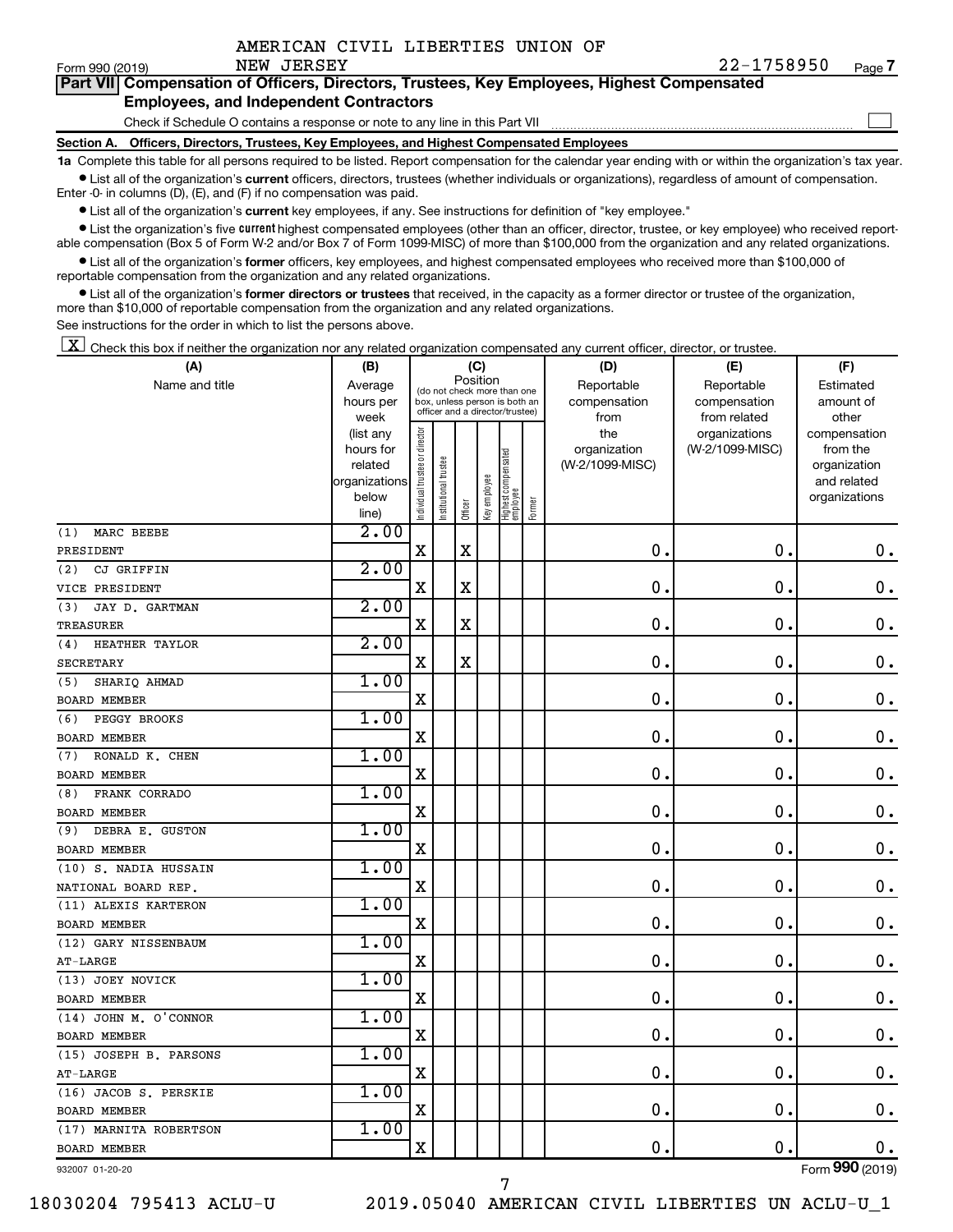|  | AMERICAN CIVIL LIBERTIES UNION OF |  |
|--|-----------------------------------|--|
|  |                                   |  |

NEW JERSEY

Form 990 (2019) Page **8**

|              | Part VII Section A. Officers, Directors, Trustees, Key Employees, and Highest Compensated Employees (continued)                      |                                                    |                                |                       |         |              |                                   |            |                         |                 |                  |           |                              |                  |
|--------------|--------------------------------------------------------------------------------------------------------------------------------------|----------------------------------------------------|--------------------------------|-----------------------|---------|--------------|-----------------------------------|------------|-------------------------|-----------------|------------------|-----------|------------------------------|------------------|
|              | (B)<br>(C)<br>(A)                                                                                                                    |                                                    |                                |                       |         |              |                                   |            | (D)                     | (E)             |                  |           | (F)                          |                  |
|              | Name and title                                                                                                                       | Position<br>Average<br>(do not check more than one |                                |                       |         |              |                                   | Reportable | Reportable              |                 |                  | Estimated |                              |                  |
|              |                                                                                                                                      | hours per                                          |                                |                       |         |              | box, unless person is both an     |            | compensation            | compensation    |                  |           | amount of                    |                  |
|              |                                                                                                                                      | week                                               |                                |                       |         |              | officer and a director/trustee)   |            | from                    | from related    |                  |           | other                        |                  |
|              |                                                                                                                                      | (list any                                          |                                |                       |         |              |                                   |            | the                     | organizations   |                  |           | compensation                 |                  |
|              |                                                                                                                                      | hours for                                          |                                |                       |         |              |                                   |            | organization            | (W-2/1099-MISC) |                  |           | from the                     |                  |
|              |                                                                                                                                      | related<br>organizations                           |                                |                       |         |              |                                   |            | (W-2/1099-MISC)         |                 |                  |           | organization                 |                  |
|              |                                                                                                                                      | below                                              |                                |                       |         |              |                                   |            |                         |                 |                  |           | and related<br>organizations |                  |
|              |                                                                                                                                      | line)                                              | Individual trustee or director | Institutional trustee | Officer | Key employee | Highest compensated<br>  employee | Former     |                         |                 |                  |           |                              |                  |
|              | (18) AFSHEEN SHAMSI                                                                                                                  | 1.00                                               |                                |                       |         |              |                                   |            |                         |                 |                  |           |                              |                  |
|              | <b>BOARD MEMBER</b>                                                                                                                  |                                                    | X                              |                       |         |              |                                   |            | 0.                      |                 | $\mathbf 0$ .    |           |                              | 0.               |
|              | (19) AMARDEEP SINGH                                                                                                                  | 1.00                                               |                                |                       |         |              |                                   |            |                         |                 |                  |           |                              |                  |
|              | <b>BOARD MEMBER</b>                                                                                                                  |                                                    | X                              |                       |         |              |                                   |            | 0.                      |                 | О.               |           |                              | $\mathbf 0$ .    |
|              | (20) GARY STEIN                                                                                                                      | 1.00                                               |                                |                       |         |              |                                   |            |                         |                 |                  |           |                              |                  |
|              | <b>BOARD MEMBER</b>                                                                                                                  |                                                    | X                              |                       |         |              |                                   |            | 0.                      |                 | О.               |           |                              | $\mathbf 0$ .    |
|              | (21) BARBARA VILKOMERSON                                                                                                             | 1.00                                               |                                |                       |         |              |                                   |            |                         |                 |                  |           |                              |                  |
|              | BOARD MEMBER                                                                                                                         |                                                    | X                              |                       |         |              |                                   |            | 0.                      |                 | О.               |           |                              | $\mathbf 0$ .    |
|              | (22) JEFF WILD                                                                                                                       | 1.00                                               |                                |                       |         |              |                                   |            |                         |                 |                  |           |                              |                  |
|              | <b>BOARD MEMBER</b>                                                                                                                  |                                                    | Χ                              |                       |         |              |                                   |            | О.                      |                 | О.               |           |                              | $\mathbf 0$ .    |
|              |                                                                                                                                      |                                                    |                                |                       |         |              |                                   |            |                         |                 |                  |           |                              |                  |
|              |                                                                                                                                      |                                                    |                                |                       |         |              |                                   |            |                         |                 |                  |           |                              |                  |
|              |                                                                                                                                      |                                                    |                                |                       |         |              |                                   |            |                         |                 |                  |           |                              |                  |
|              |                                                                                                                                      |                                                    |                                |                       |         |              |                                   |            |                         |                 |                  |           |                              |                  |
|              |                                                                                                                                      |                                                    |                                |                       |         |              |                                   |            |                         |                 |                  |           |                              |                  |
|              |                                                                                                                                      |                                                    |                                |                       |         |              |                                   |            |                         |                 |                  |           |                              |                  |
|              |                                                                                                                                      |                                                    |                                |                       |         |              |                                   |            |                         |                 |                  |           |                              |                  |
|              |                                                                                                                                      |                                                    |                                |                       |         |              |                                   |            |                         |                 |                  |           |                              |                  |
|              | 1b Subtotal                                                                                                                          |                                                    |                                |                       |         |              |                                   |            | Ο.                      |                 | $\overline{0}$ . |           |                              | $\overline{0}$ . |
|              | c Total from continuation sheets to Part VII, Section A [11, 11, 11, 11, 11]                                                         |                                                    |                                |                       |         |              |                                   |            | σ.                      |                 | σ.               |           |                              | $\overline{0}$ . |
| d            |                                                                                                                                      |                                                    |                                |                       |         |              |                                   |            | О.                      |                 | σ.               |           |                              | $\overline{0}$ . |
| $\mathbf{2}$ | Total number of individuals (including but not limited to those listed above) who received more than \$100,000 of reportable         |                                                    |                                |                       |         |              |                                   |            |                         |                 |                  |           |                              |                  |
|              | compensation from the organization $\blacktriangleright$                                                                             |                                                    |                                |                       |         |              |                                   |            |                         |                 |                  |           |                              | 0                |
|              |                                                                                                                                      |                                                    |                                |                       |         |              |                                   |            |                         |                 |                  |           | Yes                          | No               |
| 3            | Did the organization list any former officer, director, trustee, key employee, or highest compensated employee on                    |                                                    |                                |                       |         |              |                                   |            |                         |                 |                  |           |                              |                  |
|              | line 1a? If "Yes," complete Schedule J for such individual                                                                           |                                                    |                                |                       |         |              |                                   |            |                         |                 |                  | 3         |                              | x                |
| 4            | For any individual listed on line 1a, is the sum of reportable compensation and other compensation from the organization             |                                                    |                                |                       |         |              |                                   |            |                         |                 |                  |           |                              |                  |
|              |                                                                                                                                      |                                                    |                                |                       |         |              |                                   |            |                         |                 |                  | 4         |                              | X                |
| 5            | Did any person listed on line 1a receive or accrue compensation from any unrelated organization or individual for services           |                                                    |                                |                       |         |              |                                   |            |                         |                 |                  |           |                              |                  |
|              | rendered to the organization? If "Yes," complete Schedule J for such person manufaction contains and contained                       |                                                    |                                |                       |         |              |                                   |            |                         |                 |                  | 5         |                              | x                |
|              | <b>Section B. Independent Contractors</b>                                                                                            |                                                    |                                |                       |         |              |                                   |            |                         |                 |                  |           |                              |                  |
| 1            | Complete this table for your five highest compensated independent contractors that received more than \$100,000 of compensation from |                                                    |                                |                       |         |              |                                   |            |                         |                 |                  |           |                              |                  |
|              | the organization. Report compensation for the calendar year ending with or within the organization's tax year.                       |                                                    |                                |                       |         |              |                                   |            |                         |                 |                  |           |                              |                  |
|              | (A)                                                                                                                                  |                                                    |                                |                       |         |              |                                   |            | (B)                     |                 |                  |           | (C)                          |                  |
|              | Name and business address                                                                                                            |                                                    |                                | <b>NONE</b>           |         |              |                                   |            | Description of services |                 |                  |           | Compensation                 |                  |
|              |                                                                                                                                      |                                                    |                                |                       |         |              |                                   |            |                         |                 |                  |           |                              |                  |
|              |                                                                                                                                      |                                                    |                                |                       |         |              |                                   |            |                         |                 |                  |           |                              |                  |
|              |                                                                                                                                      |                                                    |                                |                       |         |              |                                   |            |                         |                 |                  |           |                              |                  |
|              |                                                                                                                                      |                                                    |                                |                       |         |              |                                   |            |                         |                 |                  |           |                              |                  |
|              |                                                                                                                                      |                                                    |                                |                       |         |              |                                   |            |                         |                 |                  |           |                              |                  |
|              |                                                                                                                                      |                                                    |                                |                       |         |              |                                   |            |                         |                 |                  |           |                              |                  |
|              |                                                                                                                                      |                                                    |                                |                       |         |              |                                   |            |                         |                 |                  |           |                              |                  |
|              |                                                                                                                                      |                                                    |                                |                       |         |              |                                   |            |                         |                 |                  |           |                              |                  |
|              |                                                                                                                                      |                                                    |                                |                       |         |              |                                   |            |                         |                 |                  |           |                              |                  |
|              |                                                                                                                                      |                                                    |                                |                       |         |              |                                   |            |                         |                 |                  |           |                              |                  |
| 2            | Total number of independent contractors (including but not limited to those listed above) who received more than                     |                                                    |                                |                       |         |              |                                   |            |                         |                 |                  |           |                              |                  |
|              | \$100,000 of compensation from the organization                                                                                      |                                                    |                                |                       |         |              | 0                                 |            |                         |                 |                  |           |                              |                  |

932008 01-20-20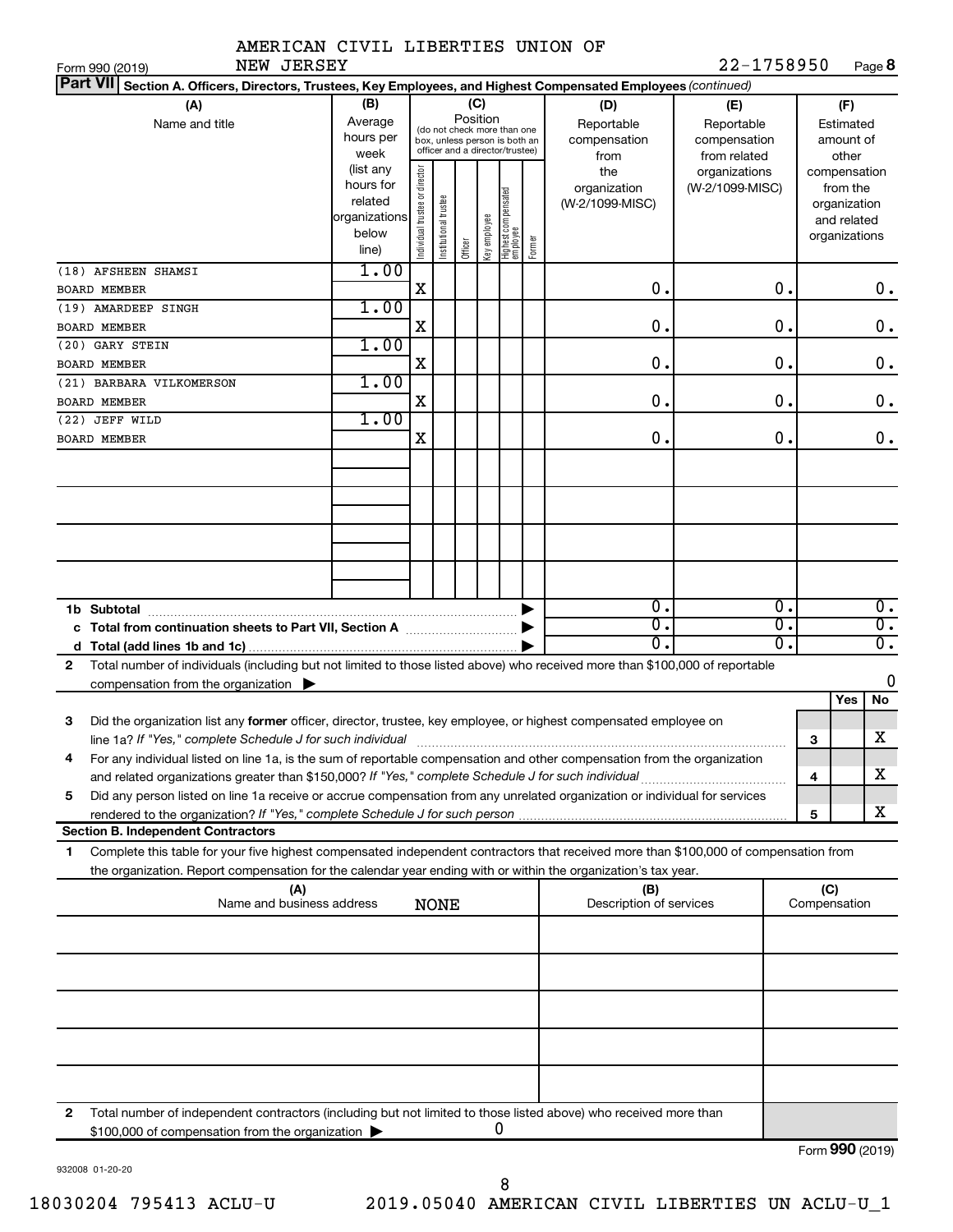|  | AMERICAN CIVIL LIBERTIES UNION OF |  |
|--|-----------------------------------|--|
|  |                                   |  |

|                              |      |        | NEW JERSEY<br>Form 990 (2019)                                                                                          |                      |                      |                                                        | 22-1758950 | Page 9                                                   |
|------------------------------|------|--------|------------------------------------------------------------------------------------------------------------------------|----------------------|----------------------|--------------------------------------------------------|------------|----------------------------------------------------------|
| <b>Part VIII</b>             |      |        | <b>Statement of Revenue</b>                                                                                            |                      |                      |                                                        |            |                                                          |
|                              |      |        |                                                                                                                        |                      |                      | (B)                                                    | (C)        | (D)                                                      |
|                              |      |        |                                                                                                                        |                      | (A)<br>Total revenue | Related or exempt<br>function revenue business revenue | Unrelated  | Revenue excluded<br>from tax under<br>sections 512 - 514 |
|                              |      |        | 1a<br>1 a Federated campaigns                                                                                          |                      |                      |                                                        |            |                                                          |
| Contributions, Gifts, Grants |      |        | 1 <sub>b</sub><br><b>b</b> Membership dues                                                                             | 1,413,661.           |                      |                                                        |            |                                                          |
|                              |      |        | 1c<br>c Fundraising events                                                                                             |                      |                      |                                                        |            |                                                          |
|                              |      |        | 1d<br>d Related organizations                                                                                          |                      |                      |                                                        |            |                                                          |
|                              |      |        | e Government grants (contributions)<br>1e                                                                              |                      |                      |                                                        |            |                                                          |
|                              |      |        | f All other contributions, gifts, grants, and                                                                          |                      |                      |                                                        |            |                                                          |
|                              |      |        | similar amounts not included above<br>1f                                                                               | 625,703.             |                      |                                                        |            |                                                          |
|                              |      |        | $1g$ \$<br>g Noncash contributions included in lines 1a-1f                                                             |                      |                      |                                                        |            |                                                          |
|                              |      |        |                                                                                                                        |                      | $\rceil$ 2,039,364.  |                                                        |            |                                                          |
|                              |      |        |                                                                                                                        | <b>Business Code</b> |                      |                                                        |            |                                                          |
| Program Service<br>Revenue   |      | 2a     |                                                                                                                        |                      |                      |                                                        |            |                                                          |
|                              |      | b      | the control of the control of the control of the control of the control of                                             |                      |                      |                                                        |            |                                                          |
|                              |      | с      | <u> 1989 - Johann Stein, marwolaethau a bhann an t-Albann an t-Albann an t-Albann an t-Albann an t-Albann an t-Alb</u> |                      |                      |                                                        |            |                                                          |
|                              |      | d<br>е | the control of the control of the control of the control of                                                            |                      |                      |                                                        |            |                                                          |
|                              |      |        |                                                                                                                        |                      |                      |                                                        |            |                                                          |
|                              |      | g      |                                                                                                                        |                      |                      |                                                        |            |                                                          |
|                              | 3    |        | Investment income (including dividends, interest, and                                                                  |                      |                      |                                                        |            |                                                          |
|                              |      |        |                                                                                                                        |                      | 93,689.              |                                                        |            | 93,689.                                                  |
|                              | 4    |        | Income from investment of tax-exempt bond proceeds                                                                     |                      |                      |                                                        |            |                                                          |
|                              | 5    |        |                                                                                                                        |                      |                      |                                                        |            |                                                          |
|                              |      |        | (i) Real                                                                                                               | (ii) Personal        |                      |                                                        |            |                                                          |
|                              |      | 6а     | Gross rents<br>l 6a                                                                                                    |                      |                      |                                                        |            |                                                          |
|                              |      | b      | 6b<br>Less: rental expenses                                                                                            |                      |                      |                                                        |            |                                                          |
|                              |      | с      | 6c<br>Rental income or (loss)                                                                                          |                      |                      |                                                        |            |                                                          |
|                              |      |        | d Net rental income or (loss)<br>(i) Securities<br>7 a Gross amount from sales of                                      | (ii) Other           |                      |                                                        |            |                                                          |
|                              |      |        | assets other than inventory<br>7a                                                                                      |                      |                      |                                                        |            |                                                          |
|                              |      |        | <b>b</b> Less: cost or other basis                                                                                     |                      |                      |                                                        |            |                                                          |
|                              |      |        | and sales expenses<br>7b                                                                                               |                      |                      |                                                        |            |                                                          |
| evenue                       |      |        | 7c<br>c Gain or (loss)                                                                                                 |                      |                      |                                                        |            |                                                          |
| Œ                            |      |        |                                                                                                                        |                      |                      |                                                        |            |                                                          |
| Other                        |      |        | 8 a Gross income from fundraising events (not                                                                          |                      |                      |                                                        |            |                                                          |
|                              |      |        | including \$<br>оf                                                                                                     |                      |                      |                                                        |            |                                                          |
|                              |      |        | contributions reported on line 1c). See                                                                                |                      |                      |                                                        |            |                                                          |
|                              |      |        | l 8a                                                                                                                   |                      |                      |                                                        |            |                                                          |
|                              |      |        | 8b                                                                                                                     |                      |                      |                                                        |            |                                                          |
|                              |      |        | c Net income or (loss) from fundraising events<br>9 a Gross income from gaming activities. See                         |                      |                      |                                                        |            |                                                          |
|                              |      |        | l 9a                                                                                                                   |                      |                      |                                                        |            |                                                          |
|                              |      |        | 9 <sub>b</sub>                                                                                                         |                      |                      |                                                        |            |                                                          |
|                              |      |        | c Net income or (loss) from gaming activities                                                                          |                      |                      |                                                        |            |                                                          |
|                              |      |        | 10 a Gross sales of inventory, less returns                                                                            |                      |                      |                                                        |            |                                                          |
|                              |      |        |                                                                                                                        |                      |                      |                                                        |            |                                                          |
|                              |      |        | l10bl<br><b>b</b> Less: cost of goods sold                                                                             |                      |                      |                                                        |            |                                                          |
|                              |      |        | c Net income or (loss) from sales of inventory                                                                         |                      |                      |                                                        |            |                                                          |
|                              |      |        |                                                                                                                        | <b>Business Code</b> |                      |                                                        |            |                                                          |
|                              | 11 a |        |                                                                                                                        |                      |                      |                                                        |            |                                                          |
|                              |      | b      |                                                                                                                        |                      |                      |                                                        |            |                                                          |
| Miscellaneous<br>Revenue     |      | c      |                                                                                                                        |                      |                      |                                                        |            |                                                          |
|                              |      |        |                                                                                                                        |                      |                      |                                                        |            |                                                          |
|                              | 12   |        |                                                                                                                        |                      | 2, 133, 053.         | ο.                                                     | $0$ .      | 93,689.                                                  |
| 932009 01-20-20              |      |        |                                                                                                                        |                      |                      |                                                        |            | Form 990 (2019)                                          |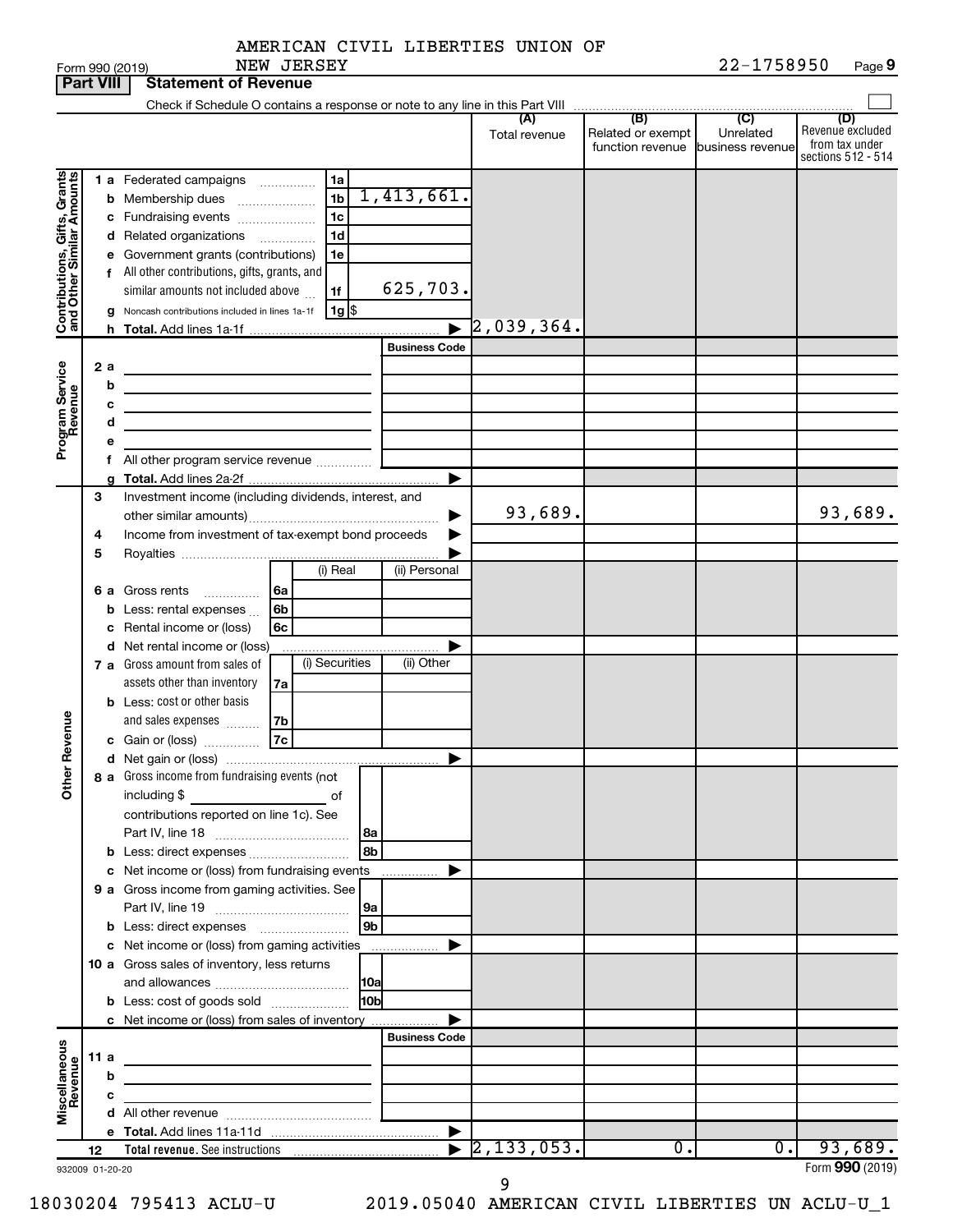**10**

|    | NEW JERSEY<br>Form 990 (2019)<br><b>Part IX Statement of Functional Expenses</b>                                                                                                                           |                |                 |                        | 22-1758950<br>Page 10 |
|----|------------------------------------------------------------------------------------------------------------------------------------------------------------------------------------------------------------|----------------|-----------------|------------------------|-----------------------|
|    | Section 501(c)(3) and 501(c)(4) organizations must complete all columns. All other organizations must complete column (A).                                                                                 |                |                 |                        |                       |
|    |                                                                                                                                                                                                            |                |                 |                        |                       |
|    | Do not include amounts reported on lines 6b,                                                                                                                                                               | (A)            | (B)             | $\overline{C}$         | (D)                   |
|    | 7b, 8b, 9b, and 10b of Part VIII.                                                                                                                                                                          | Total expenses | Program service | Management and         | Fundraising           |
| 1  | Grants and other assistance to domestic organizations                                                                                                                                                      |                | expenses        | general expenses       | expenses              |
|    | and domestic governments. See Part IV, line 21                                                                                                                                                             |                |                 |                        |                       |
| 2  | Grants and other assistance to domestic                                                                                                                                                                    |                |                 |                        |                       |
|    | individuals. See Part IV, line 22                                                                                                                                                                          |                |                 |                        |                       |
| 3  | Grants and other assistance to foreign                                                                                                                                                                     |                |                 |                        |                       |
|    | organizations, foreign governments, and foreign                                                                                                                                                            |                |                 |                        |                       |
|    | individuals. See Part IV, lines 15 and 16                                                                                                                                                                  |                |                 |                        |                       |
| 4  | Benefits paid to or for members                                                                                                                                                                            |                |                 |                        |                       |
| 5  | Compensation of current officers, directors,                                                                                                                                                               |                |                 |                        |                       |
|    | trustees, and key employees                                                                                                                                                                                |                |                 |                        |                       |
| 6  | Compensation not included above to disqualified                                                                                                                                                            |                |                 |                        |                       |
|    | persons (as defined under section 4958(f)(1)) and                                                                                                                                                          |                |                 |                        |                       |
|    | persons described in section 4958(c)(3)(B)                                                                                                                                                                 |                |                 |                        |                       |
| 7  |                                                                                                                                                                                                            | 411,250.       | 267,765.        | 97,919.                | 45,566.               |
| 8  | Pension plan accruals and contributions (include                                                                                                                                                           |                |                 |                        |                       |
|    | section 401(k) and 403(b) employer contributions)                                                                                                                                                          | 25,815.        | 16,808.         |                        | 2,860.                |
| 9  |                                                                                                                                                                                                            | 64,589.        | 42,054.         | $\frac{6,147}{15,378}$ | 7,157.                |
| 10 |                                                                                                                                                                                                            | 31,461.        | 20,484.         | 7,491.                 | 3,486.                |
| 11 | Fees for services (nonemployees):                                                                                                                                                                          |                |                 |                        |                       |
| а  |                                                                                                                                                                                                            |                |                 |                        |                       |
| b  |                                                                                                                                                                                                            |                |                 |                        |                       |
| c  |                                                                                                                                                                                                            |                |                 |                        |                       |
| d  |                                                                                                                                                                                                            |                |                 |                        |                       |
| е  | Professional fundraising services. See Part IV, line 17                                                                                                                                                    |                |                 |                        |                       |
| f  | Investment management fees                                                                                                                                                                                 |                |                 |                        |                       |
| g  | Other. (If line 11g amount exceeds 10% of line 25,                                                                                                                                                         |                |                 |                        |                       |
|    | column (A) amount, list line 11g expenses on Sch O.)                                                                                                                                                       |                |                 |                        |                       |
| 12 |                                                                                                                                                                                                            |                |                 |                        |                       |
| 13 |                                                                                                                                                                                                            |                |                 |                        |                       |
| 14 |                                                                                                                                                                                                            |                |                 |                        |                       |
| 15 |                                                                                                                                                                                                            |                |                 |                        |                       |
| 16 |                                                                                                                                                                                                            | 60,998.        | 39,717 <b>.</b> | 14,525.                | 6,756.                |
| 17 | Travel                                                                                                                                                                                                     | 11,271.        | 7,338.          | 2,684.                 | 1,249.                |
| 18 | Payments of travel or entertainment expenses                                                                                                                                                               |                |                 |                        |                       |
|    | for any federal, state, or local public officials                                                                                                                                                          |                |                 |                        |                       |
| 19 | Conferences, conventions, and meetings                                                                                                                                                                     |                |                 |                        |                       |
| 20 | Interest                                                                                                                                                                                                   |                |                 |                        |                       |
| 21 |                                                                                                                                                                                                            |                |                 |                        |                       |
| 22 | Depreciation, depletion, and amortization                                                                                                                                                                  | 13,283.        | 8,648.          | 3,163.                 | 1,472.                |
| 23 | Insurance                                                                                                                                                                                                  |                |                 |                        |                       |
| 24 | Other expenses. Itemize expenses not covered<br>above (List miscellaneous expenses on line 24e. If<br>line 24e amount exceeds 10% of line 25, column (A)<br>amount, list line 24e expenses on Schedule 0.) |                |                 |                        |                       |
|    | a PUBLIC EDUCATION                                                                                                                                                                                         | 117, 159.      | 117, 159.       | 0.                     | 0.                    |
| b  | <b>NEWSLETTER</b>                                                                                                                                                                                          | 47,947.        | 47,947.         | Ο.                     | $\overline{0}$ .      |
| c  | <b>LOBBYING</b>                                                                                                                                                                                            | 41,370.        | 41,370.         | σ.                     | $\overline{0}$ .      |
| d  | PROFESSIONAL FEES                                                                                                                                                                                          | 17,229.        | 11,218.         | 4,102.                 | 1,909.                |
|    | e All other expenses                                                                                                                                                                                       | 59,079.        | 41,379.         | 10,554.                | 7,146.                |
| 25 | Total functional expenses. Add lines 1 through 24e                                                                                                                                                         | 901,451.       | 661,887.        | 161,963.               | 77,601.               |

Check here if following SOP 98-2 (ASC 958-720) **Joint costs.** Complete this line only if the organization **26** reported in column (B) joint costs from a combined educational campaign and fundraising solicitation.

932010 01-20-20

Form (2019) **990**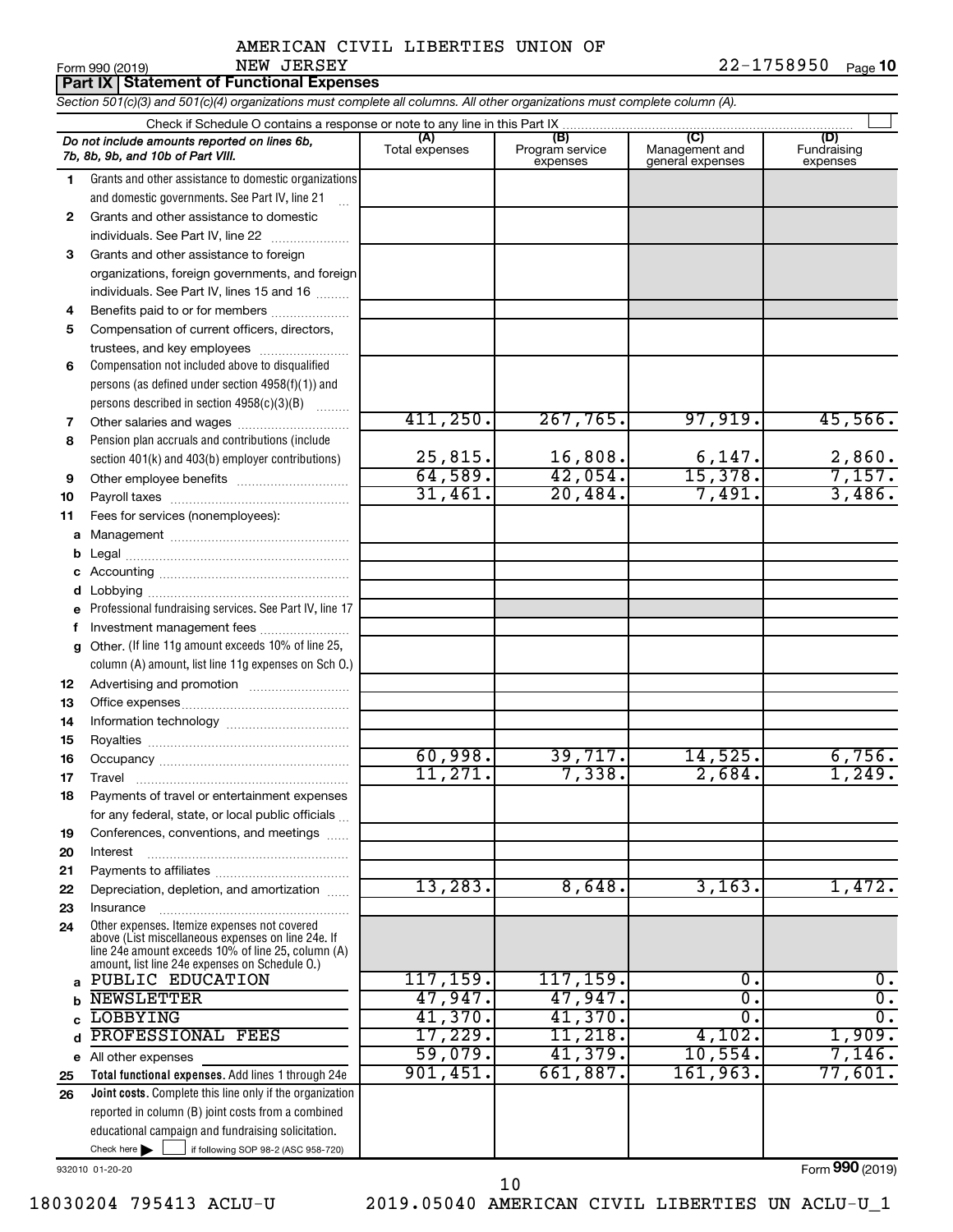|  | AMERICAN CIVIL LIBERTIES UNION OF |  |
|--|-----------------------------------|--|
|  |                                   |  |

 $\perp$ 

| <b>Part X</b> | <b>Balance Sheet</b>                   |                          |                      |             |
|---------------|----------------------------------------|--------------------------|----------------------|-------------|
|               |                                        |                          |                      |             |
|               |                                        | (A)<br>Beginning of year |                      | End of year |
|               | Cash - non-interest-bearing            | 597.830.                 |                      |             |
| 2             | Savings and temporary cash investments |                          |                      |             |
|               | O Distance and montened about the most |                          | $\ddot{\phantom{0}}$ |             |

| $\overline{2}$<br>2<br>3<br>З<br>192,990.<br>554,953.<br>$\overline{\mathbf{4}}$<br>4<br>Loans and other receivables from any current or former officer, director,<br>5<br>trustee, key employee, creator or founder, substantial contributor, or 35%<br>5<br>controlled entity or family member of any of these persons<br>Loans and other receivables from other disqualified persons (as defined<br>6<br>under section 4958(f)(1)), and persons described in section 4958(c)(3)(B)<br>6<br>$\overline{7}$<br>7<br>Assets<br>8<br>8<br>14,681.<br>44, 113.<br>$\mathbf{9}$<br>Prepaid expenses and deferred charges<br>9<br><b>10a</b> Land, buildings, and equipment: cost or other<br>90, 177.<br>basis. Complete Part VI of Schedule D  10a<br>19,958.<br>25,108.<br>70, 219.<br>10 <sub>b</sub><br>10 <sub>c</sub><br>11<br>11<br>3,168,061.<br>3,370,031.<br>12<br>12<br>13<br>13<br>14<br>14<br>18, 260.<br>$\overline{0}$ .<br>15<br>15<br>4, 265, 076.<br>5, 281, 743.<br>16<br>16<br><b>Total assets.</b> Add lines 1 through 15 (must equal line 33) <i></i><br>17<br>17<br>18<br>18<br>19<br>19<br>20<br>20<br>Escrow or custodial account liability. Complete Part IV of Schedule D<br>21<br>21<br>22<br>Loans and other payables to any current or former officer, director,<br>Liabilities<br>trustee, key employee, creator or founder, substantial contributor, or 35%<br>22<br>23<br>Secured mortgages and notes payable to unrelated third parties<br>23<br>24<br>24<br>Other liabilities (including federal income tax, payables to related third<br>25<br>parties, and other liabilities not included on lines 17-24). Complete Part X<br>113,994.<br>0.<br>25<br>of Schedule D<br>113,994.<br>$\overline{0}$ .<br>26<br>26<br>Organizations that follow FASB ASC 958, check here $\blacktriangleright \lfloor \underline{X} \rfloor$<br>Net Assets or Fund Balances<br>and complete lines 27, 28, 32, and 33.<br>5,097,749.<br>4,265,076.<br>27<br>70,000.<br>$\overline{0}$ .<br>28<br>28<br>Organizations that do not follow FASB ASC 958, check here $\blacktriangleright$<br>and complete lines 29 through 33.<br>29<br>29<br>30<br>Paid-in or capital surplus, or land, building, or equipment fund<br>30<br>31<br>Retained earnings, endowment, accumulated income, or other funds<br>31<br>4, 265, 076.<br>5,167,749.<br>32<br>32<br>4, 265, 076.<br>5, 281, 743.<br>33<br>33 | 1 |  |  |  | 597,830.  | $\mathbf{1}$ | 531,491. |
|-------------------------------------------------------------------------------------------------------------------------------------------------------------------------------------------------------------------------------------------------------------------------------------------------------------------------------------------------------------------------------------------------------------------------------------------------------------------------------------------------------------------------------------------------------------------------------------------------------------------------------------------------------------------------------------------------------------------------------------------------------------------------------------------------------------------------------------------------------------------------------------------------------------------------------------------------------------------------------------------------------------------------------------------------------------------------------------------------------------------------------------------------------------------------------------------------------------------------------------------------------------------------------------------------------------------------------------------------------------------------------------------------------------------------------------------------------------------------------------------------------------------------------------------------------------------------------------------------------------------------------------------------------------------------------------------------------------------------------------------------------------------------------------------------------------------------------------------------------------------------------------------------------------------------------------------------------------------------------------------------------------------------------------------------------------------------------------------------------------------------------------------------------------------------------------------------------------------------------------------------------------------------------------------------------------------------------------------------------------------------------------------------------------|---|--|--|--|-----------|--------------|----------|
|                                                                                                                                                                                                                                                                                                                                                                                                                                                                                                                                                                                                                                                                                                                                                                                                                                                                                                                                                                                                                                                                                                                                                                                                                                                                                                                                                                                                                                                                                                                                                                                                                                                                                                                                                                                                                                                                                                                                                                                                                                                                                                                                                                                                                                                                                                                                                                                                             |   |  |  |  | 248, 146. |              | 710,936. |
|                                                                                                                                                                                                                                                                                                                                                                                                                                                                                                                                                                                                                                                                                                                                                                                                                                                                                                                                                                                                                                                                                                                                                                                                                                                                                                                                                                                                                                                                                                                                                                                                                                                                                                                                                                                                                                                                                                                                                                                                                                                                                                                                                                                                                                                                                                                                                                                                             |   |  |  |  |           |              |          |
|                                                                                                                                                                                                                                                                                                                                                                                                                                                                                                                                                                                                                                                                                                                                                                                                                                                                                                                                                                                                                                                                                                                                                                                                                                                                                                                                                                                                                                                                                                                                                                                                                                                                                                                                                                                                                                                                                                                                                                                                                                                                                                                                                                                                                                                                                                                                                                                                             |   |  |  |  |           |              |          |
|                                                                                                                                                                                                                                                                                                                                                                                                                                                                                                                                                                                                                                                                                                                                                                                                                                                                                                                                                                                                                                                                                                                                                                                                                                                                                                                                                                                                                                                                                                                                                                                                                                                                                                                                                                                                                                                                                                                                                                                                                                                                                                                                                                                                                                                                                                                                                                                                             |   |  |  |  |           |              |          |
|                                                                                                                                                                                                                                                                                                                                                                                                                                                                                                                                                                                                                                                                                                                                                                                                                                                                                                                                                                                                                                                                                                                                                                                                                                                                                                                                                                                                                                                                                                                                                                                                                                                                                                                                                                                                                                                                                                                                                                                                                                                                                                                                                                                                                                                                                                                                                                                                             |   |  |  |  |           |              |          |
|                                                                                                                                                                                                                                                                                                                                                                                                                                                                                                                                                                                                                                                                                                                                                                                                                                                                                                                                                                                                                                                                                                                                                                                                                                                                                                                                                                                                                                                                                                                                                                                                                                                                                                                                                                                                                                                                                                                                                                                                                                                                                                                                                                                                                                                                                                                                                                                                             |   |  |  |  |           |              |          |
|                                                                                                                                                                                                                                                                                                                                                                                                                                                                                                                                                                                                                                                                                                                                                                                                                                                                                                                                                                                                                                                                                                                                                                                                                                                                                                                                                                                                                                                                                                                                                                                                                                                                                                                                                                                                                                                                                                                                                                                                                                                                                                                                                                                                                                                                                                                                                                                                             |   |  |  |  |           |              |          |
|                                                                                                                                                                                                                                                                                                                                                                                                                                                                                                                                                                                                                                                                                                                                                                                                                                                                                                                                                                                                                                                                                                                                                                                                                                                                                                                                                                                                                                                                                                                                                                                                                                                                                                                                                                                                                                                                                                                                                                                                                                                                                                                                                                                                                                                                                                                                                                                                             |   |  |  |  |           |              |          |
|                                                                                                                                                                                                                                                                                                                                                                                                                                                                                                                                                                                                                                                                                                                                                                                                                                                                                                                                                                                                                                                                                                                                                                                                                                                                                                                                                                                                                                                                                                                                                                                                                                                                                                                                                                                                                                                                                                                                                                                                                                                                                                                                                                                                                                                                                                                                                                                                             |   |  |  |  |           |              |          |
|                                                                                                                                                                                                                                                                                                                                                                                                                                                                                                                                                                                                                                                                                                                                                                                                                                                                                                                                                                                                                                                                                                                                                                                                                                                                                                                                                                                                                                                                                                                                                                                                                                                                                                                                                                                                                                                                                                                                                                                                                                                                                                                                                                                                                                                                                                                                                                                                             |   |  |  |  |           |              |          |
|                                                                                                                                                                                                                                                                                                                                                                                                                                                                                                                                                                                                                                                                                                                                                                                                                                                                                                                                                                                                                                                                                                                                                                                                                                                                                                                                                                                                                                                                                                                                                                                                                                                                                                                                                                                                                                                                                                                                                                                                                                                                                                                                                                                                                                                                                                                                                                                                             |   |  |  |  |           |              |          |
|                                                                                                                                                                                                                                                                                                                                                                                                                                                                                                                                                                                                                                                                                                                                                                                                                                                                                                                                                                                                                                                                                                                                                                                                                                                                                                                                                                                                                                                                                                                                                                                                                                                                                                                                                                                                                                                                                                                                                                                                                                                                                                                                                                                                                                                                                                                                                                                                             |   |  |  |  |           |              |          |
|                                                                                                                                                                                                                                                                                                                                                                                                                                                                                                                                                                                                                                                                                                                                                                                                                                                                                                                                                                                                                                                                                                                                                                                                                                                                                                                                                                                                                                                                                                                                                                                                                                                                                                                                                                                                                                                                                                                                                                                                                                                                                                                                                                                                                                                                                                                                                                                                             |   |  |  |  |           |              |          |
|                                                                                                                                                                                                                                                                                                                                                                                                                                                                                                                                                                                                                                                                                                                                                                                                                                                                                                                                                                                                                                                                                                                                                                                                                                                                                                                                                                                                                                                                                                                                                                                                                                                                                                                                                                                                                                                                                                                                                                                                                                                                                                                                                                                                                                                                                                                                                                                                             |   |  |  |  |           |              |          |
|                                                                                                                                                                                                                                                                                                                                                                                                                                                                                                                                                                                                                                                                                                                                                                                                                                                                                                                                                                                                                                                                                                                                                                                                                                                                                                                                                                                                                                                                                                                                                                                                                                                                                                                                                                                                                                                                                                                                                                                                                                                                                                                                                                                                                                                                                                                                                                                                             |   |  |  |  |           |              |          |
|                                                                                                                                                                                                                                                                                                                                                                                                                                                                                                                                                                                                                                                                                                                                                                                                                                                                                                                                                                                                                                                                                                                                                                                                                                                                                                                                                                                                                                                                                                                                                                                                                                                                                                                                                                                                                                                                                                                                                                                                                                                                                                                                                                                                                                                                                                                                                                                                             |   |  |  |  |           |              |          |
|                                                                                                                                                                                                                                                                                                                                                                                                                                                                                                                                                                                                                                                                                                                                                                                                                                                                                                                                                                                                                                                                                                                                                                                                                                                                                                                                                                                                                                                                                                                                                                                                                                                                                                                                                                                                                                                                                                                                                                                                                                                                                                                                                                                                                                                                                                                                                                                                             |   |  |  |  |           |              |          |
|                                                                                                                                                                                                                                                                                                                                                                                                                                                                                                                                                                                                                                                                                                                                                                                                                                                                                                                                                                                                                                                                                                                                                                                                                                                                                                                                                                                                                                                                                                                                                                                                                                                                                                                                                                                                                                                                                                                                                                                                                                                                                                                                                                                                                                                                                                                                                                                                             |   |  |  |  |           |              |          |
|                                                                                                                                                                                                                                                                                                                                                                                                                                                                                                                                                                                                                                                                                                                                                                                                                                                                                                                                                                                                                                                                                                                                                                                                                                                                                                                                                                                                                                                                                                                                                                                                                                                                                                                                                                                                                                                                                                                                                                                                                                                                                                                                                                                                                                                                                                                                                                                                             |   |  |  |  |           |              |          |
|                                                                                                                                                                                                                                                                                                                                                                                                                                                                                                                                                                                                                                                                                                                                                                                                                                                                                                                                                                                                                                                                                                                                                                                                                                                                                                                                                                                                                                                                                                                                                                                                                                                                                                                                                                                                                                                                                                                                                                                                                                                                                                                                                                                                                                                                                                                                                                                                             |   |  |  |  |           |              |          |
|                                                                                                                                                                                                                                                                                                                                                                                                                                                                                                                                                                                                                                                                                                                                                                                                                                                                                                                                                                                                                                                                                                                                                                                                                                                                                                                                                                                                                                                                                                                                                                                                                                                                                                                                                                                                                                                                                                                                                                                                                                                                                                                                                                                                                                                                                                                                                                                                             |   |  |  |  |           |              |          |
|                                                                                                                                                                                                                                                                                                                                                                                                                                                                                                                                                                                                                                                                                                                                                                                                                                                                                                                                                                                                                                                                                                                                                                                                                                                                                                                                                                                                                                                                                                                                                                                                                                                                                                                                                                                                                                                                                                                                                                                                                                                                                                                                                                                                                                                                                                                                                                                                             |   |  |  |  |           |              |          |
|                                                                                                                                                                                                                                                                                                                                                                                                                                                                                                                                                                                                                                                                                                                                                                                                                                                                                                                                                                                                                                                                                                                                                                                                                                                                                                                                                                                                                                                                                                                                                                                                                                                                                                                                                                                                                                                                                                                                                                                                                                                                                                                                                                                                                                                                                                                                                                                                             |   |  |  |  |           |              |          |
|                                                                                                                                                                                                                                                                                                                                                                                                                                                                                                                                                                                                                                                                                                                                                                                                                                                                                                                                                                                                                                                                                                                                                                                                                                                                                                                                                                                                                                                                                                                                                                                                                                                                                                                                                                                                                                                                                                                                                                                                                                                                                                                                                                                                                                                                                                                                                                                                             |   |  |  |  |           |              |          |
|                                                                                                                                                                                                                                                                                                                                                                                                                                                                                                                                                                                                                                                                                                                                                                                                                                                                                                                                                                                                                                                                                                                                                                                                                                                                                                                                                                                                                                                                                                                                                                                                                                                                                                                                                                                                                                                                                                                                                                                                                                                                                                                                                                                                                                                                                                                                                                                                             |   |  |  |  |           |              |          |
|                                                                                                                                                                                                                                                                                                                                                                                                                                                                                                                                                                                                                                                                                                                                                                                                                                                                                                                                                                                                                                                                                                                                                                                                                                                                                                                                                                                                                                                                                                                                                                                                                                                                                                                                                                                                                                                                                                                                                                                                                                                                                                                                                                                                                                                                                                                                                                                                             |   |  |  |  |           |              |          |
|                                                                                                                                                                                                                                                                                                                                                                                                                                                                                                                                                                                                                                                                                                                                                                                                                                                                                                                                                                                                                                                                                                                                                                                                                                                                                                                                                                                                                                                                                                                                                                                                                                                                                                                                                                                                                                                                                                                                                                                                                                                                                                                                                                                                                                                                                                                                                                                                             |   |  |  |  |           |              |          |
|                                                                                                                                                                                                                                                                                                                                                                                                                                                                                                                                                                                                                                                                                                                                                                                                                                                                                                                                                                                                                                                                                                                                                                                                                                                                                                                                                                                                                                                                                                                                                                                                                                                                                                                                                                                                                                                                                                                                                                                                                                                                                                                                                                                                                                                                                                                                                                                                             |   |  |  |  |           |              |          |
|                                                                                                                                                                                                                                                                                                                                                                                                                                                                                                                                                                                                                                                                                                                                                                                                                                                                                                                                                                                                                                                                                                                                                                                                                                                                                                                                                                                                                                                                                                                                                                                                                                                                                                                                                                                                                                                                                                                                                                                                                                                                                                                                                                                                                                                                                                                                                                                                             |   |  |  |  |           |              |          |
|                                                                                                                                                                                                                                                                                                                                                                                                                                                                                                                                                                                                                                                                                                                                                                                                                                                                                                                                                                                                                                                                                                                                                                                                                                                                                                                                                                                                                                                                                                                                                                                                                                                                                                                                                                                                                                                                                                                                                                                                                                                                                                                                                                                                                                                                                                                                                                                                             |   |  |  |  |           |              |          |
|                                                                                                                                                                                                                                                                                                                                                                                                                                                                                                                                                                                                                                                                                                                                                                                                                                                                                                                                                                                                                                                                                                                                                                                                                                                                                                                                                                                                                                                                                                                                                                                                                                                                                                                                                                                                                                                                                                                                                                                                                                                                                                                                                                                                                                                                                                                                                                                                             |   |  |  |  |           |              |          |
|                                                                                                                                                                                                                                                                                                                                                                                                                                                                                                                                                                                                                                                                                                                                                                                                                                                                                                                                                                                                                                                                                                                                                                                                                                                                                                                                                                                                                                                                                                                                                                                                                                                                                                                                                                                                                                                                                                                                                                                                                                                                                                                                                                                                                                                                                                                                                                                                             |   |  |  |  |           |              |          |
|                                                                                                                                                                                                                                                                                                                                                                                                                                                                                                                                                                                                                                                                                                                                                                                                                                                                                                                                                                                                                                                                                                                                                                                                                                                                                                                                                                                                                                                                                                                                                                                                                                                                                                                                                                                                                                                                                                                                                                                                                                                                                                                                                                                                                                                                                                                                                                                                             |   |  |  |  |           |              |          |
|                                                                                                                                                                                                                                                                                                                                                                                                                                                                                                                                                                                                                                                                                                                                                                                                                                                                                                                                                                                                                                                                                                                                                                                                                                                                                                                                                                                                                                                                                                                                                                                                                                                                                                                                                                                                                                                                                                                                                                                                                                                                                                                                                                                                                                                                                                                                                                                                             |   |  |  |  |           |              |          |
|                                                                                                                                                                                                                                                                                                                                                                                                                                                                                                                                                                                                                                                                                                                                                                                                                                                                                                                                                                                                                                                                                                                                                                                                                                                                                                                                                                                                                                                                                                                                                                                                                                                                                                                                                                                                                                                                                                                                                                                                                                                                                                                                                                                                                                                                                                                                                                                                             |   |  |  |  |           |              |          |
|                                                                                                                                                                                                                                                                                                                                                                                                                                                                                                                                                                                                                                                                                                                                                                                                                                                                                                                                                                                                                                                                                                                                                                                                                                                                                                                                                                                                                                                                                                                                                                                                                                                                                                                                                                                                                                                                                                                                                                                                                                                                                                                                                                                                                                                                                                                                                                                                             |   |  |  |  |           |              |          |
|                                                                                                                                                                                                                                                                                                                                                                                                                                                                                                                                                                                                                                                                                                                                                                                                                                                                                                                                                                                                                                                                                                                                                                                                                                                                                                                                                                                                                                                                                                                                                                                                                                                                                                                                                                                                                                                                                                                                                                                                                                                                                                                                                                                                                                                                                                                                                                                                             |   |  |  |  |           |              |          |
|                                                                                                                                                                                                                                                                                                                                                                                                                                                                                                                                                                                                                                                                                                                                                                                                                                                                                                                                                                                                                                                                                                                                                                                                                                                                                                                                                                                                                                                                                                                                                                                                                                                                                                                                                                                                                                                                                                                                                                                                                                                                                                                                                                                                                                                                                                                                                                                                             |   |  |  |  |           |              |          |
|                                                                                                                                                                                                                                                                                                                                                                                                                                                                                                                                                                                                                                                                                                                                                                                                                                                                                                                                                                                                                                                                                                                                                                                                                                                                                                                                                                                                                                                                                                                                                                                                                                                                                                                                                                                                                                                                                                                                                                                                                                                                                                                                                                                                                                                                                                                                                                                                             |   |  |  |  |           |              |          |
|                                                                                                                                                                                                                                                                                                                                                                                                                                                                                                                                                                                                                                                                                                                                                                                                                                                                                                                                                                                                                                                                                                                                                                                                                                                                                                                                                                                                                                                                                                                                                                                                                                                                                                                                                                                                                                                                                                                                                                                                                                                                                                                                                                                                                                                                                                                                                                                                             |   |  |  |  |           |              |          |
|                                                                                                                                                                                                                                                                                                                                                                                                                                                                                                                                                                                                                                                                                                                                                                                                                                                                                                                                                                                                                                                                                                                                                                                                                                                                                                                                                                                                                                                                                                                                                                                                                                                                                                                                                                                                                                                                                                                                                                                                                                                                                                                                                                                                                                                                                                                                                                                                             |   |  |  |  |           |              |          |
|                                                                                                                                                                                                                                                                                                                                                                                                                                                                                                                                                                                                                                                                                                                                                                                                                                                                                                                                                                                                                                                                                                                                                                                                                                                                                                                                                                                                                                                                                                                                                                                                                                                                                                                                                                                                                                                                                                                                                                                                                                                                                                                                                                                                                                                                                                                                                                                                             |   |  |  |  |           |              |          |
|                                                                                                                                                                                                                                                                                                                                                                                                                                                                                                                                                                                                                                                                                                                                                                                                                                                                                                                                                                                                                                                                                                                                                                                                                                                                                                                                                                                                                                                                                                                                                                                                                                                                                                                                                                                                                                                                                                                                                                                                                                                                                                                                                                                                                                                                                                                                                                                                             |   |  |  |  |           |              |          |
| $T_{2}$ (000 0010)                                                                                                                                                                                                                                                                                                                                                                                                                                                                                                                                                                                                                                                                                                                                                                                                                                                                                                                                                                                                                                                                                                                                                                                                                                                                                                                                                                                                                                                                                                                                                                                                                                                                                                                                                                                                                                                                                                                                                                                                                                                                                                                                                                                                                                                                                                                                                                                          |   |  |  |  |           |              |          |

Form (2019) **990**

932011 01-20-20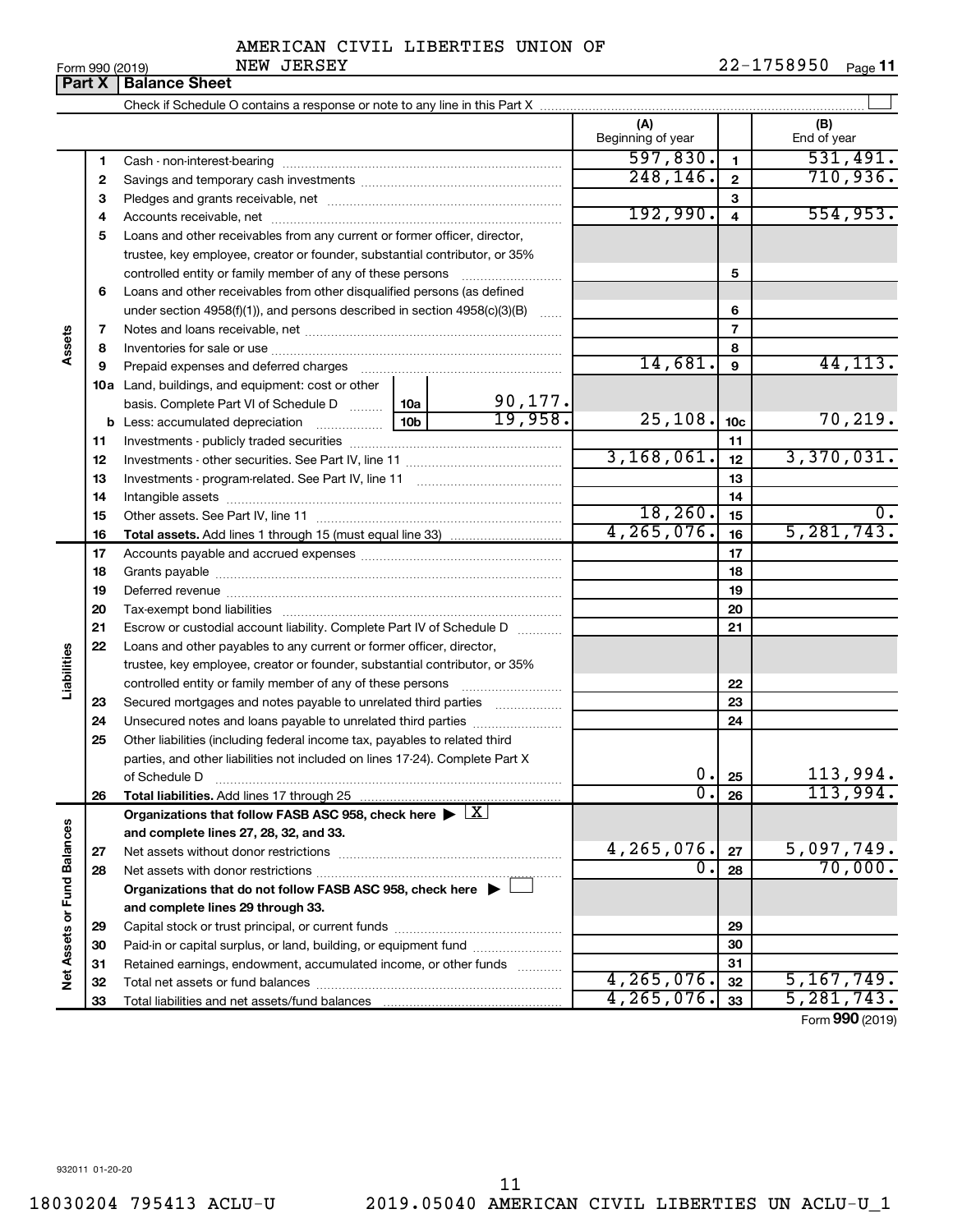|  | AMERICAN CIVIL LIBERTIES UNION OF |  |
|--|-----------------------------------|--|
|  |                                   |  |

|    | NEW JERSEY<br>Form 990 (2019)                                                                                                                                                                                                  |                         | 22-1758950     |            | Page 12          |
|----|--------------------------------------------------------------------------------------------------------------------------------------------------------------------------------------------------------------------------------|-------------------------|----------------|------------|------------------|
|    | <b>Reconciliation of Net Assets</b><br>Part XI                                                                                                                                                                                 |                         |                |            |                  |
|    |                                                                                                                                                                                                                                |                         |                |            |                  |
|    |                                                                                                                                                                                                                                |                         |                |            |                  |
| 1  |                                                                                                                                                                                                                                | $\mathbf{1}$            |                |            | 2,133,053.       |
| 2  |                                                                                                                                                                                                                                | $\overline{2}$          |                |            | 901,451.         |
| З  | Revenue less expenses. Subtract line 2 from line 1                                                                                                                                                                             | $\mathbf{3}$            |                |            | 1,231,602.       |
| 4  |                                                                                                                                                                                                                                | $\overline{\mathbf{4}}$ |                |            | 4, 265, 076.     |
| 5  |                                                                                                                                                                                                                                | 5                       |                |            | $-328,929.$      |
| 6  |                                                                                                                                                                                                                                | 6                       |                |            |                  |
| 7  | Investment expenses [[11] https://www.facebook.com/www.facebook.com/www.facebook.com/www.facebook.com/www.facebook.com/www.facebook.com/www.facebook.com/www.facebook.com/www.facebook.com/www.facebook.com/www.facebook.com/w | $\overline{7}$          |                |            |                  |
| 8  |                                                                                                                                                                                                                                | 8                       |                |            |                  |
| 9  | Other changes in net assets or fund balances (explain on Schedule O)                                                                                                                                                           | 9                       |                |            | $\overline{0}$ . |
| 10 | Net assets or fund balances at end of year. Combine lines 3 through 9 (must equal Part X, line 32,                                                                                                                             |                         |                |            |                  |
|    |                                                                                                                                                                                                                                | 10                      |                |            | 5, 167, 749.     |
|    | Part XII Financial Statements and Reporting                                                                                                                                                                                    |                         |                |            |                  |
|    |                                                                                                                                                                                                                                |                         |                |            | <u>  x</u>       |
|    |                                                                                                                                                                                                                                |                         |                | <b>Yes</b> | <b>No</b>        |
| 1  | Accounting method used to prepare the Form 990: $\Box$ Cash $\Box$ Accrual $\Box$ Other                                                                                                                                        |                         |                |            |                  |
|    | If the organization changed its method of accounting from a prior year or checked "Other," explain in Schedule O.                                                                                                              |                         |                |            |                  |
|    | 2a Were the organization's financial statements compiled or reviewed by an independent accountant?                                                                                                                             |                         | 2a             |            | X                |
|    | If "Yes," check a box below to indicate whether the financial statements for the year were compiled or reviewed on a                                                                                                           |                         |                |            |                  |
|    | separate basis, consolidated basis, or both:                                                                                                                                                                                   |                         |                |            |                  |
|    | Separate basis<br><b>Consolidated basis</b><br>Both consolidated and separate basis                                                                                                                                            |                         |                |            |                  |
|    |                                                                                                                                                                                                                                |                         | 2 <sub>b</sub> | х          |                  |
|    | If "Yes," check a box below to indicate whether the financial statements for the year were audited on a separate basis,                                                                                                        |                         |                |            |                  |
|    | consolidated basis, or both:                                                                                                                                                                                                   |                         |                |            |                  |
|    | $\boxed{\textbf{X}}$ Consolidated basis<br>Separate basis<br>Both consolidated and separate basis                                                                                                                              |                         |                |            |                  |
|    | c If "Yes" to line 2a or 2b, does the organization have a committee that assumes responsibility for oversight of the audit,                                                                                                    |                         |                |            |                  |
|    |                                                                                                                                                                                                                                |                         | 2c             | х          |                  |
|    | If the organization changed either its oversight process or selection process during the tax year, explain on Schedule O.                                                                                                      |                         |                |            |                  |
|    | 3a As a result of a federal award, was the organization required to undergo an audit or audits as set forth in the Single Audit                                                                                                |                         |                |            |                  |
|    |                                                                                                                                                                                                                                |                         | За             |            | х                |
|    | b If "Yes," did the organization undergo the required audit or audits? If the organization did not undergo the required audit                                                                                                  |                         |                |            |                  |
|    |                                                                                                                                                                                                                                |                         | 3b             |            |                  |

Form (2019) **990**

932012 01-20-20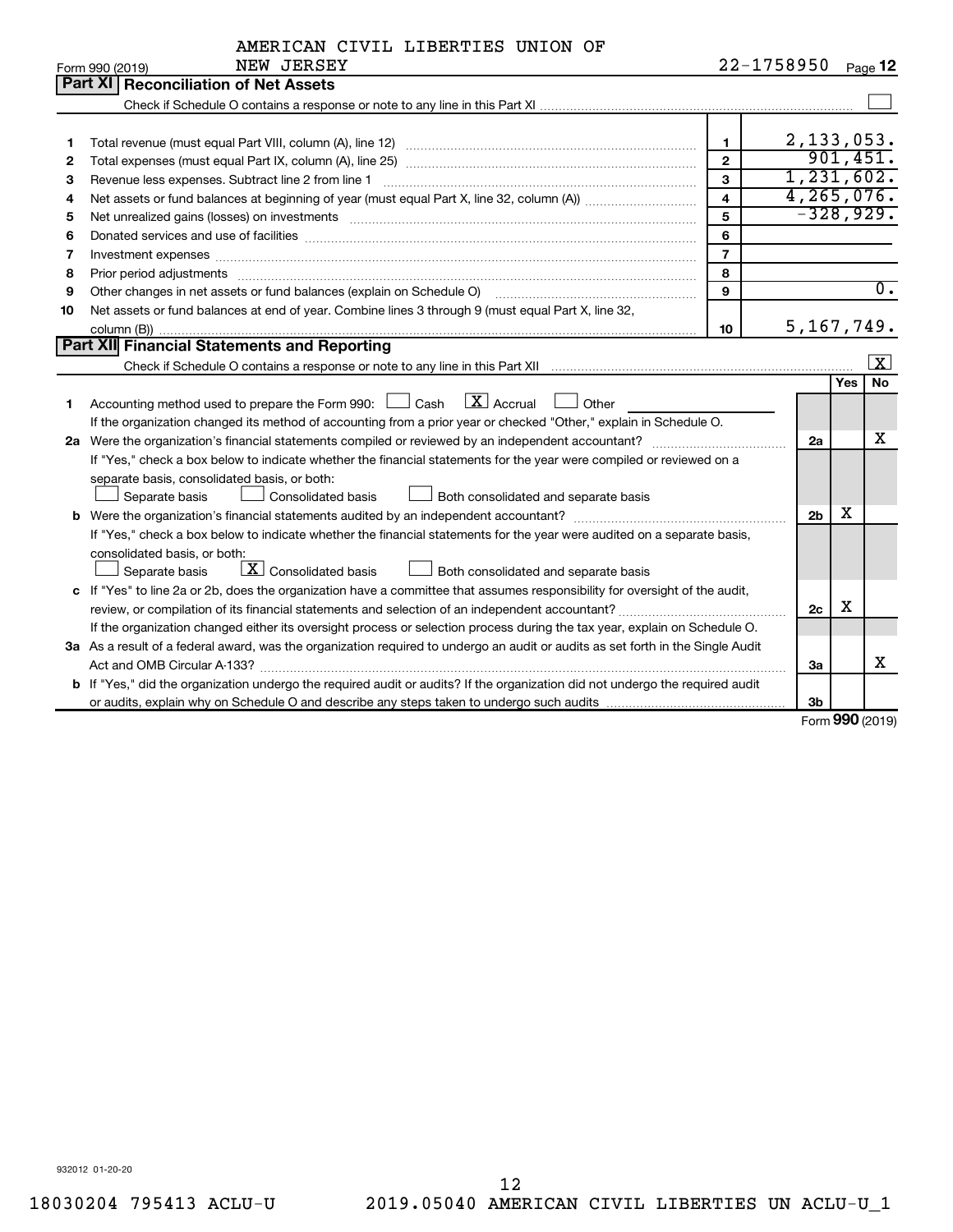|                             | <b>Schedule B</b> |
|-----------------------------|-------------------|
| $T_{\rm arm}$ 000 000 $E$ 7 |                   |

#### Department of the Treasury Internal Revenue Service **(Form 990, 990-EZ,**

# **Schedule of Contributors**

**or 990-PF) | Attach to Form 990, Form 990-EZ, or Form 990-PF. | Go to www.irs.gov/Form990 for the latest information.** OMB No. 1545-0047

**2019**

**Employer identification number**

|  | AMERICAN CIVIL LIBERTIES UNION OF |  |  |
|--|-----------------------------------|--|--|
|  |                                   |  |  |

NEW JERSEY 22-1758950

| Organization type (check one): |  |  |
|--------------------------------|--|--|
|--------------------------------|--|--|

| Filers of:         | Section:                                                                    |
|--------------------|-----------------------------------------------------------------------------|
| Form 990 or 990-EZ | $\boxed{\textbf{X}}$ 501(c)( 4) (enter number) organization                 |
|                    | $4947(a)(1)$ nonexempt charitable trust not treated as a private foundation |
|                    | 527 political organization                                                  |
| Form 990-PF        | 501(c)(3) exempt private foundation                                         |
|                    | 4947(a)(1) nonexempt charitable trust treated as a private foundation       |
|                    | 501(c)(3) taxable private foundation                                        |

Check if your organization is covered by the General Rule or a Special Rule. **Note:**  Only a section 501(c)(7), (8), or (10) organization can check boxes for both the General Rule and a Special Rule. See instructions.

#### **General Rule**

**K** For an organization filing Form 990, 990-EZ, or 990-PF that received, during the year, contributions totaling \$5,000 or more (in money or property) from any one contributor. Complete Parts I and II. See instructions for determining a contributor's total contributions.

#### **Special Rules**

 $\Box$ 

any one contributor, during the year, total contributions of the greater of (1) \$5,000; or (2) 2% of the amount on (i) Form 990, Part VIII, line 1h; For an organization described in section 501(c)(3) filing Form 990 or 990-EZ that met the 33 1/3% support test of the regulations under sections 509(a)(1) and 170(b)(1)(A)(vi), that checked Schedule A (Form 990 or 990-EZ), Part II, line 13, 16a, or 16b, and that received from or (ii) Form 990-EZ, line 1. Complete Parts I and II.  $\Box$ 

year, total contributions of more than \$1,000 *exclusively* for religious, charitable, scientific, literary, or educational purposes, or for the For an organization described in section 501(c)(7), (8), or (10) filing Form 990 or 990-EZ that received from any one contributor, during the prevention of cruelty to children or animals. Complete Parts I, II, and III.  $\Box$ 

purpose. Don't complete any of the parts unless the General Rule applies to this organization because it received nonexclusively year, contributions exclusively for religious, charitable, etc., purposes, but no such contributions totaled more than \$1,000. If this box is checked, enter here the total contributions that were received during the year for an exclusively religious, charitable, etc., For an organization described in section 501(c)(7), (8), or (10) filing Form 990 or 990-EZ that received from any one contributor, during the religious, charitable, etc., contributions totaling \$5,000 or more during the year  $\ldots$  $\ldots$  $\ldots$  $\ldots$  $\ldots$  $\ldots$ 

**Caution:**  An organization that isn't covered by the General Rule and/or the Special Rules doesn't file Schedule B (Form 990, 990-EZ, or 990-PF),  **must** but it answer "No" on Part IV, line 2, of its Form 990; or check the box on line H of its Form 990-EZ or on its Form 990-PF, Part I, line 2, to certify that it doesn't meet the filing requirements of Schedule B (Form 990, 990-EZ, or 990-PF).

**For Paperwork Reduction Act Notice, see the instructions for Form 990, 990-EZ, or 990-PF. Schedule B (Form 990, 990-EZ, or 990-PF) (2019)** LHA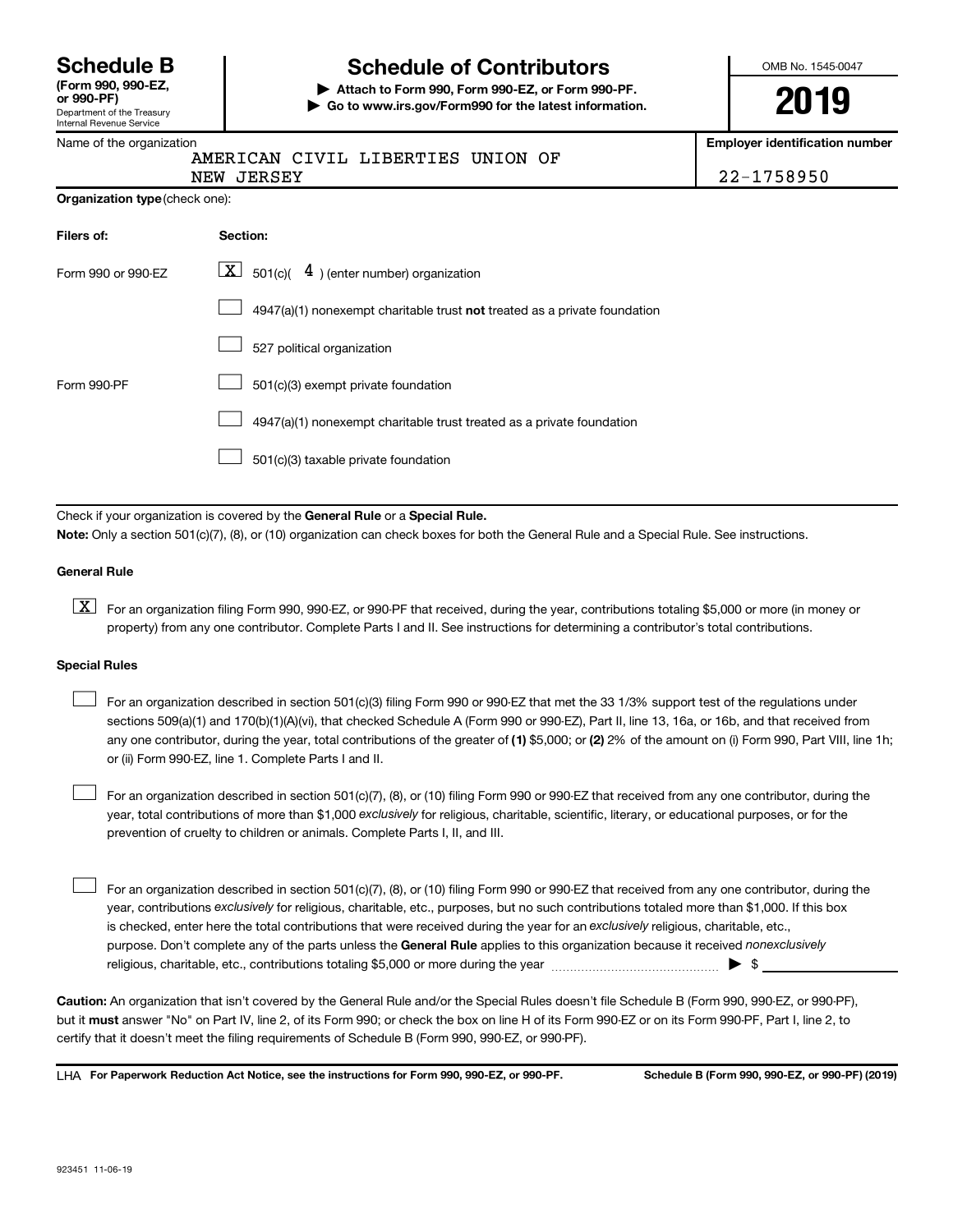#### Schedule B (Form 990, 990-EZ, or 990-PF) (2019)

Name of organization

AMERICAN CIVIL LIBERTIES UNION OF NEW JERSEY 22-1758950

**Employer identification number**

**2**

| Part I          | <b>Contributors</b> (see instructions). Use duplicate copies of Part I if additional space is needed. |                                   |                                                                                                             |
|-----------------|-------------------------------------------------------------------------------------------------------|-----------------------------------|-------------------------------------------------------------------------------------------------------------|
| (a)<br>No.      | (b)<br>Name, address, and ZIP + 4                                                                     | (c)<br><b>Total contributions</b> | (d)<br>Type of contribution                                                                                 |
| 1               | N/A                                                                                                   | 344,000.<br>\$                    | $\overline{\mathbf{X}}$<br>Person<br>Payroll<br>Noncash<br>(Complete Part II for<br>noncash contributions.) |
| (a)<br>No.      | (b)<br>Name, address, and ZIP + 4                                                                     | (c)<br><b>Total contributions</b> | (d)<br>Type of contribution                                                                                 |
| 2               | N/A                                                                                                   | 120,000.<br>\$                    | $\mathbf{X}$<br>Person<br>Payroll<br>Noncash<br>(Complete Part II for<br>noncash contributions.)            |
| (a)<br>No.      | (b)<br>Name, address, and ZIP + 4                                                                     | (c)<br><b>Total contributions</b> | (d)<br>Type of contribution                                                                                 |
| 3               | N/A                                                                                                   | 35,379.<br>\$                     | $\mathbf{X}$<br>Person<br>Payroll<br>Noncash<br>(Complete Part II for<br>noncash contributions.)            |
| (a)<br>No.      | (b)<br>Name, address, and ZIP + 4                                                                     | (c)<br><b>Total contributions</b> | (d)<br>Type of contribution                                                                                 |
| 4               | N/A                                                                                                   | 28,000.<br>\$                     | $\mathbf{X}$<br>Person<br>Payroll<br><b>Noncash</b><br>(Complete Part II for<br>noncash contributions.)     |
| (a)<br>No.      | (b)<br>Name, address, and ZIP + 4                                                                     | (c)<br><b>Total contributions</b> | (d)<br>Type of contribution                                                                                 |
| 5               | N/A                                                                                                   | 10,112.<br>\$                     | $\overline{\mathbf{X}}$<br>Person<br>Payroll<br>Noncash<br>(Complete Part II for<br>noncash contributions.) |
| (a)<br>No.      | (b)<br>Name, address, and ZIP + 4                                                                     | (c)<br><b>Total contributions</b> | (d)<br>Type of contribution                                                                                 |
| 6               | N/A                                                                                                   | 6,301.<br>\$                      | $\overline{\mathbf{X}}$<br>Person<br>Payroll<br>Noncash<br>(Complete Part II for<br>noncash contributions.) |
| 923452 11-06-19 |                                                                                                       |                                   | Schedule B (Form 990, 990-EZ, or 990-PF) (2019)                                                             |

14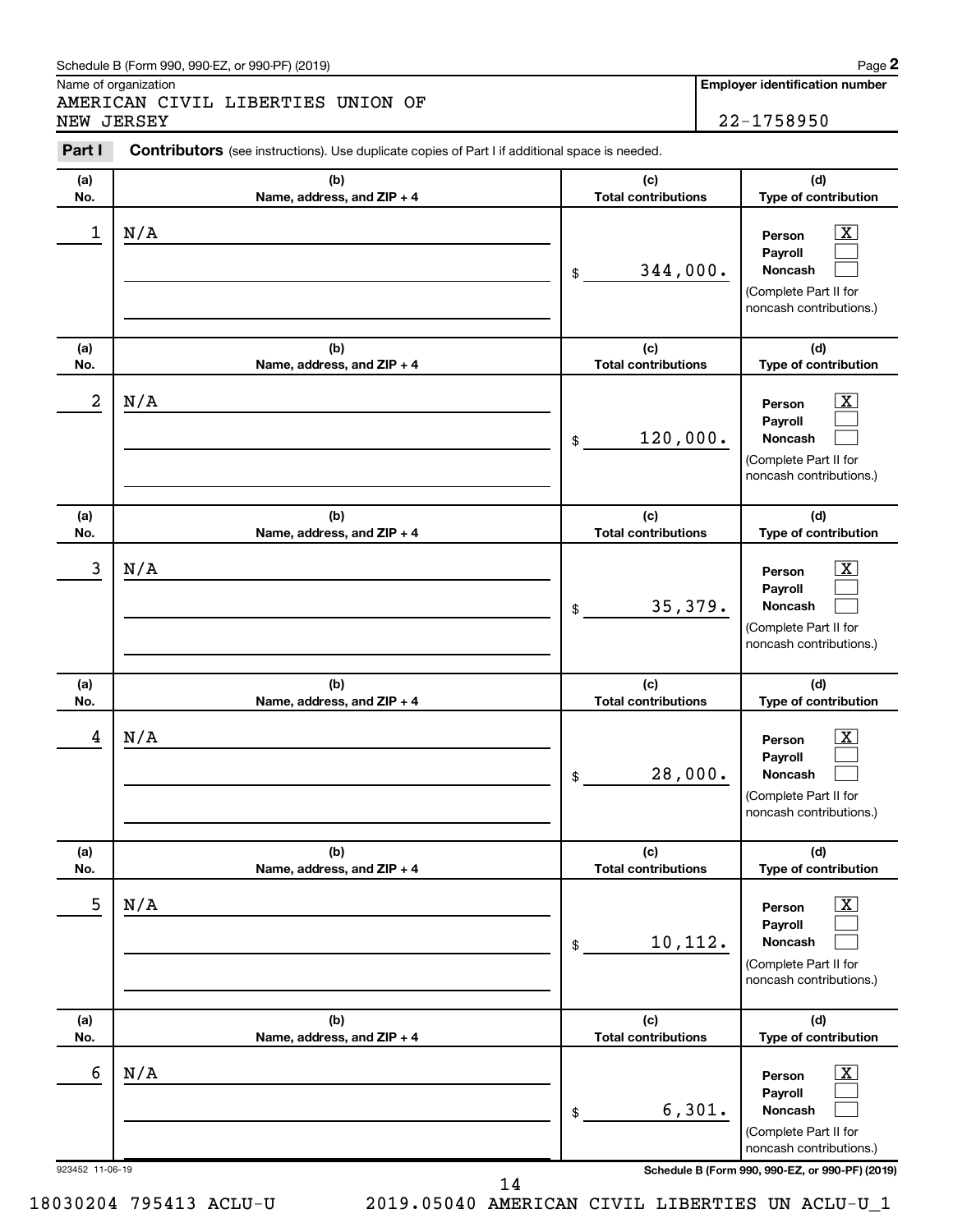| Part II                      | Noncash Property (see instructions). Use duplicate copies of Part II if additional space is needed. |                                                 |                      |
|------------------------------|-----------------------------------------------------------------------------------------------------|-------------------------------------------------|----------------------|
| (a)<br>No.<br>from<br>Part I | (b)<br>Description of noncash property given                                                        | (c)<br>FMV (or estimate)<br>(See instructions.) | (d)<br>Date received |
|                              |                                                                                                     | \$                                              |                      |
| (a)<br>No.<br>from<br>Part I | (b)<br>Description of noncash property given                                                        | (c)<br>FMV (or estimate)<br>(See instructions.) | (d)<br>Date received |
|                              |                                                                                                     | \$                                              |                      |
| (a)<br>No.<br>from<br>Part I | (b)<br>Description of noncash property given                                                        | (c)<br>FMV (or estimate)<br>(See instructions.) | (d)<br>Date received |
|                              |                                                                                                     | \$                                              |                      |
| (a)<br>No.<br>from<br>Part I | (b)<br>Description of noncash property given                                                        | (c)<br>FMV (or estimate)<br>(See instructions.) | (d)<br>Date received |
|                              |                                                                                                     | \$                                              |                      |
| (a)<br>No.<br>from<br>Part I | (b)<br>Description of noncash property given                                                        | (c)<br>FMV (or estimate)<br>(See instructions.) | (d)<br>Date received |
|                              |                                                                                                     | \$                                              |                      |
| (a)<br>No.<br>from<br>Part I | (b)<br>Description of noncash property given                                                        | (c)<br>FMV (or estimate)<br>(See instructions.) | (d)<br>Date received |
|                              |                                                                                                     |                                                 |                      |

#### Schedule B (Form 990, 990-EZ, or 990-PF) (2019)

Name of organization

AMERICAN CIVIL LIBERTIES UNION OF<br>NEW JERSEY

**Employer identification number 3**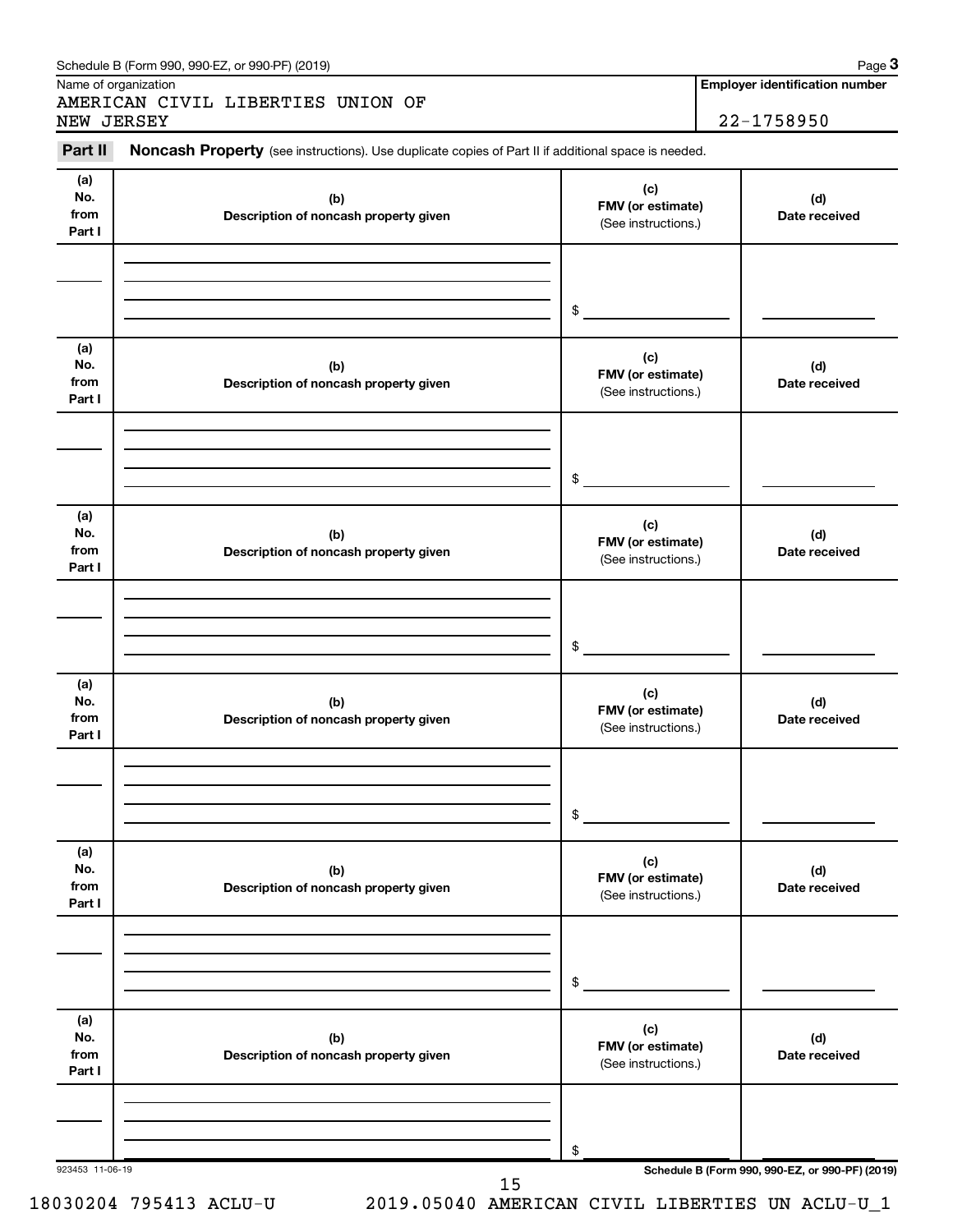|                        | Schedule B (Form 990, 990-EZ, or 990-PF) (2019)                                                                                                                                                                             |                      |                                          | Page 4                                          |
|------------------------|-----------------------------------------------------------------------------------------------------------------------------------------------------------------------------------------------------------------------------|----------------------|------------------------------------------|-------------------------------------------------|
|                        | Name of organization                                                                                                                                                                                                        |                      |                                          | <b>Employer identification number</b>           |
|                        | AMERICAN CIVIL LIBERTIES UNION OF                                                                                                                                                                                           |                      |                                          |                                                 |
| NEW JERSEY<br>Part III | Exclusively religious, charitable, etc., contributions to organizations described in section 501(c)(7), (8), or (10) that total more than \$1,000 for the year                                                              |                      |                                          | 22-1758950                                      |
|                        | from any one contributor. Complete columns (a) through (e) and the following line entry. For organizations                                                                                                                  |                      |                                          |                                                 |
|                        | completing Part III, enter the total of exclusively religious, charitable, etc., contributions of \$1,000 or less for the year. (Enter this info. once.)<br>Use duplicate copies of Part III if additional space is needed. |                      |                                          |                                                 |
| (a) No.                |                                                                                                                                                                                                                             |                      |                                          |                                                 |
| from<br>Part I         | (b) Purpose of gift                                                                                                                                                                                                         | (c) Use of gift      | (d) Description of how gift is held      |                                                 |
|                        |                                                                                                                                                                                                                             |                      |                                          |                                                 |
|                        |                                                                                                                                                                                                                             |                      |                                          |                                                 |
|                        |                                                                                                                                                                                                                             |                      |                                          |                                                 |
|                        |                                                                                                                                                                                                                             | (e) Transfer of gift |                                          |                                                 |
|                        |                                                                                                                                                                                                                             |                      |                                          |                                                 |
|                        | Transferee's name, address, and ZIP + 4                                                                                                                                                                                     |                      | Relationship of transferor to transferee |                                                 |
|                        |                                                                                                                                                                                                                             |                      |                                          |                                                 |
|                        |                                                                                                                                                                                                                             |                      |                                          |                                                 |
|                        |                                                                                                                                                                                                                             |                      |                                          |                                                 |
| (a) No.                |                                                                                                                                                                                                                             |                      |                                          |                                                 |
| from<br>Part I         | (b) Purpose of gift                                                                                                                                                                                                         | (c) Use of gift      | (d) Description of how gift is held      |                                                 |
|                        |                                                                                                                                                                                                                             |                      |                                          |                                                 |
|                        |                                                                                                                                                                                                                             |                      |                                          |                                                 |
|                        |                                                                                                                                                                                                                             |                      |                                          |                                                 |
|                        |                                                                                                                                                                                                                             | (e) Transfer of gift |                                          |                                                 |
|                        |                                                                                                                                                                                                                             |                      |                                          |                                                 |
|                        | Transferee's name, address, and ZIP + 4                                                                                                                                                                                     |                      | Relationship of transferor to transferee |                                                 |
|                        |                                                                                                                                                                                                                             |                      |                                          |                                                 |
|                        |                                                                                                                                                                                                                             |                      |                                          |                                                 |
|                        |                                                                                                                                                                                                                             |                      |                                          |                                                 |
| (a) No.<br>from        | (b) Purpose of gift                                                                                                                                                                                                         | (c) Use of gift      | (d) Description of how gift is held      |                                                 |
| Part I                 |                                                                                                                                                                                                                             |                      |                                          |                                                 |
|                        |                                                                                                                                                                                                                             |                      |                                          |                                                 |
|                        |                                                                                                                                                                                                                             |                      |                                          |                                                 |
|                        |                                                                                                                                                                                                                             |                      |                                          |                                                 |
|                        |                                                                                                                                                                                                                             | (e) Transfer of gift |                                          |                                                 |
|                        |                                                                                                                                                                                                                             |                      |                                          |                                                 |
|                        | Transferee's name, address, and ZIP + 4                                                                                                                                                                                     |                      | Relationship of transferor to transferee |                                                 |
|                        |                                                                                                                                                                                                                             |                      |                                          |                                                 |
|                        |                                                                                                                                                                                                                             |                      |                                          |                                                 |
|                        |                                                                                                                                                                                                                             |                      |                                          |                                                 |
| (a) No.<br>from        | (b) Purpose of gift                                                                                                                                                                                                         | (c) Use of gift      | (d) Description of how gift is held      |                                                 |
| Part I                 |                                                                                                                                                                                                                             |                      |                                          |                                                 |
|                        |                                                                                                                                                                                                                             |                      |                                          |                                                 |
|                        |                                                                                                                                                                                                                             |                      |                                          |                                                 |
|                        |                                                                                                                                                                                                                             |                      |                                          |                                                 |
|                        |                                                                                                                                                                                                                             | (e) Transfer of gift |                                          |                                                 |
|                        | Transferee's name, address, and ZIP + 4                                                                                                                                                                                     |                      | Relationship of transferor to transferee |                                                 |
|                        |                                                                                                                                                                                                                             |                      |                                          |                                                 |
|                        |                                                                                                                                                                                                                             |                      |                                          |                                                 |
|                        |                                                                                                                                                                                                                             |                      |                                          |                                                 |
|                        |                                                                                                                                                                                                                             |                      |                                          |                                                 |
| 923454 11-06-19        |                                                                                                                                                                                                                             | 16                   |                                          | Schedule B (Form 990, 990-EZ, or 990-PF) (2019) |
|                        |                                                                                                                                                                                                                             |                      |                                          |                                                 |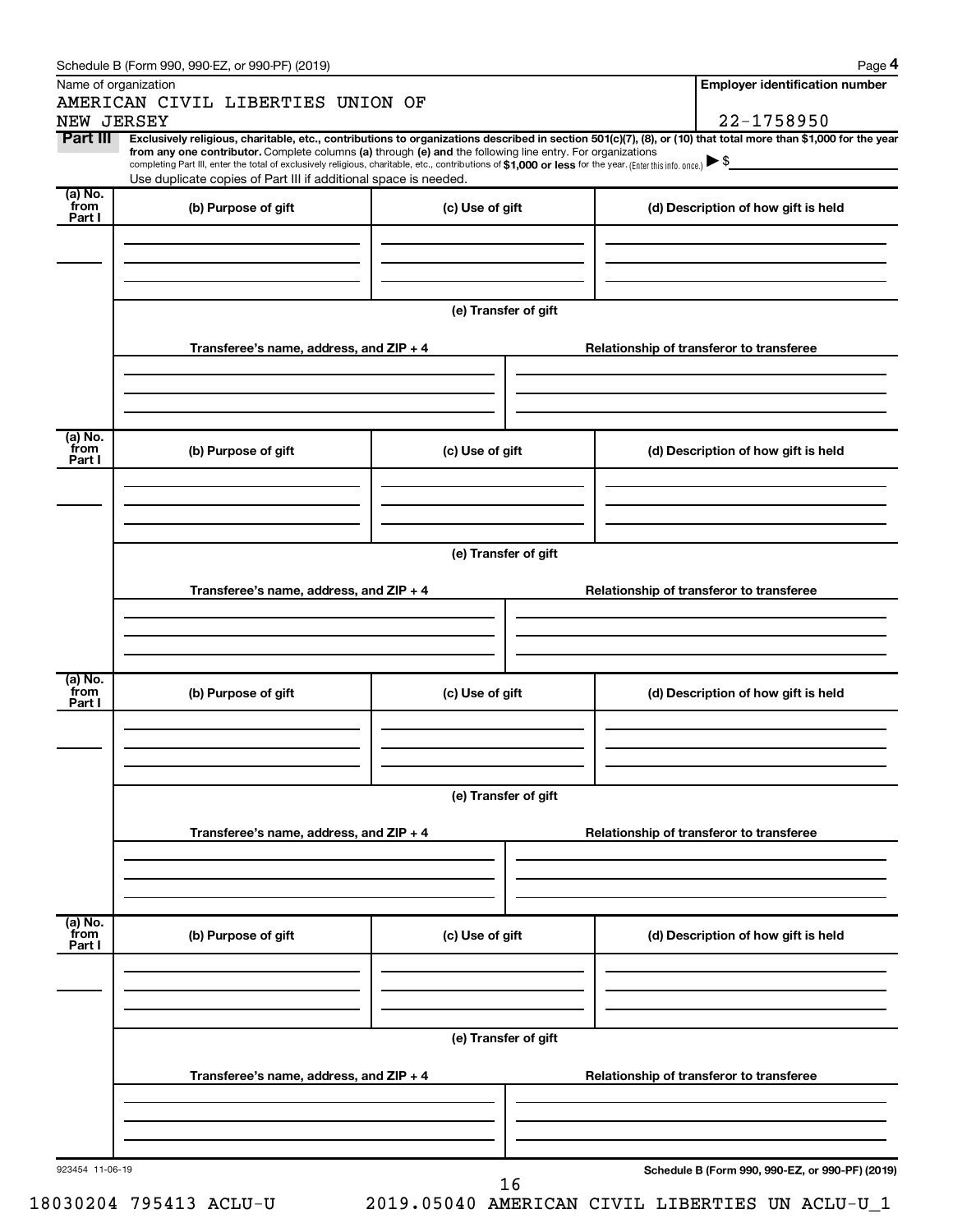| <b>Political Campaign and Lobbying Activities</b><br><b>SCHEDULE C</b> |            |                                                                                                                                                  |           |                                                                             |                                                                                                                                                             | OMB No. 1545-0047     |
|------------------------------------------------------------------------|------------|--------------------------------------------------------------------------------------------------------------------------------------------------|-----------|-----------------------------------------------------------------------------|-------------------------------------------------------------------------------------------------------------------------------------------------------------|-----------------------|
| (Form 990 or 990-EZ)                                                   |            | For Organizations Exempt From Income Tax Under section 501(c) and section 527                                                                    |           |                                                                             |                                                                                                                                                             |                       |
| Department of the Treasury                                             |            | Complete if the organization is described below. Attach to Form 990 or Form 990-EZ.                                                              |           |                                                                             |                                                                                                                                                             | <b>Open to Public</b> |
| Internal Revenue Service                                               |            | Go to www.irs.gov/Form990 for instructions and the latest information.                                                                           |           |                                                                             |                                                                                                                                                             | Inspection            |
|                                                                        |            | If the organization answered "Yes," on Form 990, Part IV, line 3, or Form 990-EZ, Part V, line 46 (Political Campaign Activities), then          |           |                                                                             |                                                                                                                                                             |                       |
|                                                                        |            | • Section 501(c)(3) organizations: Complete Parts I-A and B. Do not complete Part I-C.                                                           |           |                                                                             |                                                                                                                                                             |                       |
|                                                                        |            | • Section 501(c) (other than section 501(c)(3)) organizations: Complete Parts I-A and C below. Do not complete Part I-B.                         |           |                                                                             |                                                                                                                                                             |                       |
| • Section 527 organizations: Complete Part I-A only.                   |            |                                                                                                                                                  |           |                                                                             |                                                                                                                                                             |                       |
|                                                                        |            | If the organization answered "Yes," on Form 990, Part IV, line 4, or Form 990-EZ, Part VI, line 47 (Lobbying Activities), then                   |           |                                                                             |                                                                                                                                                             |                       |
|                                                                        |            | ● Section 501(c)(3) organizations that have filed Form 5768 (election under section 501(h)): Complete Part II-A. Do not complete Part II-B.      |           |                                                                             |                                                                                                                                                             |                       |
|                                                                        |            | • Section 501(c)(3) organizations that have NOT filed Form 5768 (election under section 501(h)): Complete Part II-B. Do not complete Part II-A.  |           |                                                                             |                                                                                                                                                             |                       |
|                                                                        |            | If the organization answered "Yes," on Form 990, Part IV, line 5 (Proxy Tax) (see separate instructions) or Form 990-EZ, Part V, line 35c (Proxy |           |                                                                             |                                                                                                                                                             |                       |
| Tax) (see separate instructions), then                                 |            |                                                                                                                                                  |           |                                                                             |                                                                                                                                                             |                       |
| Name of organization                                                   |            | $\bullet$ Section 501(c)(4), (5), or (6) organizations: Complete Part III.<br>AMERICAN CIVIL LIBERTIES UNION OF                                  |           |                                                                             | <b>Employer identification number</b>                                                                                                                       |                       |
|                                                                        | NEW JERSEY |                                                                                                                                                  |           |                                                                             | 22-1758950                                                                                                                                                  |                       |
| Part I-A                                                               |            | Complete if the organization is exempt under section 501(c) or is a section 527 organization.                                                    |           |                                                                             |                                                                                                                                                             |                       |
|                                                                        |            |                                                                                                                                                  |           |                                                                             |                                                                                                                                                             |                       |
| 1.                                                                     |            | Provide a description of the organization's direct and indirect political campaign activities in Part IV.                                        |           |                                                                             |                                                                                                                                                             |                       |
| Political campaign activity expenditures<br>2                          |            |                                                                                                                                                  |           |                                                                             | $\blacktriangleright$ \$                                                                                                                                    |                       |
| Volunteer hours for political campaign activities<br>3                 |            |                                                                                                                                                  |           |                                                                             |                                                                                                                                                             |                       |
|                                                                        |            |                                                                                                                                                  |           |                                                                             |                                                                                                                                                             |                       |
| Part I-B                                                               |            | Complete if the organization is exempt under section 501(c)(3).                                                                                  |           |                                                                             |                                                                                                                                                             |                       |
|                                                                        |            | 1 Enter the amount of any excise tax incurred by the organization under section 4955                                                             |           |                                                                             | $\blacktriangleright$ \$                                                                                                                                    |                       |
|                                                                        |            | 2 Enter the amount of any excise tax incurred by organization managers under section 4955                                                        |           |                                                                             | $\blacktriangleright$ \$                                                                                                                                    |                       |
|                                                                        |            |                                                                                                                                                  |           |                                                                             | Yes                                                                                                                                                         | No                    |
|                                                                        |            |                                                                                                                                                  |           |                                                                             | Yes                                                                                                                                                         | No                    |
| <b>b</b> If "Yes," describe in Part IV.                                |            |                                                                                                                                                  |           |                                                                             |                                                                                                                                                             |                       |
|                                                                        |            | Part I-C Complete if the organization is exempt under section 501(c), except section 501(c)(3).                                                  |           |                                                                             |                                                                                                                                                             |                       |
|                                                                        |            | 1 Enter the amount directly expended by the filing organization for section 527 exempt function activities                                       |           |                                                                             | $\blacktriangleright$ \$                                                                                                                                    |                       |
|                                                                        |            | 2 Enter the amount of the filing organization's funds contributed to other organizations for section 527                                         |           |                                                                             |                                                                                                                                                             |                       |
| exempt function activities                                             |            |                                                                                                                                                  |           |                                                                             | ▶ \$                                                                                                                                                        |                       |
|                                                                        |            | 3 Total exempt function expenditures. Add lines 1 and 2. Enter here and on Form 1120-POL,                                                        |           |                                                                             |                                                                                                                                                             |                       |
|                                                                        |            |                                                                                                                                                  |           |                                                                             |                                                                                                                                                             |                       |
|                                                                        |            | Did the filing organization file Form 1120-POL for this year?                                                                                    |           |                                                                             | Yes                                                                                                                                                         | <b>No</b>             |
| 5                                                                      |            | Enter the names, addresses and employer identification number (EIN) of all section 527 political organizations to which the filing organization  |           |                                                                             |                                                                                                                                                             |                       |
|                                                                        |            | made payments. For each organization listed, enter the amount paid from the filing organization's funds. Also enter the amount of political      |           |                                                                             |                                                                                                                                                             |                       |
|                                                                        |            | contributions received that were promptly and directly delivered to a separate political organization, such as a separate segregated fund or a   |           |                                                                             |                                                                                                                                                             |                       |
|                                                                        |            | political action committee (PAC). If additional space is needed, provide information in Part IV.                                                 |           |                                                                             |                                                                                                                                                             |                       |
| (a) Name                                                               |            | (b) Address                                                                                                                                      | $(c)$ EIN | (d) Amount paid from<br>filing organization's<br>funds. If none, enter -0-. | (e) Amount of political<br>contributions received and<br>promptly and directly<br>delivered to a separate<br>political organization.<br>If none, enter -0-. |                       |
|                                                                        |            |                                                                                                                                                  |           |                                                                             |                                                                                                                                                             |                       |

**For Paperwork Reduction Act Notice, see the Instructions for Form 990 or 990-EZ. Schedule C (Form 990 or 990-EZ) 2019** LHA

932041 11-26-19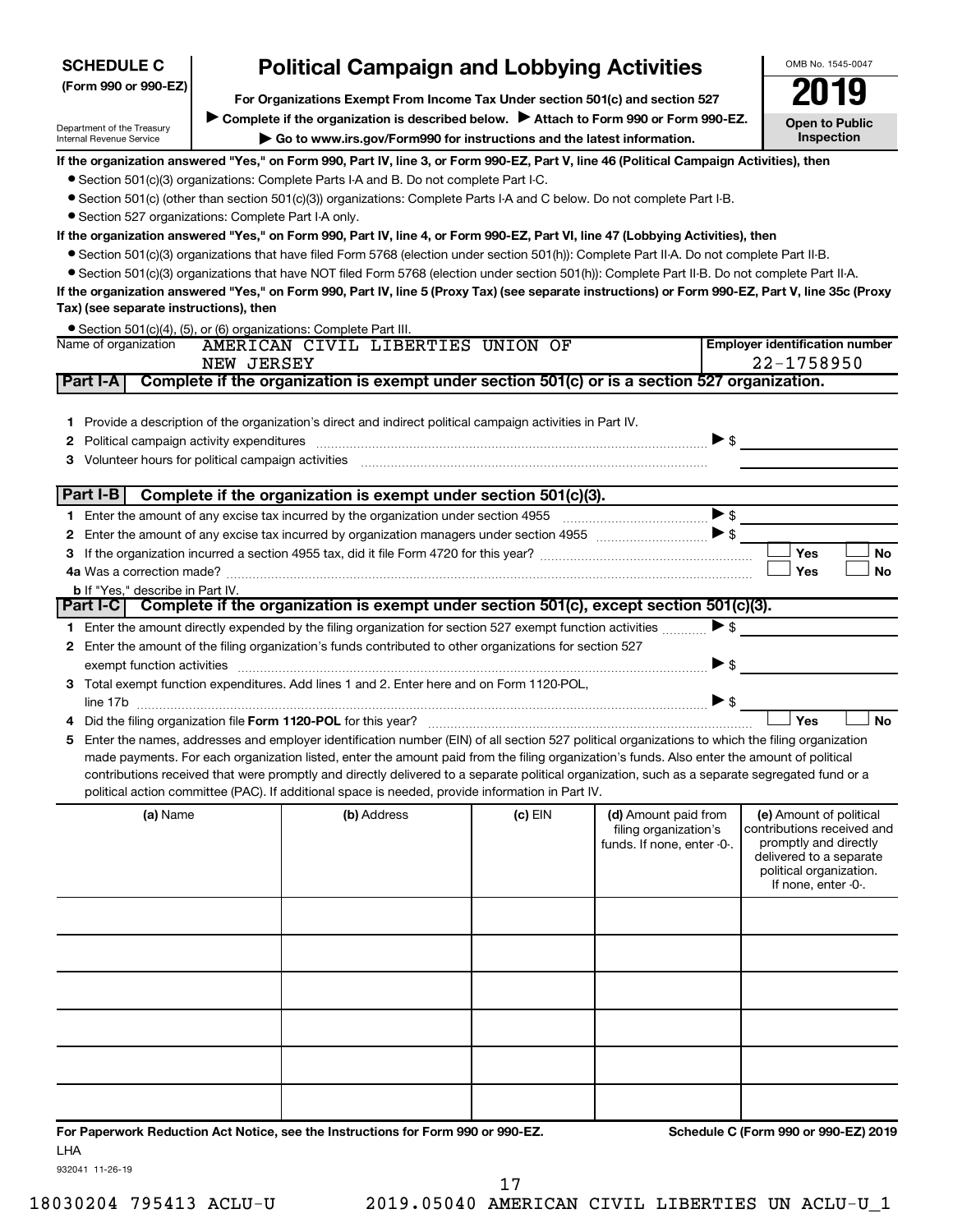| Schedule C (Form 990 or 990-EZ) 2019 NEW JERSEY                                                                                                                          |                                        |                                                         |                                                                                                                                   |                              | $22 - 1758950$ Page 2          |
|--------------------------------------------------------------------------------------------------------------------------------------------------------------------------|----------------------------------------|---------------------------------------------------------|-----------------------------------------------------------------------------------------------------------------------------------|------------------------------|--------------------------------|
| Complete if the organization is exempt under section 501(c)(3) and filed Form 5768 (election under<br><b>Part II-A</b>                                                   |                                        |                                                         |                                                                                                                                   |                              |                                |
| section 501(h)).                                                                                                                                                         |                                        |                                                         |                                                                                                                                   |                              |                                |
| A Check $\blacktriangleright$                                                                                                                                            |                                        |                                                         | if the filing organization belongs to an affiliated group (and list in Part IV each affiliated group member's name, address, EIN, |                              |                                |
| expenses, and share of excess lobbying expenditures).                                                                                                                    |                                        |                                                         |                                                                                                                                   |                              |                                |
| <b>B</b> Check $\blacktriangleright$<br>if the filing organization checked box A and "limited control" provisions apply.                                                 | <b>Limits on Lobbying Expenditures</b> |                                                         |                                                                                                                                   | (a) Filing<br>organization's | (b) Affiliated group<br>totals |
| (The term "expenditures" means amounts paid or incurred.)                                                                                                                |                                        |                                                         |                                                                                                                                   | totals                       |                                |
| 1a Total lobbying expenditures to influence public opinion (grassroots lobbying) [11] [12] Total lobbying expenditures to influence public opinion (grassroots lobbying) |                                        |                                                         |                                                                                                                                   |                              |                                |
|                                                                                                                                                                          |                                        |                                                         |                                                                                                                                   |                              |                                |
|                                                                                                                                                                          |                                        |                                                         |                                                                                                                                   |                              |                                |
| d Other exempt purpose expenditures                                                                                                                                      |                                        |                                                         |                                                                                                                                   |                              |                                |
|                                                                                                                                                                          |                                        |                                                         |                                                                                                                                   |                              |                                |
| f Lobbying nontaxable amount. Enter the amount from the following table in both columns.                                                                                 |                                        |                                                         |                                                                                                                                   |                              |                                |
| If the amount on line $1e$ , column $(a)$ or $(b)$ is:                                                                                                                   |                                        | The lobbying nontaxable amount is:                      |                                                                                                                                   |                              |                                |
| Not over \$500,000                                                                                                                                                       |                                        | 20% of the amount on line 1e.                           |                                                                                                                                   |                              |                                |
| Over \$500,000 but not over \$1,000,000                                                                                                                                  |                                        | \$100,000 plus 15% of the excess over \$500,000.        |                                                                                                                                   |                              |                                |
| Over \$1,000,000 but not over \$1,500,000                                                                                                                                |                                        | \$175,000 plus 10% of the excess over \$1,000,000       |                                                                                                                                   |                              |                                |
| Over \$1,500,000 but not over \$17,000,000                                                                                                                               |                                        | \$225,000 plus 5% of the excess over \$1,500,000.       |                                                                                                                                   |                              |                                |
| Over \$17,000,000                                                                                                                                                        | \$1,000,000.                           |                                                         |                                                                                                                                   |                              |                                |
|                                                                                                                                                                          |                                        |                                                         |                                                                                                                                   |                              |                                |
| g Grassroots nontaxable amount (enter 25% of line 1f)                                                                                                                    |                                        |                                                         |                                                                                                                                   |                              |                                |
| h Subtract line 1g from line 1a. If zero or less, enter -0-                                                                                                              |                                        |                                                         |                                                                                                                                   |                              |                                |
|                                                                                                                                                                          |                                        |                                                         |                                                                                                                                   |                              |                                |
| j If there is an amount other than zero on either line 1h or line 1i, did the organization file Form 4720                                                                |                                        |                                                         |                                                                                                                                   |                              |                                |
| reporting section 4911 tax for this year?                                                                                                                                |                                        |                                                         |                                                                                                                                   |                              | Yes<br>No                      |
|                                                                                                                                                                          |                                        | 4-Year Averaging Period Under Section 501(h)            |                                                                                                                                   |                              |                                |
| (Some organizations that made a section 501(h) election do not have to complete all of the five columns below.                                                           |                                        |                                                         |                                                                                                                                   |                              |                                |
|                                                                                                                                                                          |                                        | See the separate instructions for lines 2a through 2f.) |                                                                                                                                   |                              |                                |
|                                                                                                                                                                          |                                        | Lobbying Expenditures During 4-Year Averaging Period    |                                                                                                                                   |                              |                                |
| Calendar year<br>(or fiscal year beginning in)                                                                                                                           | (a) 2016                               | (b) 2017                                                | $(c)$ 2018                                                                                                                        | $(d)$ 2019                   | (e) Total                      |
| 2a Lobbying nontaxable amount                                                                                                                                            |                                        |                                                         |                                                                                                                                   |                              |                                |
| <b>b</b> Lobbying ceiling amount                                                                                                                                         |                                        |                                                         |                                                                                                                                   |                              |                                |
| (150% of line 2a, column(e))                                                                                                                                             |                                        |                                                         |                                                                                                                                   |                              |                                |
| c Total lobbying expenditures                                                                                                                                            |                                        |                                                         |                                                                                                                                   |                              |                                |
| d Grassroots nontaxable amount                                                                                                                                           |                                        |                                                         |                                                                                                                                   |                              |                                |
| e Grassroots ceiling amount                                                                                                                                              |                                        |                                                         |                                                                                                                                   |                              |                                |
| (150% of line 2d, column (e))                                                                                                                                            |                                        |                                                         |                                                                                                                                   |                              |                                |
| f Grassroots lobbying expenditures                                                                                                                                       |                                        |                                                         |                                                                                                                                   |                              |                                |

**Schedule C (Form 990 or 990-EZ) 2019**

932042 11-26-19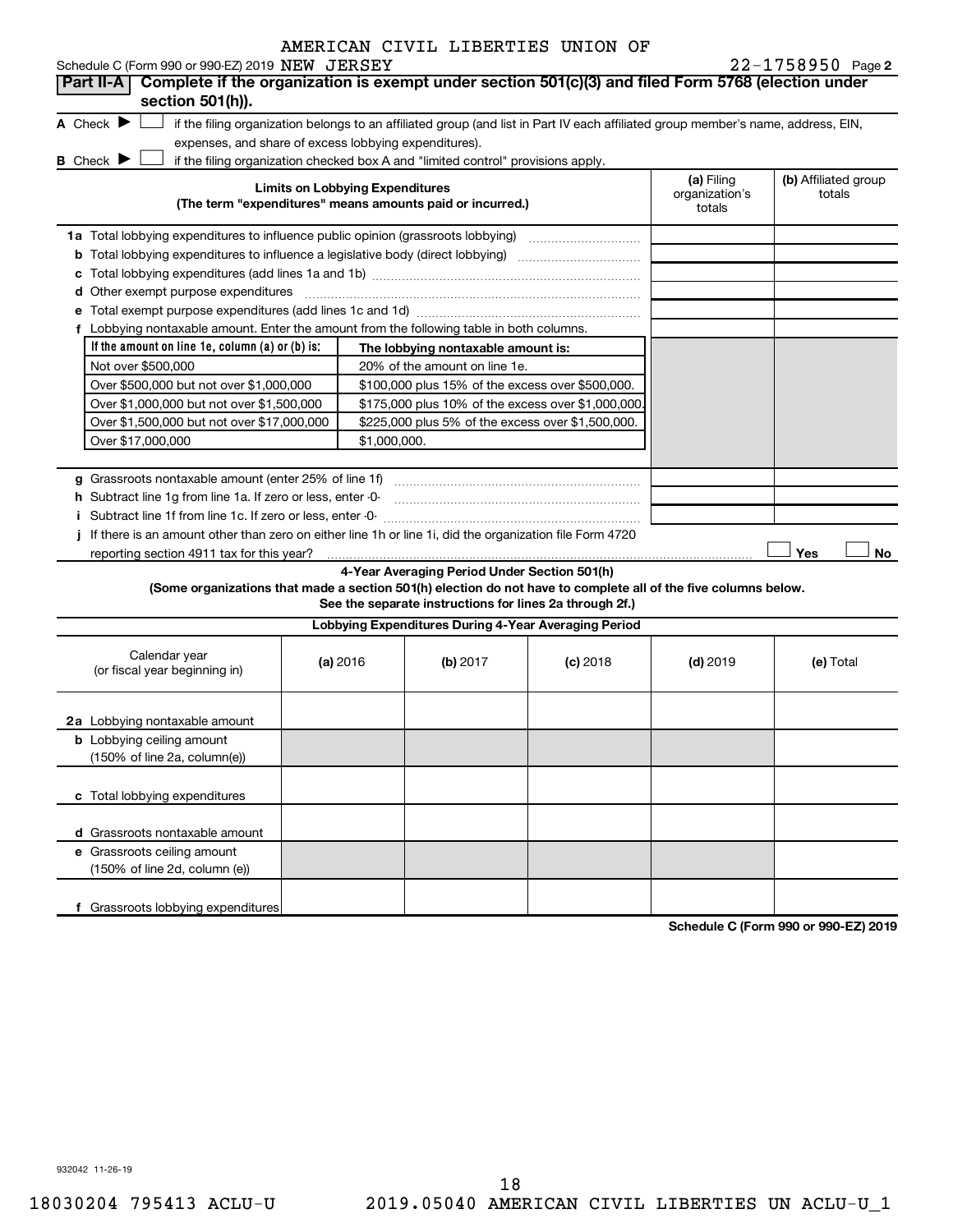#### Schedule C (Form 990 or 990-EZ) 2019  $NEW$   $JERSEY$   $22-1758950$  Page

#### **Part II-B Complete if the organization is exempt under section 501(c)(3) and has NOT filed Form 5768 (election under section 501(h)).**

|    | For each "Yes" response on lines 1a through 1i below, provide in Part IV a detailed description                                                                                                                                      | (a) |                | (b)    |    |
|----|--------------------------------------------------------------------------------------------------------------------------------------------------------------------------------------------------------------------------------------|-----|----------------|--------|----|
|    | of the lobbying activity.                                                                                                                                                                                                            | Yes | <b>No</b>      | Amount |    |
| 1  | During the year, did the filing organization attempt to influence foreign, national, state, or<br>local legislation, including any attempt to influence public opinion on a legislative matter<br>or referendum, through the use of: |     |                |        |    |
|    | <b>b</b> Paid staff or management (include compensation in expenses reported on lines 1c through 1i)?                                                                                                                                |     |                |        |    |
|    |                                                                                                                                                                                                                                      |     |                |        |    |
|    |                                                                                                                                                                                                                                      |     |                |        |    |
|    |                                                                                                                                                                                                                                      |     |                |        |    |
|    | g Direct contact with legislators, their staffs, government officials, or a legislative body? <i>manamer</i>                                                                                                                         |     |                |        |    |
|    | h Rallies, demonstrations, seminars, conventions, speeches, lectures, or any similar means?                                                                                                                                          |     |                |        |    |
|    |                                                                                                                                                                                                                                      |     |                |        |    |
|    | 2a Did the activities in line 1 cause the organization to be not described in section 501(c)(3)?                                                                                                                                     |     |                |        |    |
|    |                                                                                                                                                                                                                                      |     |                |        |    |
|    | c If "Yes," enter the amount of any tax incurred by organization managers under section 4912                                                                                                                                         |     |                |        |    |
|    | d If the filing organization incurred a section 4912 tax, did it file Form 4720 for this year?                                                                                                                                       |     |                |        |    |
|    | Part III-A Complete if the organization is exempt under section 501(c)(4), section 501(c)(5), or section<br>$501(c)(6)$ .                                                                                                            |     |                |        |    |
|    |                                                                                                                                                                                                                                      |     |                | Yes    | No |
| 1  |                                                                                                                                                                                                                                      |     | $\mathbf{1}$   | X      |    |
| 2  |                                                                                                                                                                                                                                      |     | $\mathbf{2}$   |        | х  |
| 3  | Did the organization agree to carry over lobbying and political campaign activity expenditures from the prior year?                                                                                                                  |     | 3              |        | X  |
|    | Part III-B Complete if the organization is exempt under section $501(c)(4)$ , section $501(c)(5)$ , or section                                                                                                                       |     |                |        |    |
|    | 501(c)(6) and if either (a) BOTH Part III-A, lines 1 and 2, are answered "No" OR (b) Part III-A, line 3, is<br>answered "Yes."                                                                                                       |     |                |        |    |
| 1. | Dues, assessments and similar amounts from members [11] matter contracts and similar amounts from members [11] matter contracts and similar amounts from members [11] matter contracts and similar amounts from members [11] m       |     | 1              |        |    |
| 2  | Section 162(e) nondeductible lobbying and political expenditures (do not include amounts of political                                                                                                                                |     |                |        |    |
|    | expenses for which the section 527(f) tax was paid).                                                                                                                                                                                 |     |                |        |    |
|    |                                                                                                                                                                                                                                      |     | 2a             |        |    |
|    | <b>b</b> Carryover from last year manufactured and content to content the content of the content of the content of the content of the content of the content of the content of the content of the content of the content of the con  |     | 2b             |        |    |
|    |                                                                                                                                                                                                                                      |     | 2 <sub>c</sub> |        |    |
| 3  |                                                                                                                                                                                                                                      |     | 3              |        |    |
| 4  | If notices were sent and the amount on line 2c exceeds the amount on line 3, what portion of the excess                                                                                                                              |     |                |        |    |
|    | does the organization agree to carryover to the reasonable estimate of nondeductible lobbying and political                                                                                                                          |     |                |        |    |
|    |                                                                                                                                                                                                                                      |     | 4              |        |    |
| 5  |                                                                                                                                                                                                                                      |     | 5              |        |    |
|    | Part IV  <br><b>Supplemental Information</b>                                                                                                                                                                                         |     |                |        |    |
|    | Provide the descriptions required for Part I-A, line 1; Part I-B, line 4; Part I-C, line 5; Part II-A (affiliated group list); Part II-A, lines 1 and 2 (see                                                                         |     |                |        |    |
|    | instructions); and Part II-B, line 1. Also, complete this part for any additional information.                                                                                                                                       |     |                |        |    |

SCHEDULE C LINE 5

# TO LOBBY STATE LEGISLATORS TO PASS PRO-CIVIL LIBERTIES BILLS.

932043 11-26-19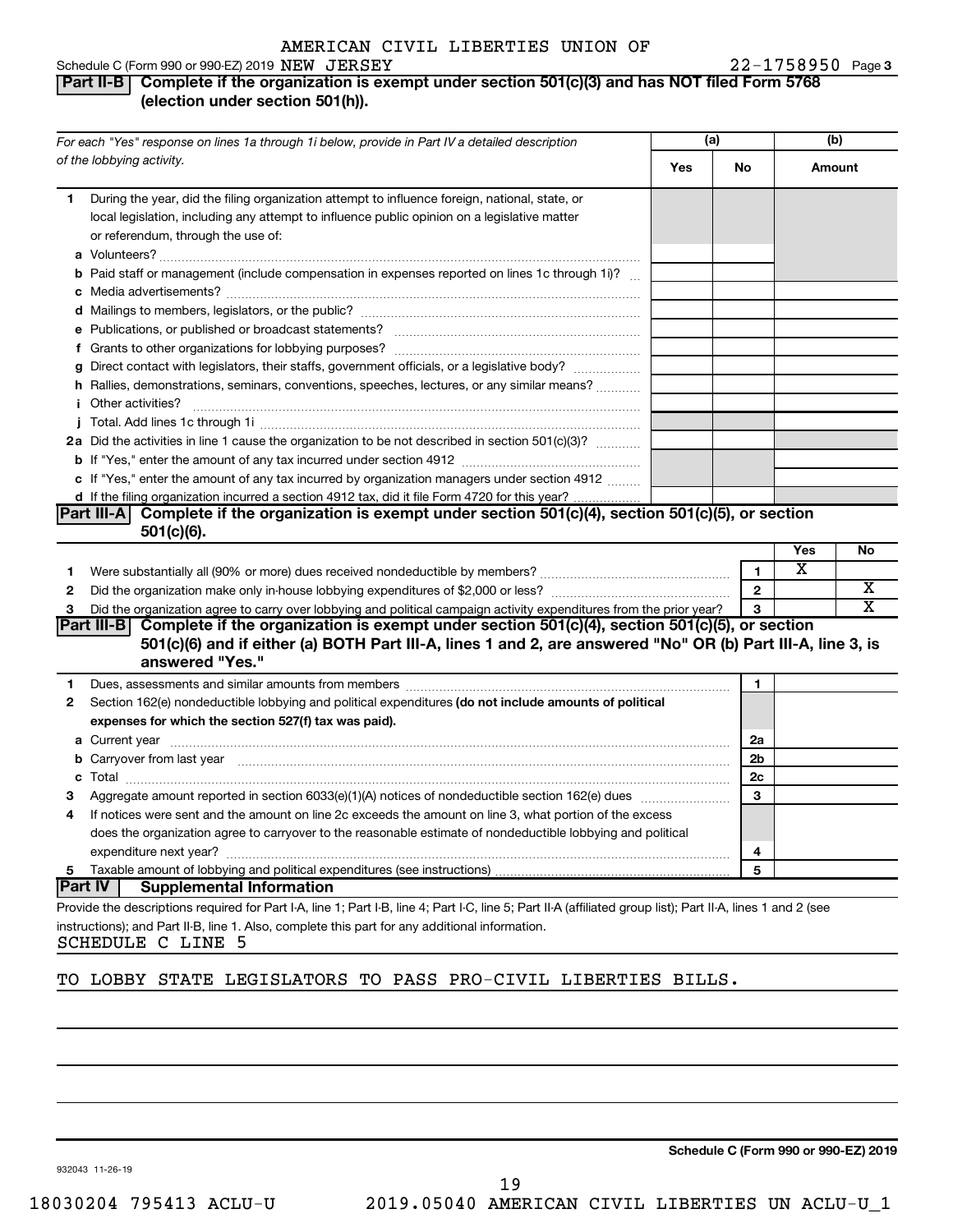|        | <b>SCHEDULE D</b><br>(Form 990)<br>Department of the Treasury<br>Internal Revenue Service         |                                                           | <b>Supplemental Financial Statements</b><br>Complete if the organization answered "Yes" on Form 990,<br>Part IV, line 6, 7, 8, 9, 10, 11a, 11b, 11c, 11d, 11e, 11f, 12a, or 12b.<br>Attach to Form 990.<br>Go to www.irs.gov/Form990 for instructions and the latest information. |                | OMB No. 1545-0047<br><b>Open to Public</b><br>Inspection |
|--------|---------------------------------------------------------------------------------------------------|-----------------------------------------------------------|-----------------------------------------------------------------------------------------------------------------------------------------------------------------------------------------------------------------------------------------------------------------------------------|----------------|----------------------------------------------------------|
|        | Name of the organization                                                                          | NEW JERSEY                                                | AMERICAN CIVIL LIBERTIES UNION OF                                                                                                                                                                                                                                                 |                | <b>Employer identification number</b><br>22-1758950      |
|        | Part I                                                                                            |                                                           | Organizations Maintaining Donor Advised Funds or Other Similar Funds or Accounts. Complete if the                                                                                                                                                                                 |                |                                                          |
|        |                                                                                                   | organization answered "Yes" on Form 990, Part IV, line 6. |                                                                                                                                                                                                                                                                                   |                |                                                          |
|        |                                                                                                   |                                                           | (a) Donor advised funds                                                                                                                                                                                                                                                           |                | (b) Funds and other accounts                             |
| 1      |                                                                                                   |                                                           |                                                                                                                                                                                                                                                                                   |                |                                                          |
| 2      | Aggregate value of contributions to (during year)                                                 |                                                           |                                                                                                                                                                                                                                                                                   |                |                                                          |
| З      |                                                                                                   |                                                           |                                                                                                                                                                                                                                                                                   |                |                                                          |
| 4      |                                                                                                   |                                                           |                                                                                                                                                                                                                                                                                   |                |                                                          |
| 5      |                                                                                                   |                                                           | Did the organization inform all donors and donor advisors in writing that the assets held in donor advised funds                                                                                                                                                                  |                |                                                          |
|        |                                                                                                   |                                                           |                                                                                                                                                                                                                                                                                   |                | Yes                                                      |
| 6      |                                                                                                   |                                                           | Did the organization inform all grantees, donors, and donor advisors in writing that grant funds can be used only                                                                                                                                                                 |                |                                                          |
|        |                                                                                                   |                                                           |                                                                                                                                                                                                                                                                                   |                |                                                          |
|        |                                                                                                   |                                                           | for charitable purposes and not for the benefit of the donor or donor advisor, or for any other purpose conferring                                                                                                                                                                |                |                                                          |
|        | impermissible private benefit?                                                                    |                                                           |                                                                                                                                                                                                                                                                                   |                | Yes                                                      |
|        | Part II                                                                                           |                                                           | Conservation Easements. Complete if the organization answered "Yes" on Form 990, Part IV, line 7.                                                                                                                                                                                 |                |                                                          |
| 1      | Purpose(s) of conservation easements held by the organization (check all that apply).             |                                                           |                                                                                                                                                                                                                                                                                   |                |                                                          |
|        | Preservation of land for public use (for example, recreation or education)                        |                                                           |                                                                                                                                                                                                                                                                                   |                | Preservation of a historically important land area       |
|        | Protection of natural habitat                                                                     |                                                           | Preservation of a certified historic structure                                                                                                                                                                                                                                    |                |                                                          |
|        | Preservation of open space                                                                        |                                                           |                                                                                                                                                                                                                                                                                   |                |                                                          |
| 2      |                                                                                                   |                                                           | Complete lines 2a through 2d if the organization held a qualified conservation contribution in the form of a conservation easement on the last                                                                                                                                    |                |                                                          |
|        | day of the tax year.                                                                              |                                                           |                                                                                                                                                                                                                                                                                   |                | Held at the End of the Tax Year                          |
| a      |                                                                                                   |                                                           |                                                                                                                                                                                                                                                                                   | 2a             |                                                          |
| b      |                                                                                                   |                                                           | Total acreage restricted by conservation easements [111] [12] material conservation conservation conservation of the set of the set of the set of the set of the set of the set of the set of the set of the set of the set of                                                    | 2 <sub>b</sub> |                                                          |
| c      |                                                                                                   |                                                           |                                                                                                                                                                                                                                                                                   | 2c             |                                                          |
|        |                                                                                                   |                                                           | d Number of conservation easements included in (c) acquired after 7/25/06, and not on a historic structure                                                                                                                                                                        |                |                                                          |
|        |                                                                                                   |                                                           |                                                                                                                                                                                                                                                                                   | 2d             |                                                          |
|        | $\mathsf{year}$                                                                                   |                                                           | Number of conservation easements modified, transferred, released, extinguished, or terminated by the organization during the tax                                                                                                                                                  |                |                                                          |
| 3<br>4 | Number of states where property subject to conservation easement is located $\blacktriangleright$ |                                                           |                                                                                                                                                                                                                                                                                   |                |                                                          |
| 5      |                                                                                                   |                                                           | Does the organization have a written policy regarding the periodic monitoring, inspection, handling of                                                                                                                                                                            |                |                                                          |
|        |                                                                                                   |                                                           | violations, and enforcement of the conservation easements it holds? [11] manufactions, and enforcement of the conservation easements it holds? [11] manufactions, and enforcement of the conservation easements it holds?                                                         |                | Yes                                                      |

| 8 | Does each conservation easement reported on line 2(d) above satisfy the requirements of section 170(h)(4) |                |
|---|-----------------------------------------------------------------------------------------------------------|----------------|
|   | and                                                                                                       | N <sub>c</sub> |

| organization's accounting for conservation easements.                                                                             |
|-----------------------------------------------------------------------------------------------------------------------------------|
|                                                                                                                                   |
| balance sheet, and include, if applicable, the text of the footnote to the organization's financial statements that describes the |
|                                                                                                                                   |
| 9 In Part XIII, describe how the organization reports conservation easements in its revenue and expense statement and             |

| <b>Part III</b>   Organizations Maintaining Collections of Art, Historical Treasures, or Other Similar Assets. |
|----------------------------------------------------------------------------------------------------------------|
| Complete if the organization answered "Yes" on Form 990, Part IV, line 8.                                      |

| 1a If the organization elected, as permitted under FASB ASC 958, not to report in its revenue statement and balance sheet works   |
|-----------------------------------------------------------------------------------------------------------------------------------|
| of art, historical treasures, or other similar assets held for public exhibition, education, or research in furtherance of public |
| service, provide in Part XIII the text of the footnote to its financial statements that describes these items.                    |

| <b>b</b> If the organization elected, as permitted under FASB ASC 958, to report in its revenue statement and balance sheet works of    |  |
|-----------------------------------------------------------------------------------------------------------------------------------------|--|
| art, historical treasures, or other similar assets held for public exhibition, education, or research in furtherance of public service, |  |
| provide the following amounts relating to these items:                                                                                  |  |
| $P\lambda$ . Decease to check of our Power 000, Dect VIII, the original                                                                 |  |

| a Revenue included on Form 990, Part VIII, line 1<br>$\blacktriangleright$ s                                                   |  |
|--------------------------------------------------------------------------------------------------------------------------------|--|
| the following amounts required to be reported under FASB ASC 958 relating to these items:                                      |  |
| 2 If the organization received or held works of art, historical treasures, or other similar assets for financial gain, provide |  |
| (ii) Assets included in Form 990, Part X [110] Marting and Martin Martin Martin Martin Martin Martin Martin Ma                 |  |
| Revenue included on Form 990, Part VIII, line 1<br>(i)                                                                         |  |

| <b>a</b> , Nobelo information in Form boot, Fare A                        |
|---------------------------------------------------------------------------|
| LHA For Paperwork Reduction Act Notice, see the Instructions for Form 990 |
| 932051 10-02-19                                                           |

**For Paperwork Reduction Act Notice, Schedule D (Form 990) 2019**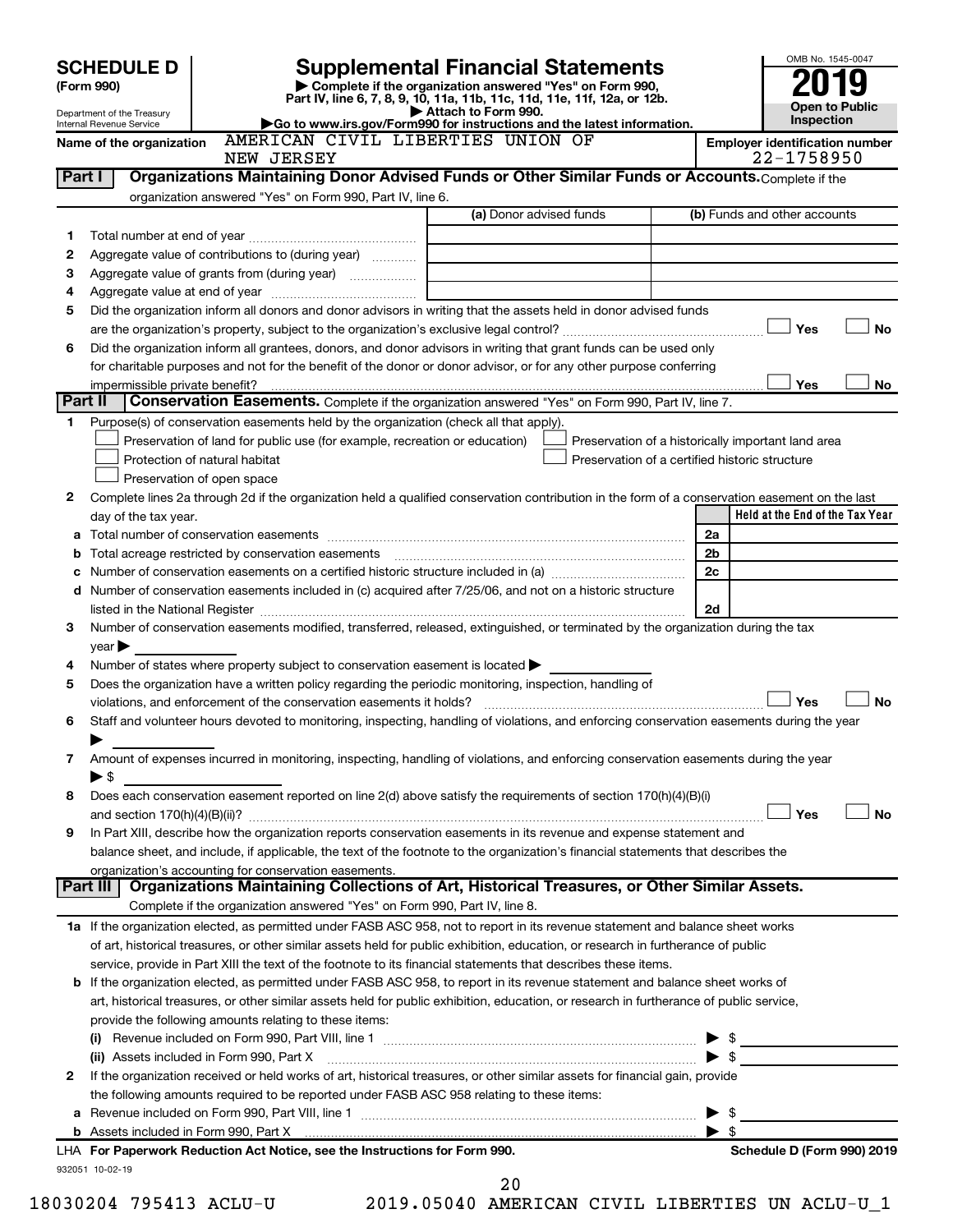|        |                                                                                                                                                                                                                                | AMERICAN CIVIL LIBERTIES UNION OF |   |                |                                                                                                                                                                                                                                |                 |                            |          |           |
|--------|--------------------------------------------------------------------------------------------------------------------------------------------------------------------------------------------------------------------------------|-----------------------------------|---|----------------|--------------------------------------------------------------------------------------------------------------------------------------------------------------------------------------------------------------------------------|-----------------|----------------------------|----------|-----------|
|        | NEW JERSEY<br>Schedule D (Form 990) 2019                                                                                                                                                                                       |                                   |   |                |                                                                                                                                                                                                                                |                 | 22-1758950 Page 2          |          |           |
|        | Part III   Organizations Maintaining Collections of Art, Historical Treasures, or Other Similar Assets (continued)                                                                                                             |                                   |   |                |                                                                                                                                                                                                                                |                 |                            |          |           |
| 3      | Using the organization's acquisition, accession, and other records, check any of the following that make significant use of its                                                                                                |                                   |   |                |                                                                                                                                                                                                                                |                 |                            |          |           |
|        | collection items (check all that apply):                                                                                                                                                                                       |                                   |   |                |                                                                                                                                                                                                                                |                 |                            |          |           |
| a      | Public exhibition                                                                                                                                                                                                              | d                                 |   |                | Loan or exchange program                                                                                                                                                                                                       |                 |                            |          |           |
| b      | Scholarly research                                                                                                                                                                                                             | e                                 |   |                | Other and the control of the control of the control of the control of the control of the control of the control of the control of the control of the control of the control of the control of the control of the control of th |                 |                            |          |           |
| c      | Preservation for future generations                                                                                                                                                                                            |                                   |   |                |                                                                                                                                                                                                                                |                 |                            |          |           |
| 4      | Provide a description of the organization's collections and explain how they further the organization's exempt purpose in Part XIII.                                                                                           |                                   |   |                |                                                                                                                                                                                                                                |                 |                            |          |           |
| 5      | During the year, did the organization solicit or receive donations of art, historical treasures, or other similar assets                                                                                                       |                                   |   |                |                                                                                                                                                                                                                                |                 |                            |          |           |
|        |                                                                                                                                                                                                                                |                                   |   |                |                                                                                                                                                                                                                                |                 | Yes                        |          | No        |
|        | <b>Part IV</b><br>Escrow and Custodial Arrangements. Complete if the organization answered "Yes" on Form 990, Part IV, line 9, or                                                                                              |                                   |   |                |                                                                                                                                                                                                                                |                 |                            |          |           |
|        | reported an amount on Form 990, Part X, line 21.                                                                                                                                                                               |                                   |   |                |                                                                                                                                                                                                                                |                 |                            |          |           |
|        | 1a Is the organization an agent, trustee, custodian or other intermediary for contributions or other assets not included                                                                                                       |                                   |   |                |                                                                                                                                                                                                                                |                 |                            |          |           |
|        |                                                                                                                                                                                                                                |                                   |   |                |                                                                                                                                                                                                                                |                 | Yes                        |          | <b>No</b> |
|        | b If "Yes," explain the arrangement in Part XIII and complete the following table:                                                                                                                                             |                                   |   |                |                                                                                                                                                                                                                                |                 |                            |          |           |
|        |                                                                                                                                                                                                                                |                                   |   |                |                                                                                                                                                                                                                                |                 | Amount                     |          |           |
| с      | Beginning balance measure contains and a state of the state of the state of the state of the state of the state of the state of the state of the state of the state of the state of the state of the state of the state of the |                                   |   |                |                                                                                                                                                                                                                                | 1c              |                            |          |           |
|        |                                                                                                                                                                                                                                |                                   |   |                |                                                                                                                                                                                                                                | 1d              |                            |          |           |
|        | Distributions during the year measurement contains and all the year measurement of the state of the state of the state of the state of the state of the state of the state of the state of the state of the state of the state |                                   |   |                |                                                                                                                                                                                                                                | 1е              |                            |          |           |
| f.     |                                                                                                                                                                                                                                |                                   |   |                |                                                                                                                                                                                                                                | 1f              |                            |          |           |
|        | 2a Did the organization include an amount on Form 990, Part X, line 21, for escrow or custodial account liability?                                                                                                             |                                   |   |                |                                                                                                                                                                                                                                |                 | Yes                        |          | No        |
|        | <b>b</b> If "Yes," explain the arrangement in Part XIII. Check here if the explanation has been provided on Part XIII                                                                                                          |                                   |   |                |                                                                                                                                                                                                                                |                 |                            |          |           |
| Part V | <b>Endowment Funds.</b> Complete if the organization answered "Yes" on Form 990, Part IV, line 10.                                                                                                                             |                                   |   |                |                                                                                                                                                                                                                                |                 |                            |          |           |
|        |                                                                                                                                                                                                                                | (a) Current year                  |   | (b) Prior year | (c) Two years back $\vert$ (d) Three years back $\vert$ (e) Four years back                                                                                                                                                    |                 |                            |          |           |
| 1a     | Beginning of year balance                                                                                                                                                                                                      |                                   |   |                |                                                                                                                                                                                                                                |                 |                            |          |           |
| b      |                                                                                                                                                                                                                                |                                   |   |                |                                                                                                                                                                                                                                |                 |                            |          |           |
|        | Net investment earnings, gains, and losses                                                                                                                                                                                     |                                   |   |                |                                                                                                                                                                                                                                |                 |                            |          |           |
| d      |                                                                                                                                                                                                                                |                                   |   |                |                                                                                                                                                                                                                                |                 |                            |          |           |
|        | e Other expenditures for facilities                                                                                                                                                                                            |                                   |   |                |                                                                                                                                                                                                                                |                 |                            |          |           |
|        | and programs                                                                                                                                                                                                                   |                                   |   |                |                                                                                                                                                                                                                                |                 |                            |          |           |
|        |                                                                                                                                                                                                                                |                                   |   |                |                                                                                                                                                                                                                                |                 |                            |          |           |
|        | End of year balance                                                                                                                                                                                                            |                                   |   |                |                                                                                                                                                                                                                                |                 |                            |          |           |
| 2      | Provide the estimated percentage of the current year end balance (line 1g, column (a)) held as:                                                                                                                                |                                   |   |                |                                                                                                                                                                                                                                |                 |                            |          |           |
|        | Board designated or quasi-endowment                                                                                                                                                                                            |                                   | % |                |                                                                                                                                                                                                                                |                 |                            |          |           |
|        | Permanent endowment                                                                                                                                                                                                            | %                                 |   |                |                                                                                                                                                                                                                                |                 |                            |          |           |
|        | c Term endowment $\blacktriangleright$                                                                                                                                                                                         | %                                 |   |                |                                                                                                                                                                                                                                |                 |                            |          |           |
|        | The percentages on lines 2a, 2b, and 2c should equal 100%.                                                                                                                                                                     |                                   |   |                |                                                                                                                                                                                                                                |                 |                            |          |           |
|        | 3a Are there endowment funds not in the possession of the organization that are held and administered for the organization                                                                                                     |                                   |   |                |                                                                                                                                                                                                                                |                 |                            |          |           |
|        | by:                                                                                                                                                                                                                            |                                   |   |                |                                                                                                                                                                                                                                |                 |                            | Yes      | No        |
|        |                                                                                                                                                                                                                                |                                   |   |                |                                                                                                                                                                                                                                |                 | 3a(i)                      |          |           |
|        |                                                                                                                                                                                                                                |                                   |   |                |                                                                                                                                                                                                                                |                 | 3a(ii)                     |          |           |
|        |                                                                                                                                                                                                                                |                                   |   |                |                                                                                                                                                                                                                                |                 | 3b                         |          |           |
|        | Describe in Part XIII the intended uses of the organization's endowment funds.                                                                                                                                                 |                                   |   |                |                                                                                                                                                                                                                                |                 |                            |          |           |
|        | Land, Buildings, and Equipment.<br><b>Part VI</b>                                                                                                                                                                              |                                   |   |                |                                                                                                                                                                                                                                |                 |                            |          |           |
|        | Complete if the organization answered "Yes" on Form 990, Part IV, line 11a. See Form 990, Part X, line 10.                                                                                                                     |                                   |   |                |                                                                                                                                                                                                                                |                 |                            |          |           |
|        | Description of property                                                                                                                                                                                                        | (a) Cost or other                 |   |                | (b) Cost or other                                                                                                                                                                                                              | (c) Accumulated | (d) Book value             |          |           |
|        |                                                                                                                                                                                                                                | basis (investment)                |   |                | basis (other)                                                                                                                                                                                                                  | depreciation    |                            |          |           |
|        |                                                                                                                                                                                                                                |                                   |   |                |                                                                                                                                                                                                                                |                 |                            |          |           |
| b      |                                                                                                                                                                                                                                |                                   |   |                |                                                                                                                                                                                                                                |                 |                            |          |           |
|        |                                                                                                                                                                                                                                |                                   |   |                |                                                                                                                                                                                                                                |                 |                            |          |           |
|        |                                                                                                                                                                                                                                |                                   |   |                | 90, 177.                                                                                                                                                                                                                       | 19,958.         |                            | 70, 219. |           |
|        |                                                                                                                                                                                                                                |                                   |   |                |                                                                                                                                                                                                                                |                 |                            |          |           |
|        | Total. Add lines 1a through 1e. (Column (d) must equal Form 990, Part X, column (B), line 10c.)                                                                                                                                |                                   |   |                |                                                                                                                                                                                                                                |                 |                            | 70, 219. |           |
|        |                                                                                                                                                                                                                                |                                   |   |                |                                                                                                                                                                                                                                |                 | Schedule D (Form 990) 2019 |          |           |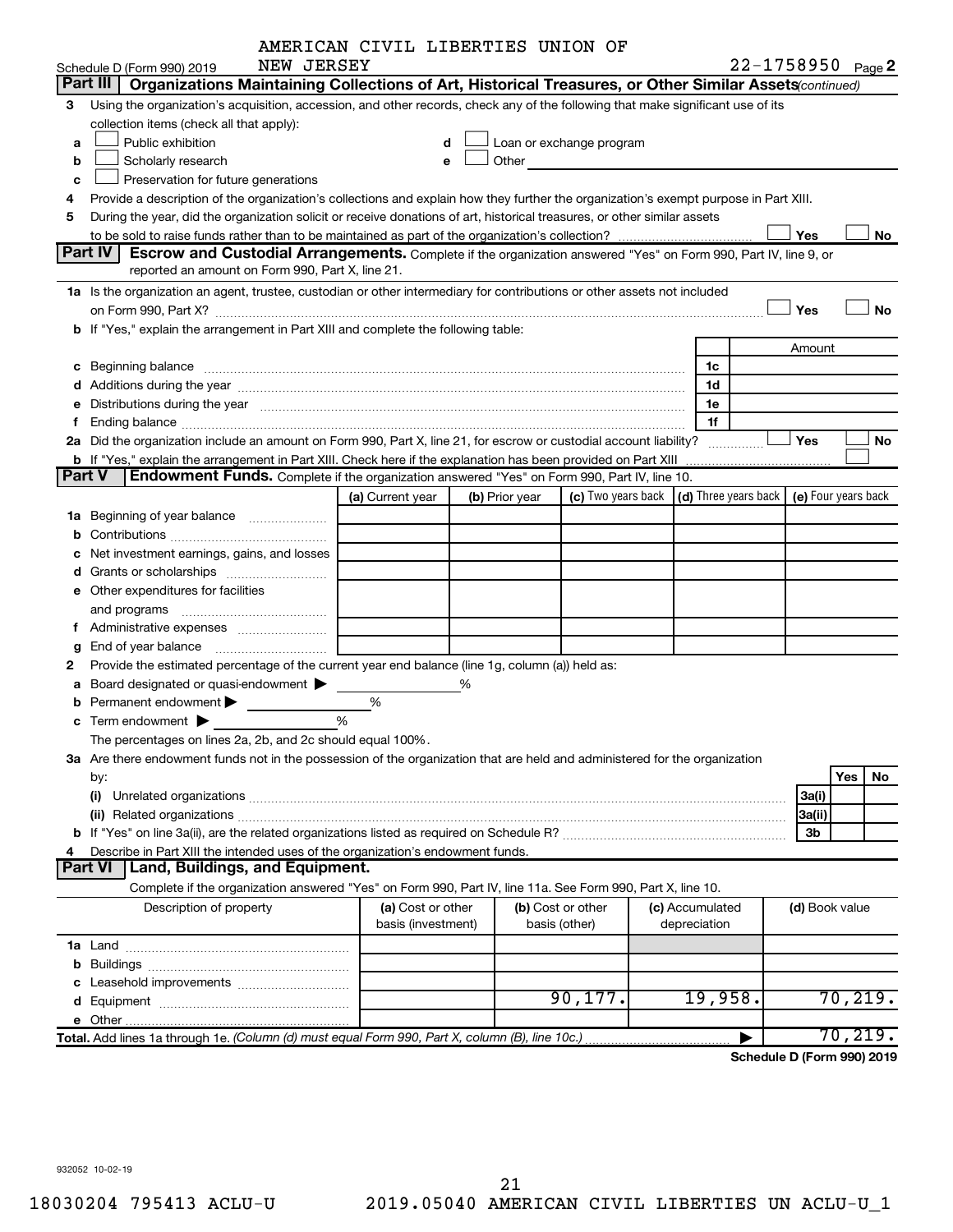|  | AMERICAN CIVIL LIBERTIES UNION OF |  |
|--|-----------------------------------|--|
|  |                                   |  |

| NEW JERSEY<br>Schedule D (Form 990) 2019                                                                                                             |                 | 22-1758950<br>Page 3                                      |
|------------------------------------------------------------------------------------------------------------------------------------------------------|-----------------|-----------------------------------------------------------|
| <b>Investments - Other Securities.</b><br><b>Part VIII</b>                                                                                           |                 |                                                           |
| Complete if the organization answered "Yes" on Form 990, Part IV, line 11b. See Form 990, Part X, line 12.                                           |                 |                                                           |
| (a) Description of security or category (including name of security)                                                                                 | (b) Book value  | (c) Method of valuation: Cost or end-of-year market value |
| (1) Financial derivatives                                                                                                                            |                 |                                                           |
| (2) Closely held equity interests                                                                                                                    |                 |                                                           |
| (3) Other                                                                                                                                            |                 |                                                           |
| <b>MUTUAL FUNDS</b><br>(A)                                                                                                                           | 3,370,031.      | END-OF-YEAR MARKET VALUE                                  |
| (B)                                                                                                                                                  |                 |                                                           |
| (C)                                                                                                                                                  |                 |                                                           |
| (D)                                                                                                                                                  |                 |                                                           |
| (E)                                                                                                                                                  |                 |                                                           |
| (F)                                                                                                                                                  |                 |                                                           |
| (G)                                                                                                                                                  |                 |                                                           |
| (H)                                                                                                                                                  |                 |                                                           |
| Total. (Col. (b) must equal Form 990, Part X, col. (B) line 12.)                                                                                     | 3,370,031.      |                                                           |
| Part VIII Investments - Program Related.                                                                                                             |                 |                                                           |
| Complete if the organization answered "Yes" on Form 990, Part IV, line 11c. See Form 990, Part X, line 13.                                           |                 |                                                           |
| (a) Description of investment                                                                                                                        | (b) Book value  | (c) Method of valuation: Cost or end-of-year market value |
| (1)                                                                                                                                                  |                 |                                                           |
| (2)                                                                                                                                                  |                 |                                                           |
| (3)                                                                                                                                                  |                 |                                                           |
| (4)                                                                                                                                                  |                 |                                                           |
| (5)                                                                                                                                                  |                 |                                                           |
| (6)                                                                                                                                                  |                 |                                                           |
| (7)                                                                                                                                                  |                 |                                                           |
| (8)                                                                                                                                                  |                 |                                                           |
| (9)                                                                                                                                                  |                 |                                                           |
| Total. (Col. (b) must equal Form 990, Part X, col. (B) line 13.) $\blacktriangleright$                                                               |                 |                                                           |
| Part IX<br><b>Other Assets.</b>                                                                                                                      |                 |                                                           |
| Complete if the organization answered "Yes" on Form 990, Part IV, line 11d. See Form 990, Part X, line 15.                                           |                 |                                                           |
|                                                                                                                                                      | (a) Description | (b) Book value                                            |
| (1)                                                                                                                                                  |                 |                                                           |
| (2)                                                                                                                                                  |                 |                                                           |
| (3)                                                                                                                                                  |                 |                                                           |
| (4)                                                                                                                                                  |                 |                                                           |
| (5)                                                                                                                                                  |                 |                                                           |
| (6)                                                                                                                                                  |                 |                                                           |
| (7)                                                                                                                                                  |                 |                                                           |
| (8)                                                                                                                                                  |                 |                                                           |
| (9)                                                                                                                                                  |                 |                                                           |
| Total. (Column (b) must equal Form 990, Part X, col. (B) line 15.).                                                                                  |                 |                                                           |
| <b>Other Liabilities.</b><br>Part X                                                                                                                  |                 |                                                           |
| Complete if the organization answered "Yes" on Form 990, Part IV, line 11e or 11f. See Form 990, Part X, line 25.                                    |                 |                                                           |
| (a) Description of liability<br>1.                                                                                                                   |                 | (b) Book value                                            |
| Federal income taxes<br>(1)                                                                                                                          |                 |                                                           |
| <b>INTER-COMPANY PAYABLE</b><br>(2)                                                                                                                  |                 | 113,994.                                                  |
| (3)                                                                                                                                                  |                 |                                                           |
| (4)                                                                                                                                                  |                 |                                                           |
| (5)                                                                                                                                                  |                 |                                                           |
| (6)                                                                                                                                                  |                 |                                                           |
| (7)                                                                                                                                                  |                 |                                                           |
| (8)                                                                                                                                                  |                 |                                                           |
| (9)                                                                                                                                                  |                 |                                                           |
|                                                                                                                                                      |                 | 113,994.                                                  |
| 2. Liability for uncertain tax positions. In Part XIII, provide the text of the footnote to the organization's financial statements that reports the |                 |                                                           |
|                                                                                                                                                      |                 |                                                           |

organization's liability for uncertain tax positions under FASB ASC 740. Check here if the text of the footnote has been provided in Part XIII...

**Schedule D (Form 990) 2019**

932053 10-02-19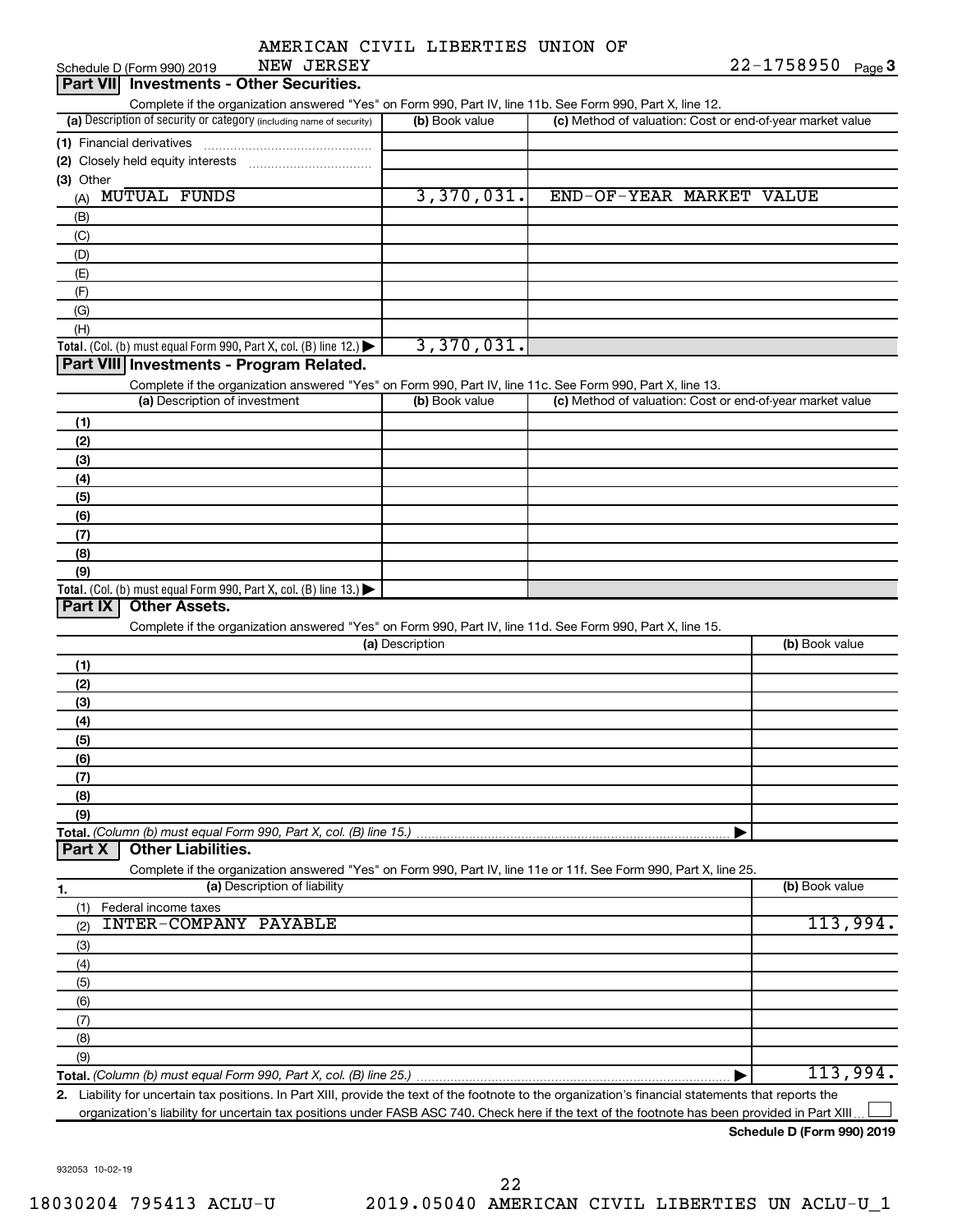|  | AMERICAN CIVIL LIBERTIES UNION OF |  |
|--|-----------------------------------|--|
|  |                                   |  |

|    | NEW JERSEY<br>Schedule D (Form 990) 2019                                                                                                                                                                                             |                |             |                | 22-1758950<br>Page 4 |
|----|--------------------------------------------------------------------------------------------------------------------------------------------------------------------------------------------------------------------------------------|----------------|-------------|----------------|----------------------|
|    | Reconciliation of Revenue per Audited Financial Statements With Revenue per Return.<br><b>Part XI</b>                                                                                                                                |                |             |                |                      |
|    | Complete if the organization answered "Yes" on Form 990, Part IV, line 12a.                                                                                                                                                          |                |             |                |                      |
| 1  | Total revenue, gains, and other support per audited financial statements                                                                                                                                                             |                |             | $\mathbf{1}$   | 1,804,124.           |
| 2  | Amounts included on line 1 but not on Form 990, Part VIII, line 12:                                                                                                                                                                  |                |             |                |                      |
| a  | Net unrealized gains (losses) on investments [111] [12] matter and all the unrealized gains (losses) on investments                                                                                                                  | 2a             | $-328,929.$ |                |                      |
|    |                                                                                                                                                                                                                                      | 2 <sub>b</sub> |             |                |                      |
| c  |                                                                                                                                                                                                                                      | 2c             |             |                |                      |
| d  |                                                                                                                                                                                                                                      | 2d             |             |                |                      |
| e  | Add lines 2a through 2d                                                                                                                                                                                                              |                |             | 2е             | $-328,929.$          |
| 3  |                                                                                                                                                                                                                                      |                |             | 3              | 2, 133, 053.         |
| 4  | Amounts included on Form 990. Part VIII. line 12, but not on line 1:                                                                                                                                                                 |                |             |                |                      |
|    |                                                                                                                                                                                                                                      | 4a             |             |                |                      |
| b  |                                                                                                                                                                                                                                      | 4 <sub>b</sub> |             |                |                      |
| C. | Add lines 4a and 4b                                                                                                                                                                                                                  |                |             | 4с             | ο.                   |
|    |                                                                                                                                                                                                                                      |                |             | 5              | 2, 133, 053.         |
|    | Part XII Reconciliation of Expenses per Audited Financial Statements With Expenses per Return.                                                                                                                                       |                |             |                |                      |
|    | Complete if the organization answered "Yes" on Form 990, Part IV, line 12a.                                                                                                                                                          |                |             |                |                      |
| 1  |                                                                                                                                                                                                                                      |                |             | $\blacksquare$ | 901,451.             |
| 2  | Amounts included on line 1 but not on Form 990, Part IX, line 25:                                                                                                                                                                    |                |             |                |                      |
| a  |                                                                                                                                                                                                                                      |                |             |                |                      |
|    |                                                                                                                                                                                                                                      | 2a             |             |                |                      |
| b  |                                                                                                                                                                                                                                      | 2 <sub>b</sub> |             |                |                      |
|    |                                                                                                                                                                                                                                      | 2c             |             |                |                      |
| d  |                                                                                                                                                                                                                                      | 2d             |             |                |                      |
| e  | Add lines 2a through 2d <b>continuum continuum contract and all the contract of the contract of the contract of the contract of the contract of the contract of the contract of the contract of the contract of the contract of </b> |                |             | 2e             | υ.                   |
| з  |                                                                                                                                                                                                                                      |                |             | 3              | 901,451.             |
| 4  | Amounts included on Form 990, Part IX, line 25, but not on line 1:                                                                                                                                                                   |                |             |                |                      |
| a  |                                                                                                                                                                                                                                      | 4a             |             |                |                      |
| b  | Other (Describe in Part XIII.)                                                                                                                                                                                                       | 4 <sub>h</sub> |             |                |                      |
| c  | Add lines 4a and 4b                                                                                                                                                                                                                  |                |             | 4c             | 0.                   |
|    | <b>Part XIII Supplemental Information.</b>                                                                                                                                                                                           |                |             | 5              | 901,451.             |

Provide the descriptions required for Part II, lines 3, 5, and 9; Part III, lines 1a and 4; Part IV, lines 1b and 2b; Part V, line 4; Part X, line 2; Part XI, lines 2d and 4b; and Part XII, lines 2d and 4b. Also complete this part to provide any additional information.

932054 10-02-19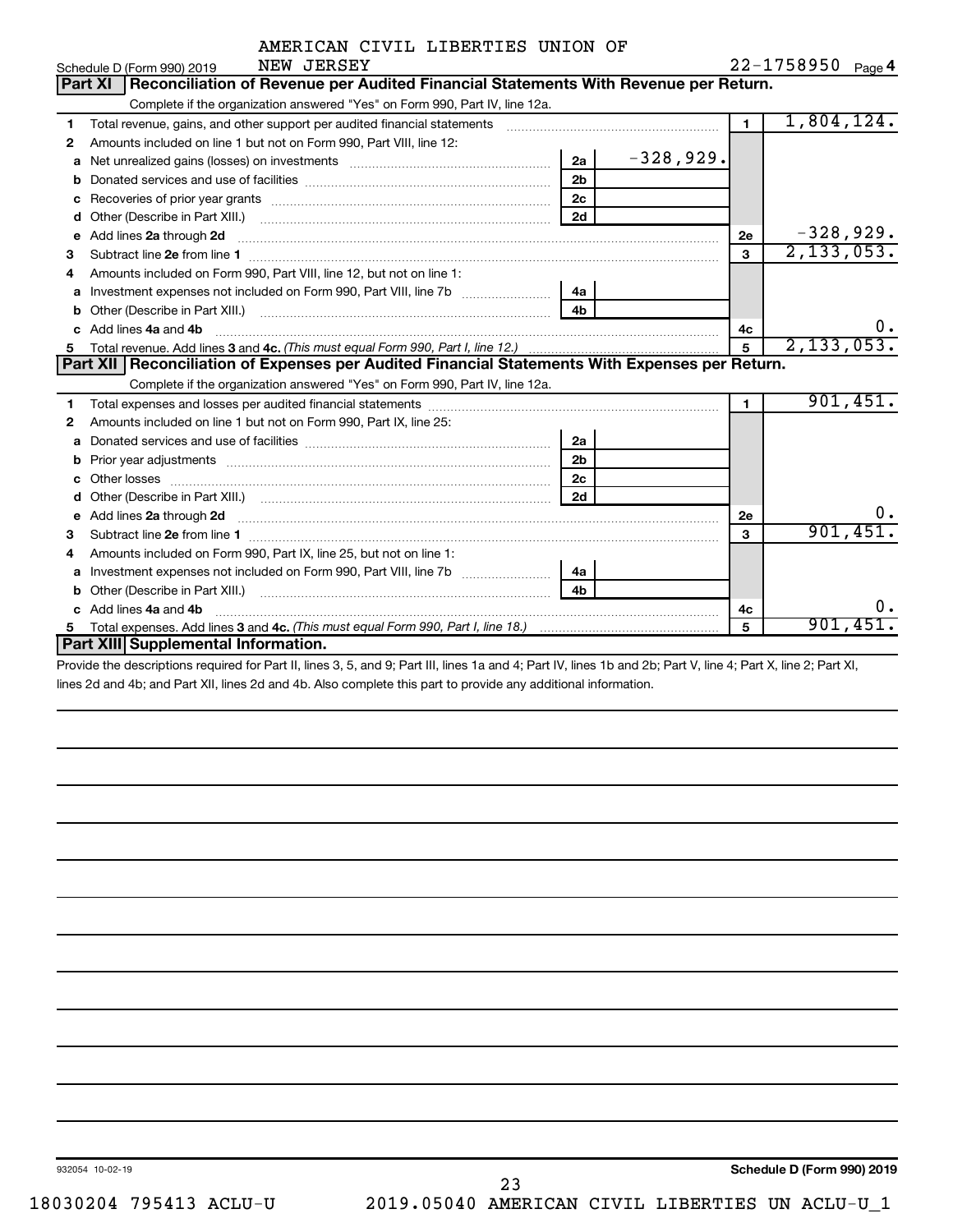**(Form 990 or 990-EZ)**

Department of the Treasury Internal Revenue Service Name of the organization

**Complete to provide information for responses to specific questions on SCHEDULE O Supplemental Information to Form 990 or 990-EZ 2019** 

**Form 990 or 990-EZ or to provide any additional information. | Attach to Form 990 or 990-EZ. | Go to www.irs.gov/Form990 for the latest information.** AMERICAN CIVIL LIBERTIES UNION OF



**Employer identification number** NEW JERSEY 22-1758950

FORM 990, PART VI, SECTION A, LINE 6:

THE ORGANIZATION HAS MEMBERS.

FORM 990, PART VI, SECTION A, LINE 7A:

CERTAIN MATTERS ARE PUT BEFORE THE MEMBERSHIP FOR A VOTE.

FORM 990, PART VI, SECTION A, LINE 7B:

CERTAIN MATTERS ARE PUT BEFORE THE MEMBERSHIP FOR A VOTE.

FORM 990, PART VI, SECTION B, LINE 11B:

AN ELECTRONIC VERSION OF THE 990 IS PROVIDED TO ALL BOARD MEMBERS FOR A

7-DAY REVIEW PERIOD. THEREAFTER, THE 990 IS SIGNED BY THE BOARD PRESIDENT

AND EXECUTIVE DIRECTOR AND IS FILED WITH THE IRS.

FORM 990, PART VI, SECTION B, LINE 15:

SALARY BANDS FOR EACH CLASS OF EMPLOYEE ARE REVIEWED. SALARIES IN

COMPARABLE ORGANIZATIONS ARE REVIEWED BY THE PERSONNEL COMMITTEE FOR KEY

EMPLOYEES.

FORM 990, PART VI, SECTION C, LINE 19:

AVAILABLE UPON REQUEST.

PART XII, LINE 2C EXPLANATION

SAME AS LAST YEAR

932211 09-06-19 LHA For Paperwork Reduction Act Notice, see the Instructions for Form 990 or 990-EZ. Schedule O (Form 990 or 990-EZ) (2019)

24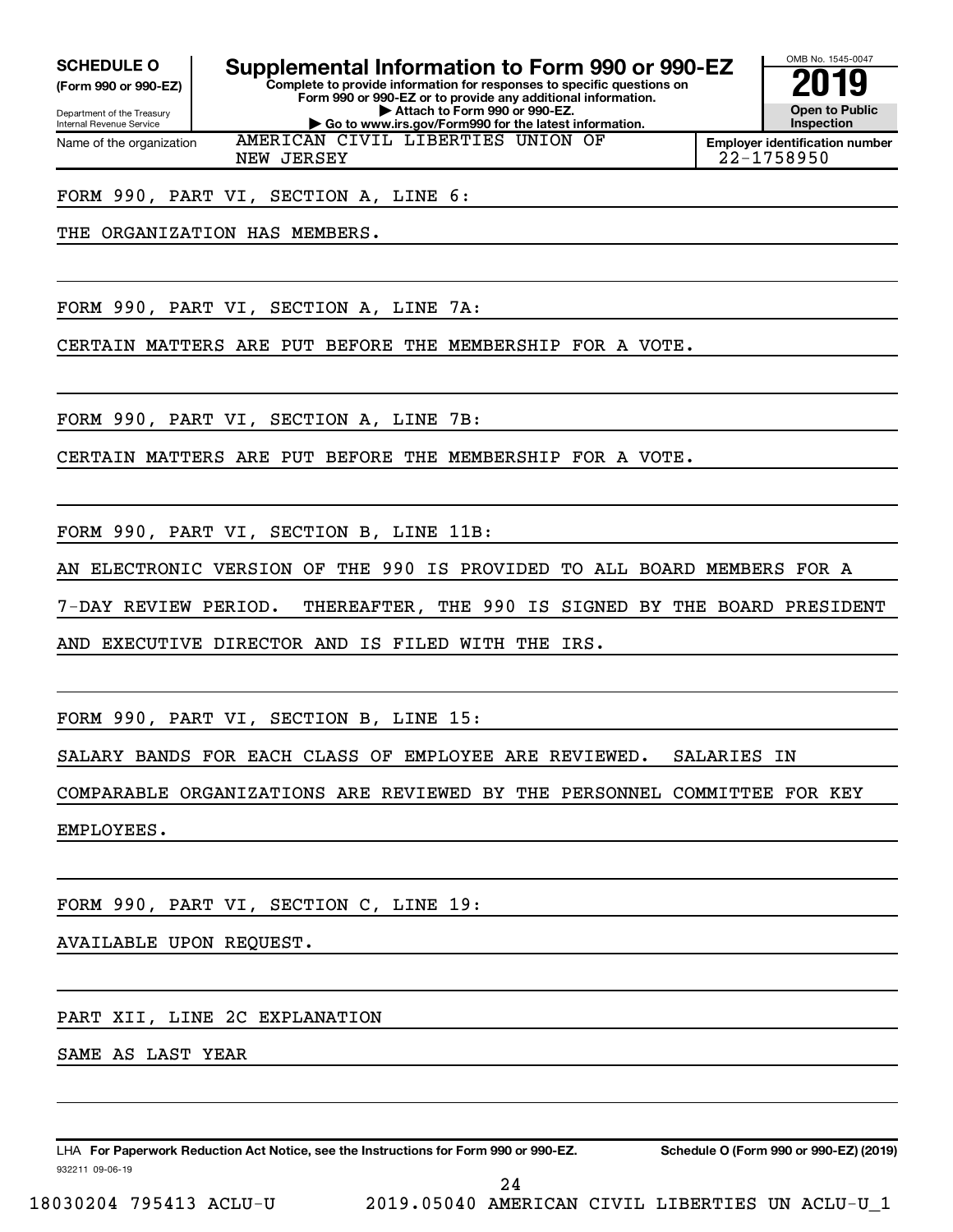| <b>SCHEDULE R</b>                                                                                                                                                                       | <b>Related Organizations and Unrelated Partnerships</b>                                                     |                                              |                               |                                      |  |                                       | OMB No. 1545-0047            |                             |
|-----------------------------------------------------------------------------------------------------------------------------------------------------------------------------------------|-------------------------------------------------------------------------------------------------------------|----------------------------------------------|-------------------------------|--------------------------------------|--|---------------------------------------|------------------------------|-----------------------------|
| (Form 990)                                                                                                                                                                              | > Complete if the organization answered "Yes" on Form 990, Part IV, line 33, 34, 35b, 36, or 37.            |                                              |                               |                                      |  |                                       |                              |                             |
| Department of the Treasury                                                                                                                                                              |                                                                                                             | Attach to Form 990.                          |                               |                                      |  |                                       | <b>Open to Public</b>        |                             |
| Internal Revenue Service                                                                                                                                                                | Go to www.irs.gov/Form990 for instructions and the latest information.<br>AMERICAN CIVIL LIBERTIES UNION OF |                                              |                               |                                      |  | <b>Employer identification number</b> | Inspection                   |                             |
| Name of the organization<br>NEW JERSEY                                                                                                                                                  |                                                                                                             |                                              |                               |                                      |  | 22-1758950                            |                              |                             |
| Identification of Disregarded Entities. Complete if the organization answered "Yes" on Form 990, Part IV, line 33.<br>Part I                                                            |                                                                                                             |                                              |                               |                                      |  |                                       |                              |                             |
|                                                                                                                                                                                         |                                                                                                             |                                              |                               |                                      |  |                                       |                              |                             |
| (a)                                                                                                                                                                                     | (b)                                                                                                         | (c)                                          | (d)                           | (e)                                  |  |                                       | (f)                          |                             |
| Name, address, and EIN (if applicable)<br>of disregarded entity                                                                                                                         | Primary activity                                                                                            | Legal domicile (state or                     | Total income                  | End-of-year assets                   |  |                                       | Direct controlling<br>entity |                             |
|                                                                                                                                                                                         |                                                                                                             | foreign country)                             |                               |                                      |  |                                       |                              |                             |
|                                                                                                                                                                                         |                                                                                                             |                                              |                               |                                      |  |                                       |                              |                             |
|                                                                                                                                                                                         |                                                                                                             |                                              |                               |                                      |  |                                       |                              |                             |
|                                                                                                                                                                                         |                                                                                                             |                                              |                               |                                      |  |                                       |                              |                             |
|                                                                                                                                                                                         |                                                                                                             |                                              |                               |                                      |  |                                       |                              |                             |
|                                                                                                                                                                                         |                                                                                                             |                                              |                               |                                      |  |                                       |                              |                             |
|                                                                                                                                                                                         |                                                                                                             |                                              |                               |                                      |  |                                       |                              |                             |
|                                                                                                                                                                                         |                                                                                                             |                                              |                               |                                      |  |                                       |                              |                             |
|                                                                                                                                                                                         |                                                                                                             |                                              |                               |                                      |  |                                       |                              |                             |
|                                                                                                                                                                                         |                                                                                                             |                                              |                               |                                      |  |                                       |                              |                             |
|                                                                                                                                                                                         |                                                                                                             |                                              |                               |                                      |  |                                       |                              |                             |
|                                                                                                                                                                                         |                                                                                                             |                                              |                               |                                      |  |                                       |                              |                             |
| Identification of Related Tax-Exempt Organizations. Complete if the organization answered "Yes" on Form 990, Part IV, line 34, because it had one or more related tax-exempt<br>Part II |                                                                                                             |                                              |                               |                                      |  |                                       |                              |                             |
| organizations during the tax year.                                                                                                                                                      |                                                                                                             |                                              |                               |                                      |  |                                       |                              |                             |
| (a)                                                                                                                                                                                     | (b)                                                                                                         | (c)                                          | (d)                           | (e)                                  |  | (f)                                   |                              | $(g)$<br>Section 512(b)(13) |
| Name, address, and EIN<br>of related organization                                                                                                                                       | Primary activity                                                                                            | Legal domicile (state or<br>foreign country) | <b>Exempt Code</b><br>section | Public charity<br>status (if section |  | Direct controlling<br>entity          |                              | controlled<br>entity?       |
|                                                                                                                                                                                         |                                                                                                             |                                              |                               | 501(c)(3)                            |  |                                       | <b>Yes</b>                   | No                          |
| ACLU<br>$-$ NJ FOUNDATION $-$ 22-2010593                                                                                                                                                | PROVIDE ASSISTANCE TO                                                                                       |                                              |                               |                                      |  |                                       |                              |                             |
| PO BOX 32159                                                                                                                                                                            | THOSE DENIED THEIR CIVIL                                                                                    |                                              |                               |                                      |  |                                       |                              |                             |
| NEWARK, NJ 07102                                                                                                                                                                        | LIBERTIES.                                                                                                  | NEW JERSEY                                   | 501(C)(3)                     | LINE 7                               |  |                                       |                              | $\mathbf X$                 |
| AMERICAN CIVIL LIBERTIES UNION - 13-3871360                                                                                                                                             | PROVIDE ASSISTANCE TO                                                                                       |                                              |                               |                                      |  |                                       |                              |                             |
| 125 BROAD STREET                                                                                                                                                                        | THOSE DENIED THEIR CIVIL                                                                                    |                                              |                               |                                      |  |                                       |                              |                             |
| NEW YORK, NY 10004                                                                                                                                                                      | LIBERTIES.                                                                                                  | NEW YORK                                     | 501(C)(4)                     |                                      |  |                                       |                              | x                           |
|                                                                                                                                                                                         |                                                                                                             |                                              |                               |                                      |  |                                       |                              |                             |
|                                                                                                                                                                                         |                                                                                                             |                                              |                               |                                      |  |                                       |                              |                             |
|                                                                                                                                                                                         |                                                                                                             |                                              |                               |                                      |  |                                       |                              |                             |
|                                                                                                                                                                                         |                                                                                                             |                                              |                               |                                      |  |                                       |                              |                             |
|                                                                                                                                                                                         |                                                                                                             |                                              |                               |                                      |  |                                       |                              |                             |

**For Paperwork Reduction Act Notice, see the Instructions for Form 990. Schedule R (Form 990) 2019**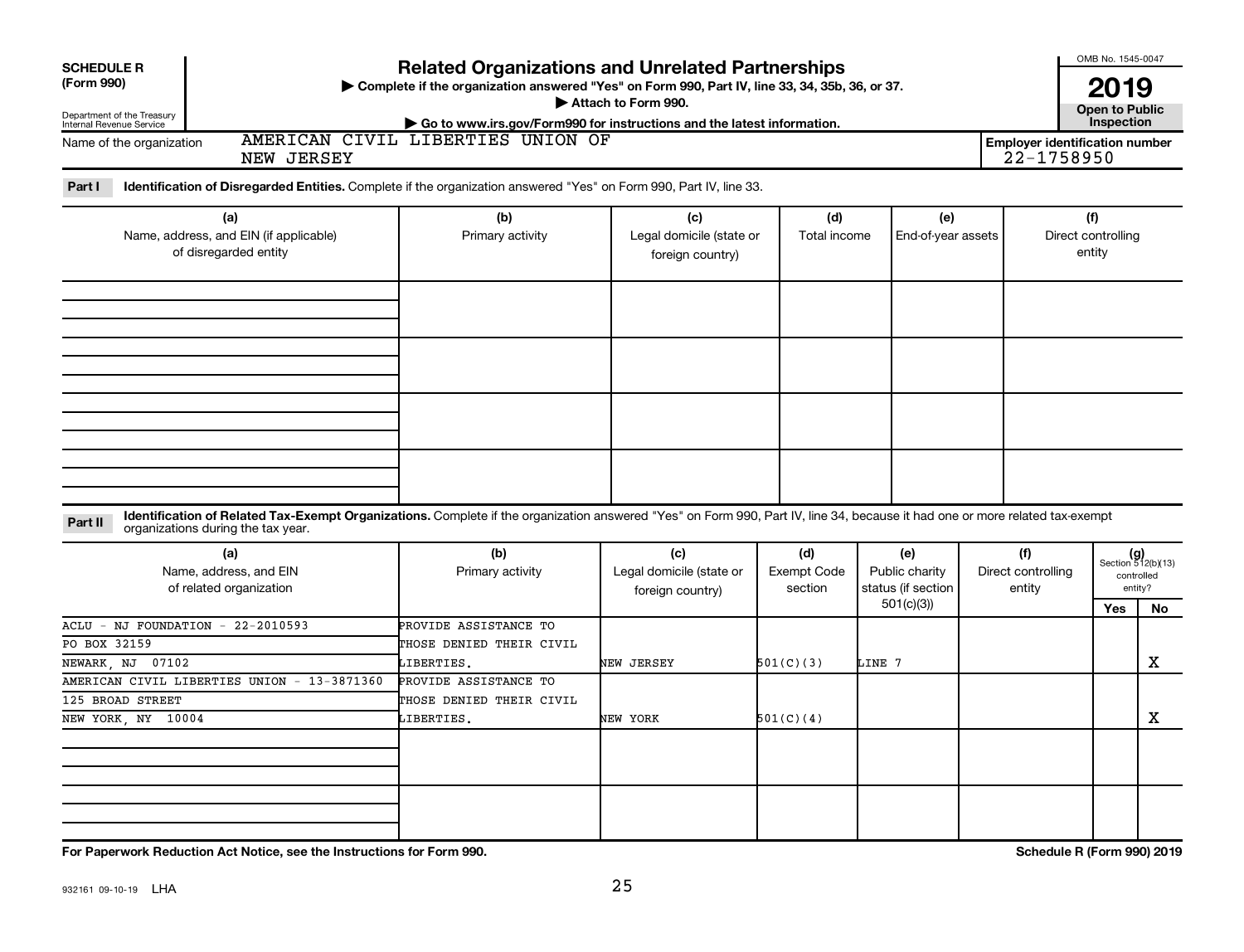Schedule R (Form 990) 2019 NEW JERSEY Page 22-1758950 Page

#### **2**

Legal General or Part III Identification of Related Organizations Taxable as a Partnership. Complete if the organization answered "Yes" on Form 990, Part IV, line 34, because it had one or more related<br>Read to the organizations tracted as **(a) (b) (c) (d) (e) (f) (g) (h) (i) (j) (k)** organizations treated as a partnership during the tax year.

| Name, address, and EIN<br>of related organization | Primary activity | Legal<br>domicile<br>(state or<br>foreign | Direct controlling<br>entity | Predominant income<br>related, unrelated,<br>excluded from tax under<br>sections 512-514) | Share of total<br>income | Share of<br>end-of-year<br>assets | allocations? | Disproportionate | Code V-UBI<br>amount in box<br>20 of Schedule<br>K-1 (Form 1065) <b>Yes No</b> |  | General or Percentage<br>managing<br>partner? |  |  |  |  |  |  |  |  |  |  |  |  |  |  |  |  |  |  |  |
|---------------------------------------------------|------------------|-------------------------------------------|------------------------------|-------------------------------------------------------------------------------------------|--------------------------|-----------------------------------|--------------|------------------|--------------------------------------------------------------------------------|--|-----------------------------------------------|--|--|--|--|--|--|--|--|--|--|--|--|--|--|--|--|--|--|--|
|                                                   |                  | country)                                  |                              |                                                                                           |                          |                                   | $Yes \mid$   | No               |                                                                                |  |                                               |  |  |  |  |  |  |  |  |  |  |  |  |  |  |  |  |  |  |  |
|                                                   |                  |                                           |                              |                                                                                           |                          |                                   |              |                  |                                                                                |  |                                               |  |  |  |  |  |  |  |  |  |  |  |  |  |  |  |  |  |  |  |
|                                                   |                  |                                           |                              |                                                                                           |                          |                                   |              |                  |                                                                                |  |                                               |  |  |  |  |  |  |  |  |  |  |  |  |  |  |  |  |  |  |  |
|                                                   |                  |                                           |                              |                                                                                           |                          |                                   |              |                  |                                                                                |  |                                               |  |  |  |  |  |  |  |  |  |  |  |  |  |  |  |  |  |  |  |
|                                                   |                  |                                           |                              |                                                                                           |                          |                                   |              |                  |                                                                                |  |                                               |  |  |  |  |  |  |  |  |  |  |  |  |  |  |  |  |  |  |  |
|                                                   |                  |                                           |                              |                                                                                           |                          |                                   |              |                  |                                                                                |  |                                               |  |  |  |  |  |  |  |  |  |  |  |  |  |  |  |  |  |  |  |
|                                                   |                  |                                           |                              |                                                                                           |                          |                                   |              |                  |                                                                                |  |                                               |  |  |  |  |  |  |  |  |  |  |  |  |  |  |  |  |  |  |  |
|                                                   |                  |                                           |                              |                                                                                           |                          |                                   |              |                  |                                                                                |  |                                               |  |  |  |  |  |  |  |  |  |  |  |  |  |  |  |  |  |  |  |
|                                                   |                  |                                           |                              |                                                                                           |                          |                                   |              |                  |                                                                                |  |                                               |  |  |  |  |  |  |  |  |  |  |  |  |  |  |  |  |  |  |  |
|                                                   |                  |                                           |                              |                                                                                           |                          |                                   |              |                  |                                                                                |  |                                               |  |  |  |  |  |  |  |  |  |  |  |  |  |  |  |  |  |  |  |
|                                                   |                  |                                           |                              |                                                                                           |                          |                                   |              |                  |                                                                                |  |                                               |  |  |  |  |  |  |  |  |  |  |  |  |  |  |  |  |  |  |  |
|                                                   |                  |                                           |                              |                                                                                           |                          |                                   |              |                  |                                                                                |  |                                               |  |  |  |  |  |  |  |  |  |  |  |  |  |  |  |  |  |  |  |
|                                                   |                  |                                           |                              |                                                                                           |                          |                                   |              |                  |                                                                                |  |                                               |  |  |  |  |  |  |  |  |  |  |  |  |  |  |  |  |  |  |  |
|                                                   |                  |                                           |                              |                                                                                           |                          |                                   |              |                  |                                                                                |  |                                               |  |  |  |  |  |  |  |  |  |  |  |  |  |  |  |  |  |  |  |
|                                                   |                  |                                           |                              |                                                                                           |                          |                                   |              |                  |                                                                                |  |                                               |  |  |  |  |  |  |  |  |  |  |  |  |  |  |  |  |  |  |  |
|                                                   |                  |                                           |                              |                                                                                           |                          |                                   |              |                  |                                                                                |  |                                               |  |  |  |  |  |  |  |  |  |  |  |  |  |  |  |  |  |  |  |
|                                                   |                  |                                           |                              |                                                                                           |                          |                                   |              |                  |                                                                                |  |                                               |  |  |  |  |  |  |  |  |  |  |  |  |  |  |  |  |  |  |  |

Part IV Identification of Related Organizations Taxable as a Corporation or Trust. Complete if the organization answered "Yes" on Form 990, Part IV, line 34, because it had one or more related organizations treated as a corporation or trust during the tax year.

| (a)<br>Name, address, and EIN<br>of related organization | (b)<br>Primary activity | (c)<br>Legal domicile<br>state or<br>foreign | (d)<br>Direct controlling<br>entity | (e)<br>Type of entity<br>(C corp, S corp,<br>or trust) | (f)<br>Share of total<br>income | (g)<br>Share of<br>end-of-year<br>assets | (h)<br>Percentage<br>  ownership | $\begin{array}{c} \textbf{(i)}\\ \text{Section}\\ 512 \text{(b)} \text{(13)}\\ \text{controlled} \\ \text{entity?} \end{array}$ |
|----------------------------------------------------------|-------------------------|----------------------------------------------|-------------------------------------|--------------------------------------------------------|---------------------------------|------------------------------------------|----------------------------------|---------------------------------------------------------------------------------------------------------------------------------|
|                                                          |                         | country)                                     |                                     |                                                        |                                 |                                          |                                  | Yes   No                                                                                                                        |
|                                                          |                         |                                              |                                     |                                                        |                                 |                                          |                                  |                                                                                                                                 |
|                                                          |                         |                                              |                                     |                                                        |                                 |                                          |                                  |                                                                                                                                 |
|                                                          |                         |                                              |                                     |                                                        |                                 |                                          |                                  |                                                                                                                                 |
|                                                          |                         |                                              |                                     |                                                        |                                 |                                          |                                  |                                                                                                                                 |
|                                                          |                         |                                              |                                     |                                                        |                                 |                                          |                                  |                                                                                                                                 |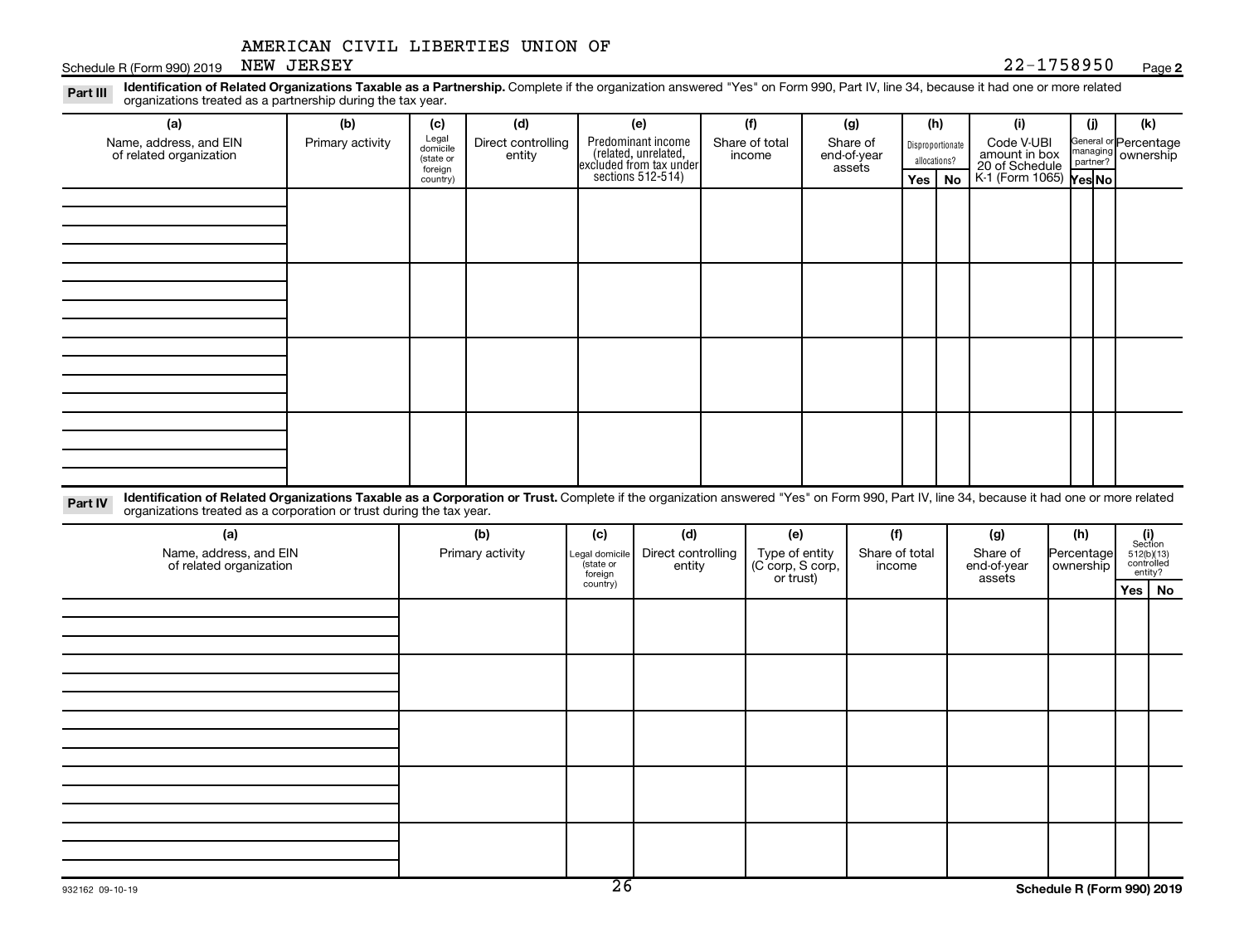Schedule R (Form 990)  $2019$  NEW JERSEY

 $\overline{\phantom{0}}$ 

|        | $30160061111011133072013$ $21211$                                                                                                                                                                                              |                |   | ⊤ ay∈ J                     |  |  |  |  |
|--------|--------------------------------------------------------------------------------------------------------------------------------------------------------------------------------------------------------------------------------|----------------|---|-----------------------------|--|--|--|--|
| Part V | Transactions With Related Organizations. Complete if the organization answered "Yes" on Form 990, Part IV, line 34, 35b, or 36.                                                                                                |                |   |                             |  |  |  |  |
|        | Note: Complete line 1 if any entity is listed in Parts II, III, or IV of this schedule.                                                                                                                                        |                |   |                             |  |  |  |  |
|        | During the tax year, did the organization engage in any of the following transactions with one or more related organizations listed in Parts II-IV?                                                                            |                |   |                             |  |  |  |  |
|        |                                                                                                                                                                                                                                | 1a             |   | $\mathbf x$                 |  |  |  |  |
|        | b Gift, grant, or capital contribution to related organization(s) manufaction contains and content to capital contribution to related organization(s) manufaction contains and contribution to related organization(s) manufac | 1 <sub>b</sub> |   | $\overline{\textnormal{x}}$ |  |  |  |  |
|        |                                                                                                                                                                                                                                | 1 <sub>c</sub> | x |                             |  |  |  |  |
|        | d Loans or loan guarantees to or for related organization(s) mature content to the content of the content of the content of the content of the content of the content of the content of the content of the content of the cont | 1 <sub>d</sub> |   | $\overline{\textbf{x}}$     |  |  |  |  |
|        | e Loans or loan guarantees by related organization(s) material contents and content to content the content of the content of the content of the content of the content of the content of the content of the content of the con | 1e             |   | $\overline{\textnormal{x}}$ |  |  |  |  |
|        |                                                                                                                                                                                                                                |                |   |                             |  |  |  |  |
|        | f Dividends from related organization(s) manufactured contains and contains and contains a series of the contains and contains a series of the contains and contains a series of the contains and contains a series of the con | 1f             |   | х                           |  |  |  |  |
|        | g Sale of assets to related organization(s) material content and content to the content of the content of the content of the content of the content of the content of the content of the content of the content of the content | 1 <sub>g</sub> |   | $\overline{\textbf{x}}$     |  |  |  |  |
|        | h Purchase of assets from related organization(s) manufactured manufactured manufactured manufactured manufactured manufactured manufactured manufactured manufactured manufactured manufactured manufactured manufactured man | 1 <sub>h</sub> |   | X                           |  |  |  |  |
|        | Exchange of assets with related organization(s) www.wallen.com/www.wallen.com/www.wallen.com/www.wallen.com/www.wallen.com/www.wallen.com/www.wallen.com/www.wallen.com/www.wallen.com/www.wallen.com/www.wallen.com/www.walle | 11             |   | $\mathbf x$                 |  |  |  |  |
|        |                                                                                                                                                                                                                                | 1j             |   | $\mathbf x$                 |  |  |  |  |
|        |                                                                                                                                                                                                                                |                |   |                             |  |  |  |  |
|        |                                                                                                                                                                                                                                | 1k             |   | х                           |  |  |  |  |
|        |                                                                                                                                                                                                                                | 11             |   | $\overline{\mathbf{x}}$     |  |  |  |  |
|        |                                                                                                                                                                                                                                | 1 <sub>m</sub> | х |                             |  |  |  |  |
|        |                                                                                                                                                                                                                                | 1n             | Χ |                             |  |  |  |  |
|        | o Sharing of paid employees with related organization(s) manufaction(s) and contain an example and contained an example and contained and contained and stated organization(s) manufactured and contained and contained and co | 1 <sub>o</sub> | х |                             |  |  |  |  |
|        |                                                                                                                                                                                                                                |                |   |                             |  |  |  |  |
|        |                                                                                                                                                                                                                                | 1p             | X |                             |  |  |  |  |
|        |                                                                                                                                                                                                                                | 1q             | X |                             |  |  |  |  |
|        |                                                                                                                                                                                                                                |                |   |                             |  |  |  |  |
|        |                                                                                                                                                                                                                                | 1r             |   | х                           |  |  |  |  |
|        |                                                                                                                                                                                                                                | 1s             |   | $\overline{\texttt{x}}$     |  |  |  |  |

2 If the answer to any of the above is "Yes," see the instructions for information on who must complete this line, including covered relationships and transaction thresholds.

| (a)<br>Name of related organization | (b)<br>Transaction<br>type (a-s) | (c)<br>Amount involved | (d)<br>Method of determining amount involved |
|-------------------------------------|----------------------------------|------------------------|----------------------------------------------|
| - NJ FOUNDATION<br>(1) ACLU         | N                                | 0.                     |                                              |
| - NJ FOUNDATION<br>(2) ACLU         | ∩                                | 0.                     |                                              |
| (3)                                 |                                  |                        |                                              |
| (4)                                 |                                  |                        |                                              |
| (5)                                 |                                  |                        |                                              |
| (6)                                 | $\overline{\phantom{a}}$         |                        |                                              |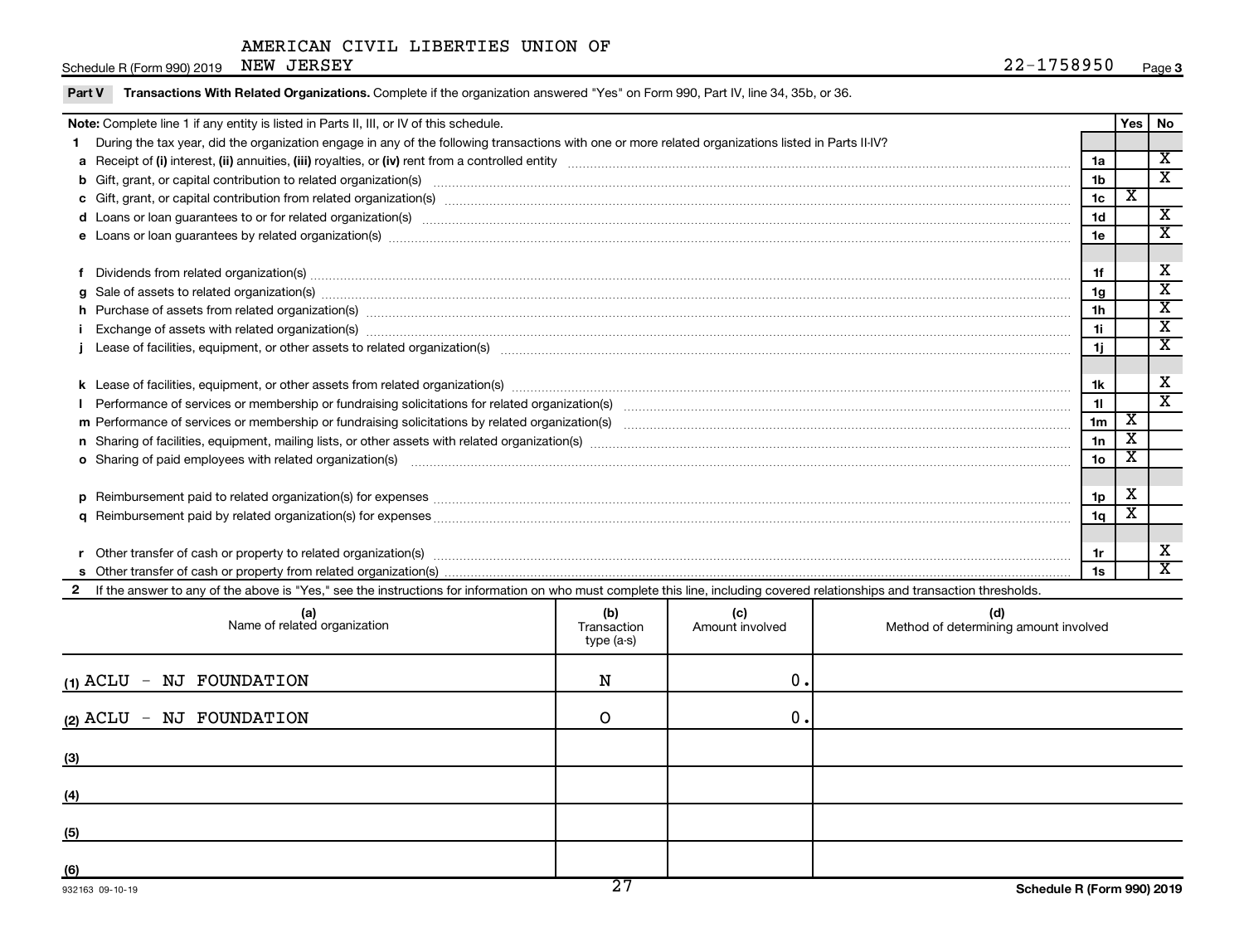Schedule R (Form 990) 2019 NEW JERSEY Page 22-1758950 Page

#### Part VI Unrelated Organizations Taxable as a Partnership. Complete if the organization answered "Yes" on Form 990, Part IV, line 37.

Provide the following information for each entity taxed as a partnership through which the organization conducted more than five percent of its activities (measured by total assets or gross revenue) that was not a related organization. See instructions regarding exclusion for certain investment partnerships.

| that was not a related erganization. Occupations regarding exclusion for cortain investment partnerships.<br>(a) | (b)              | (c)                           |                                                                                                                                                                                                                                                                                                                           |  | (f)             | (g)                   | (h)                   |              | (i)                                                                                                | (i)    |  | $(\mathsf{k})$ |  |
|------------------------------------------------------------------------------------------------------------------|------------------|-------------------------------|---------------------------------------------------------------------------------------------------------------------------------------------------------------------------------------------------------------------------------------------------------------------------------------------------------------------------|--|-----------------|-----------------------|-----------------------|--------------|----------------------------------------------------------------------------------------------------|--------|--|----------------|--|
| Name, address, and EIN                                                                                           | Primary activity | Legal domicile                | (d)<br>Predominant income<br>(related, unrelated, $\begin{array}{ l l }\n\hline\n\text{Areal} & \text{Areaall} \\ \text{(related, unrelated, unrelated, 501(c)(3))} \\ \hline\n\text{excluded from tax under} & \frac{501(c)(3)}{1008.2}\n\hline\n\text{Xes} & \text{N-} & \text{Yes} & \text{N-} \\ \hline\n\end{array}$ |  | Share of        | Share of              | Dispropor-<br>tionate |              | Code V-UBI<br>amount in box 20 managing<br>of Schedule K-1<br>(Form 1065)<br>$\overline{V}$ ves No |        |  |                |  |
| of entity                                                                                                        |                  | (state or foreign<br>country) |                                                                                                                                                                                                                                                                                                                           |  | total<br>income | end-of-year<br>assets | Yes No                | allocations? |                                                                                                    |        |  |                |  |
|                                                                                                                  |                  |                               |                                                                                                                                                                                                                                                                                                                           |  |                 |                       |                       |              |                                                                                                    | Yes No |  |                |  |
|                                                                                                                  |                  |                               |                                                                                                                                                                                                                                                                                                                           |  |                 |                       |                       |              |                                                                                                    |        |  |                |  |
|                                                                                                                  |                  |                               |                                                                                                                                                                                                                                                                                                                           |  |                 |                       |                       |              |                                                                                                    |        |  |                |  |
|                                                                                                                  |                  |                               |                                                                                                                                                                                                                                                                                                                           |  |                 |                       |                       |              |                                                                                                    |        |  |                |  |
|                                                                                                                  |                  |                               |                                                                                                                                                                                                                                                                                                                           |  |                 |                       |                       |              |                                                                                                    |        |  |                |  |
|                                                                                                                  |                  |                               |                                                                                                                                                                                                                                                                                                                           |  |                 |                       |                       |              |                                                                                                    |        |  |                |  |
|                                                                                                                  |                  |                               |                                                                                                                                                                                                                                                                                                                           |  |                 |                       |                       |              |                                                                                                    |        |  |                |  |
|                                                                                                                  |                  |                               |                                                                                                                                                                                                                                                                                                                           |  |                 |                       |                       |              |                                                                                                    |        |  |                |  |
|                                                                                                                  |                  |                               |                                                                                                                                                                                                                                                                                                                           |  |                 |                       |                       |              |                                                                                                    |        |  |                |  |
|                                                                                                                  |                  |                               |                                                                                                                                                                                                                                                                                                                           |  |                 |                       |                       |              |                                                                                                    |        |  |                |  |
|                                                                                                                  |                  |                               |                                                                                                                                                                                                                                                                                                                           |  |                 |                       |                       |              |                                                                                                    |        |  |                |  |
|                                                                                                                  |                  |                               |                                                                                                                                                                                                                                                                                                                           |  |                 |                       |                       |              |                                                                                                    |        |  |                |  |
|                                                                                                                  |                  |                               |                                                                                                                                                                                                                                                                                                                           |  |                 |                       |                       |              |                                                                                                    |        |  |                |  |
|                                                                                                                  |                  |                               |                                                                                                                                                                                                                                                                                                                           |  |                 |                       |                       |              |                                                                                                    |        |  |                |  |
|                                                                                                                  |                  |                               |                                                                                                                                                                                                                                                                                                                           |  |                 |                       |                       |              |                                                                                                    |        |  |                |  |
|                                                                                                                  |                  |                               |                                                                                                                                                                                                                                                                                                                           |  |                 |                       |                       |              |                                                                                                    |        |  |                |  |
|                                                                                                                  |                  |                               |                                                                                                                                                                                                                                                                                                                           |  |                 |                       |                       |              |                                                                                                    |        |  |                |  |
|                                                                                                                  |                  |                               |                                                                                                                                                                                                                                                                                                                           |  |                 |                       |                       |              |                                                                                                    |        |  |                |  |
|                                                                                                                  |                  |                               |                                                                                                                                                                                                                                                                                                                           |  |                 |                       |                       |              |                                                                                                    |        |  |                |  |
|                                                                                                                  |                  |                               |                                                                                                                                                                                                                                                                                                                           |  |                 |                       |                       |              |                                                                                                    |        |  |                |  |
|                                                                                                                  |                  |                               |                                                                                                                                                                                                                                                                                                                           |  |                 |                       |                       |              |                                                                                                    |        |  |                |  |
|                                                                                                                  |                  |                               |                                                                                                                                                                                                                                                                                                                           |  |                 |                       |                       |              |                                                                                                    |        |  |                |  |
|                                                                                                                  |                  |                               |                                                                                                                                                                                                                                                                                                                           |  |                 |                       |                       |              |                                                                                                    |        |  |                |  |
|                                                                                                                  |                  |                               |                                                                                                                                                                                                                                                                                                                           |  |                 |                       |                       |              |                                                                                                    |        |  |                |  |
|                                                                                                                  |                  |                               |                                                                                                                                                                                                                                                                                                                           |  |                 |                       |                       |              |                                                                                                    |        |  |                |  |
|                                                                                                                  |                  |                               |                                                                                                                                                                                                                                                                                                                           |  |                 |                       |                       |              |                                                                                                    |        |  |                |  |
|                                                                                                                  |                  |                               |                                                                                                                                                                                                                                                                                                                           |  |                 |                       |                       |              |                                                                                                    |        |  |                |  |
|                                                                                                                  |                  |                               |                                                                                                                                                                                                                                                                                                                           |  |                 |                       |                       |              |                                                                                                    |        |  |                |  |

**Schedule R (Form 990) 2019**